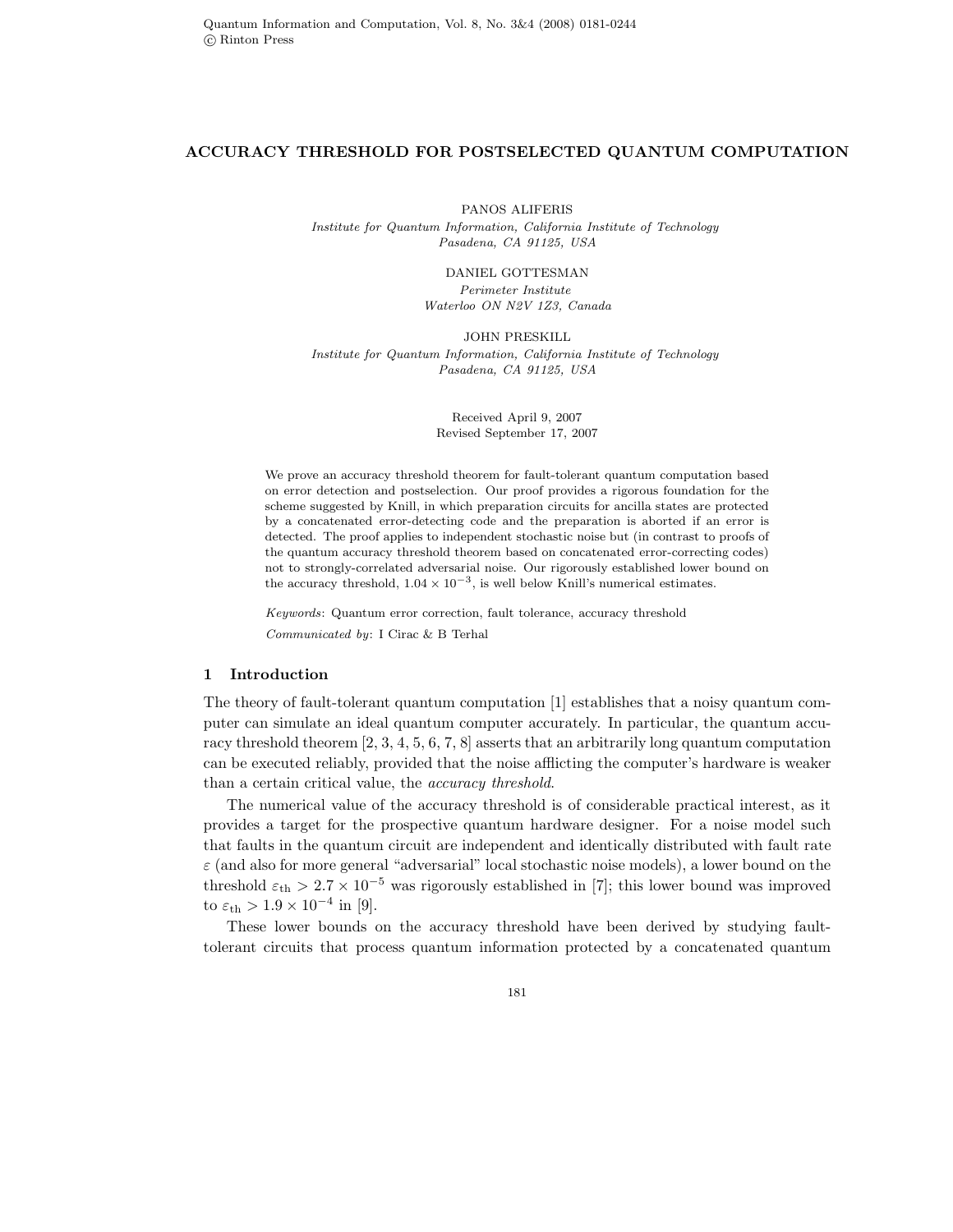error-correcting code (a self-similar hierarchy of codes within codes). But Knill [10] has suggested a different approach to fault-tolerant quantum computing, and numerical studies of Knill's scheme indicate that a much higher value of the threshold (higher than 1%) can be achieved. Knill's scheme is based on the *quantum software* strategy [11, 12], in which the execution of fault-tolerant quantum gates is facilitated by the offline preparation of ancilla states, which are permitted to interact with the data only after the fidelity of the preparation has been suitably verified. The novel feature of Knill's scheme is that the ancilla preparation circuit is protected by a concatenated error-*detecting* code, and the ancilla is accepted only if no errors are detected during the preparation; we refer to this general approach as *postselected* quantum computation.

The purpose of this paper is to formulate and prove an accuracy threshold theorem for postselected quantum computation. We are motivated by a desire to put Knill's optimistic threshold estimates on a rigorous basis, and also because the theory of postselected quantum computation poses intriguing conceptual questions, due to the subtlety of assessing the reliability of a quantum circuit conditioned on the acceptance of all ancilla states. In particular, we will see that to obtain a threshold theorem for postselected computation, we must posit limits on the correlations in the noise beyond what would be needed if error correction were used instead of error detection. For a noise model with suitable locality properties, we establish a new rigorous lower bound on the quantum accuracy threshold,  $1.04 \times 10^{-3}$ , an improvement by a factor of about 5.5 compared to the best previously established rigorous lower bound, but still an order of magnitude below Knill's estimates based on numerical simulations. We note that a threshold theorem for postselected quantum computation has also been proved recently by Reichardt [13, 14], using completely different methods; he too reports evidence for a lower bound close to  $10^{-3}$ .

The rest of this paper is organized as follows. In Sec. 2 we review Knill's proposed strategy for boosting the accuracy threshold using postselected computation. In Sec. 3 we preview some of the ingredients in our analysis, emphasizing the subtlety of estimating the probability of failure in a circuit simulation *conditioned on acceptance* by all error-detection gadgets in the circuit, and in Sec. 4 we formulate the *locally correlated stochastic noise model* that is assumed in our proof. We prove in Sec. 5 a fundamental lemma relating *goodness* (sparseness of faults) to *correctness* (accurate simulation). In Sec. 6 we develop a method for "carving" a circuit into nonoverlapping gadgets. This procedure ensures that each fault contributes to the failure of only one gadget, and enables us to derive an upper bound on the failure probability of a gadget conditioned on *local acceptance*; that is, under the assumption that no errors are detected by the gadget. In Sec. 7 we take the crucial step of relating the failure probability conditioned on local acceptance to the failure probability conditioned on *global acceptance* by every error detection in the circuit. We discuss the analysis of open circuits (circuits that prepare quantum states) in Sec. 8, and in Sec. 9 we complete our new proof of the quantum threshold theorem based on postselection.

After that, the remainder of the paper is devoted to obtaining an optimized numerical estimate of the threshold. In Sec. 10 we outline our method, based on counting the "malignant pairs" of locations inside a gadget. We describe our gadget constructions in Sec. 11, and perform the threshold analysis in Sec. 12. We make some general remarks about the resource requirements for postselected quantum computation in Sec. 13, and Sec. 14 contains our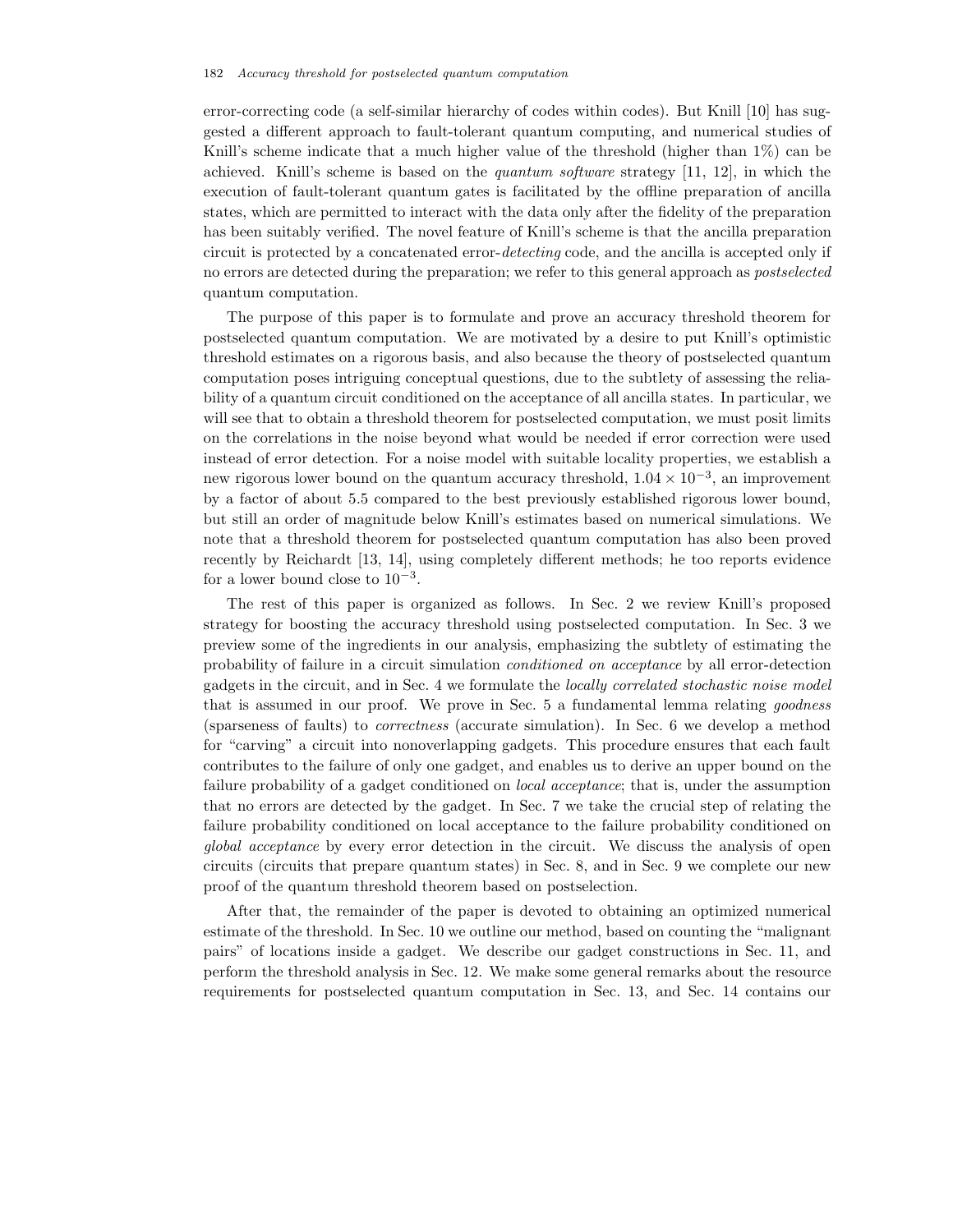conclusions.

# **2 Knill's proposal**

The goal of fault-tolerant quantum computation is to simulate an ideal quantum circuit using noisy gates. In this simulation, the logical qubits processed by the computer are protected from damage using a quantum error-correcting code [15, 16], and the gates acting on the logical qubits are realized by "gadgets" that act on the code blocks. The gadgets exploit the redundancy of the quantum error-correcting code to diagnose and remove errors caused by faults; they are carefully designed to minimize propagation of errors among qubits within the same code block.

The quantum accuracy threshold theorems proved in [2, 3, 4, 5, 6, 7, 8] are based on *concatenated* quantum error-correcting codes [17]. The code block of a concatenated code is constructed as a hierarchy of codes within codes — the code block at level  $k$  of this hierarchy is built from logical qubits encoded at level k−1 of the hierarchy. Likewise, the fault-tolerant gadgets are constructed as a hierarchy of gadgets within gadgets — the gadgets at level  $k$  are built from gate gadgets at level  $k-1$ .

The key idea underlying the threshold theorem is that if faults are sufficiently rare and not too strongly correlated, then errors are very likely to be corrected at some level of concatenation before they percolate up to cause an encoded error at the top level. The precise formulation of the threshold condition depends on how we choose to model the noise. For example, in a *stochastic* model the noise is described probabilistically. We use the term *location* to speak of an operation in a quantum circuit that is performed in a single time step; a location may be a single-qubit or multi-qubit gate, a qubit preparation step, a qubit measurement, or the identity operation in the case of a qubit that is idle during the time step. We assume that at each circuit location either the ideal operation is executed perfectly or else a fault occurs; a stochastic noise model assigns a probability to each *fault path* — that is, to each possible set of faulty locations in the circuit. We speak of *local stochastic noise* with fault rate  $\varepsilon$  if, for any  $r$  specified locations in the circuit, the sum of the probabilities of all fault paths with faults at those r locations is no larger than  $\varepsilon^r$ . In this model no further restrictions are imposed on the noise — for each fault path the trace-preserving quantum operation applied at the faulty locations is arbitrary and can be chosen adversarially; therefore although  $\varepsilon$  quantifies the strength of the noise, the faults can be correlated both temporally and spatially. For this local stochastic noise model, it was shown in [7] that an ideal quantum circuit can be simulated accurately and with reasonable overhead provided that  $\varepsilon < \varepsilon_{\text{th}} = 2.7 \times 10^{-5}$ , and this rigorous lower bound on the threshold has since been improved to  $1.9 \times 10^{-4}$  in [9].

Once we have established a lower bound  $\varepsilon_{\text{th}}$  on the threshold, we can obtain a stronger lower bound  $\tilde{\varepsilon}_0$  by showing that a universal set of gates with fault rate below  $\varepsilon_{\text{th}}$  can be simulated by noisier gates with fault rate  $\varepsilon$ , where  $\tilde{\varepsilon}_0 > \varepsilon > \varepsilon_{\text{th}}$ . Knill follows this strategy [10], where the simulation is achieved using error detection and postselection.

The reason to study postselected circuits is that error detection is easier to execute than error correction, and therefore the accuracy threshold for postselected quantum computation is higher than estimates of the quantum accuracy threshold based on quantum error-correcting codes. Our core result in this paper is a proof of a threshold theorem for postselected quantum computation using concatenated error-detecting codes, and an estimate of the threshold based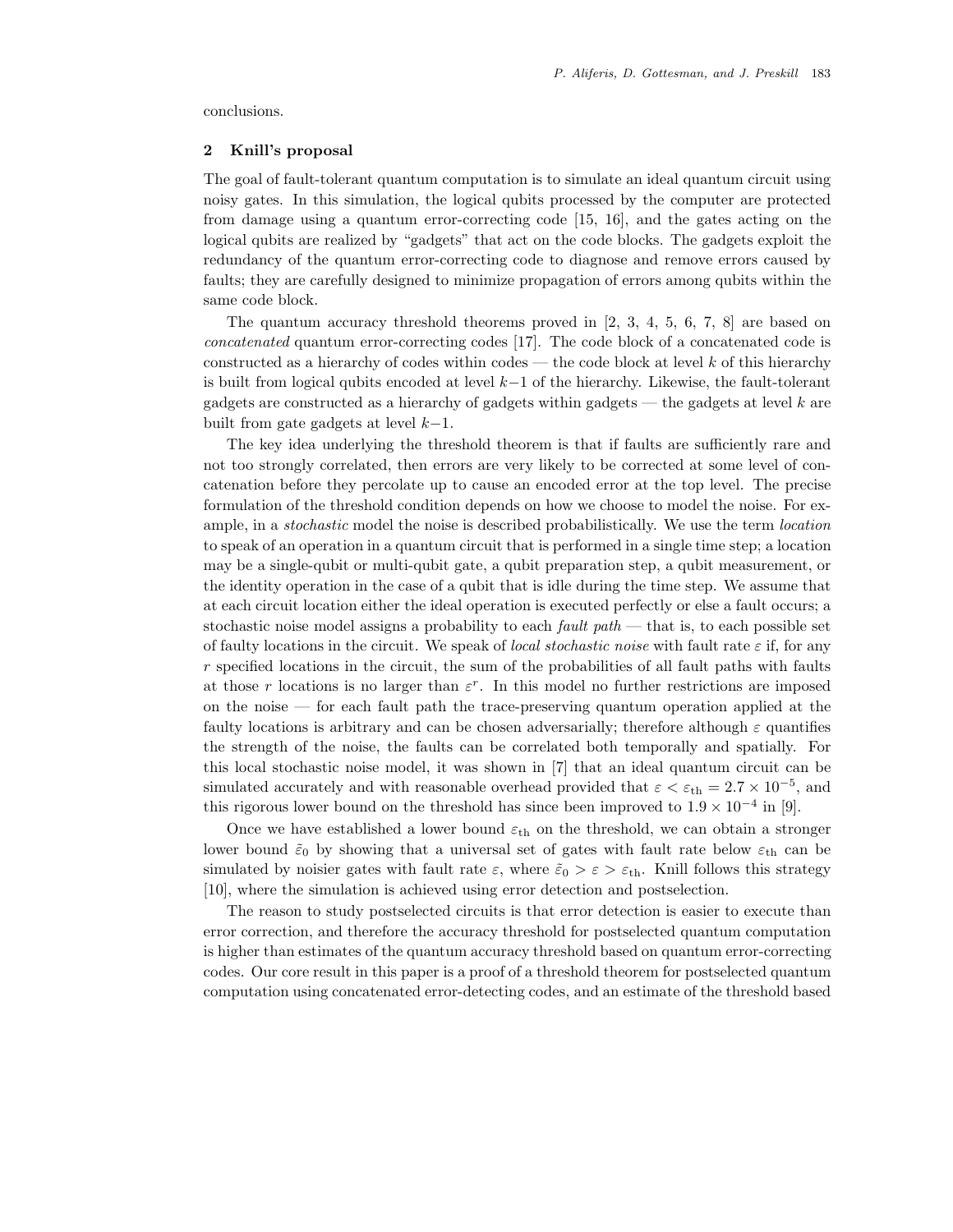

Fig. 1. Knill's scheme for teleporting an encoded quantum gate, shown schematically. Blocks of the level-k concatenated error-detecting code  $C_1^{\circ k}$  are encoded, and then a circuit is simulated that prepares the encoded ancillas for the error-correcting code  $C_2$ , where each simulated gate is preceded by an error detection step. Finally, the  $C_1^{\circ k}$  blocks are decoded to obtain the desired  $C_2$ ancilla, and a transversal Bell measurement is performed to teleport the gate and extract the  $C_2$ error syndrome.

on a particular distance-2 quantum code; however, this proof works not for the local stochastic noise model described above, but only for a more restricted noise model that we will define in Sec. 4. In some ways our analysis of Knill's postselected fault-tolerant quantum computation is similar to the analysis of fault-tolerant quantum computation based on error correction here any errors are very likely to be *detected* at some level before they reach the top level of a concatenated code to cause an encoded error. Thus, if no errors are detected, there are probably no faults at all (or any errors due to faulty gates have been eliminated by subsequent error detection steps that project the encoded blocks back to the code space before an encoded error can occur). Therefore, the postselected computation is reliable.

The price paid for using postselection is a significant overhead cost, because the large majority of the attempted ancilla preparation circuits are aborted due to detection of an error. However, the goal of the postselected computation is to achieve simulated gates not with arbitrarily small fault rate, but rather with fault rate below  $\varepsilon_{\text{th}}$ . Therefore, formally the additional overhead cost incurred by preparing ancillas using Knill's method is a (large) multiplicative constant, independent of the size of the quantum computation to be executed.

Knill's scheme (see Fig. 1) uses two codes, which we will call  $C_1$  and  $C_2$ . The simulated gates act on the encoded blocks of the code  $C_2$ ; these  $C_2$  gates, as well as the error correction, are realized using "teleportation." Once suitable  $C_2$ -encoded ancilla blocks are prepared, the execution of the gate or error correction is completed by performing a transversal Bell measurement on a data block and one block of the encoded ancilla. (Pauli operators conditioned on the measurement outcomes would then complete the teleportation of the  $C_2$  gate or error correction, but it is not actually necessary to perform these Pauli gates; it suffices to keep a classical record of the syndrome inferred from the measurements, a record that is continually updated as the computation proceeds.)

The code  $C_2$  will be chosen to be a code with relatively high distance, such that if *independent* errors occur in the  $C_2$  ancilla blocks at a rate *well above*  $\varepsilon_{th}$ , the probability of an encoded error in the simulated gate is safely below  $\varepsilon_{th}$ . Thus, to obtain an interesting lower bound on the accuracy threshold, it is sufficient to describe how to prepare suitable ancillas, such that the errors in the ancillas are sufficiently rare and have negligible correlations.

To prepare the  $C_2$  ancillas, we need to build encoded  $C_2$  blocks. But encoding circuits typically propagate errors badly, so, unless we use a special trick, the errors in the  $C_2$  ancilla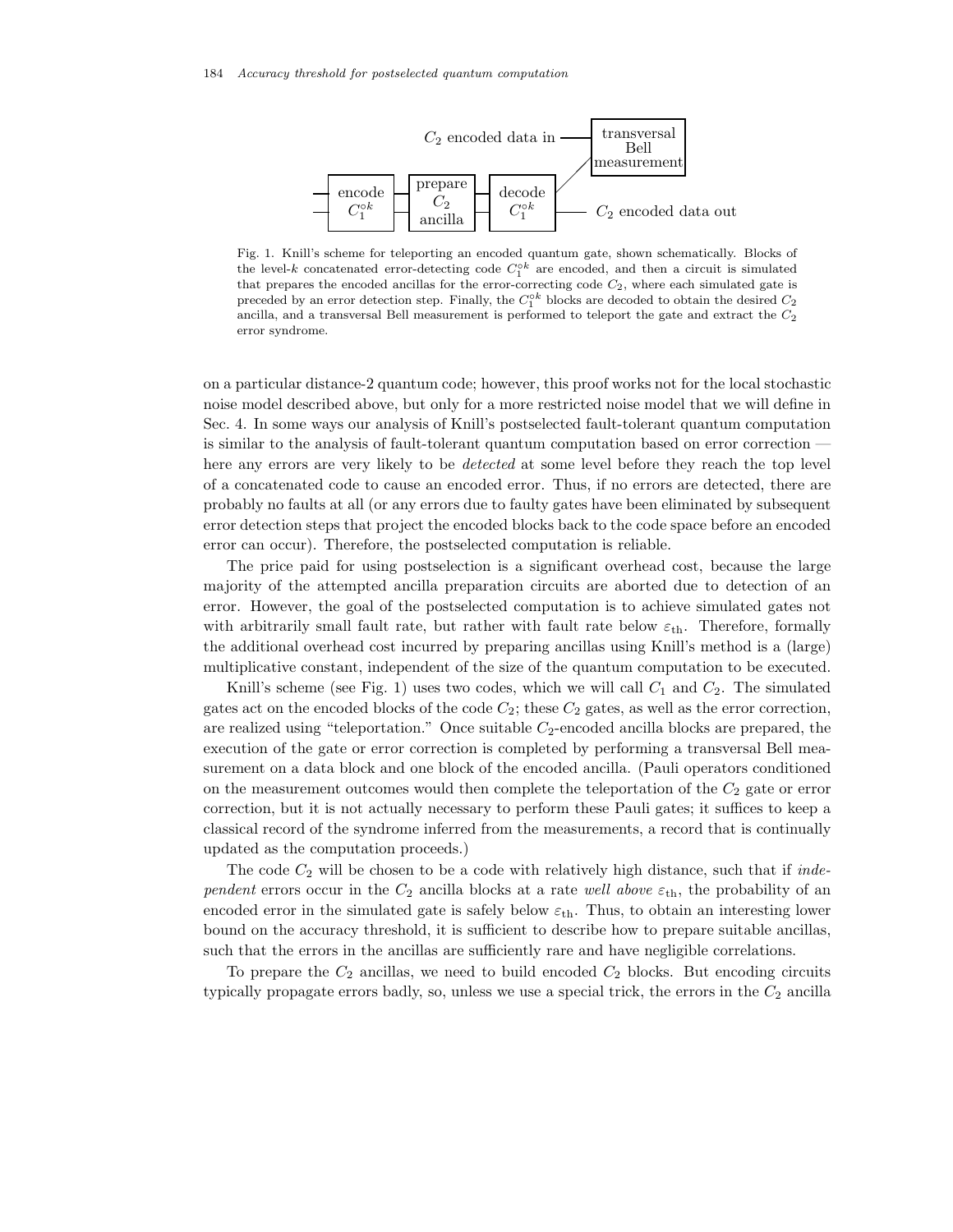

Fig. 2. Level-1 simulation. Each level-0 gate (0-Ga) in the ideal circuit is replaced by a 1-Rectangle, which consists of the level-1 encoded gate  $(1-Ga)$  that simulates the 0-Ga, preceded by a level-1 error detection gadget (1-ED) acting on each input block of the 1-Ga.

blocks will be too strongly correlated. This is where the code  $C_1$  comes in. This code will be used to *detect* errors, not to correct them, so it can be chosen to have distance 2. In our threshold calculations we (following Knill) will choose  $C_1$  to be the [[4, 2, 2]] quantum code (length  $n = 4$ ,  $k = 2$  protected qubits, distance  $d = 2$ ) except that we will make use of only one of the two logical qubits in the block.

We will simulate the  $C_2$  ancilla preparation circuits using gadgets that act on the encoded blocks of  $C_1^{\circ k}$  — the code  $C_1$  concatenated with itself k times. (The value of k will depend on how close the fault rate is to the threshold value.) In this simulation, each gate is replaced by what we call a k-Rectangle (or k-Rec), consisting of a level-k encoded gate (k-Ga) *preceded* by level-k error-detection steps (k-EDs) on all input blocks; see Fig. 2. If an error is detected in any error-detection step at any level of concatenation, the ancilla preparation is aborted, and begins again from scratch.

If the  $C_2$  ancilla preparation is simulated successfully (without any error being detected at any level in any simulated gate), the result is a  $C_2$  ancilla encoded using  $C_1^{\circ k}$ . At this stage  $C_1^{\circ k}$  is decoded. This decoding proceeds one level at a time, with an error detection included in each decoding step. Finally, each  $C_1^{\circ k}$  block has been mapped to a single qubit, and the preparation of the  $C_2$  ancilla is now complete.

The rate of error in this  $C_2$  ancilla is dominated by the final decoding step, in which a level-1  $C_1$  block is mapped to a qubit. This final step is unprotected by  $C_1$ , so that any fault in the decoding circuit could result in an undetected error in the decoded qubit. Thus, if the fault rate is  $\varepsilon$ , the error rate after decoding will be about  $D\varepsilon$ , if there are D locations in the decoding circuit. But the key point is that the correlations among errors are negligible. Though the decoding of the  $C_1^{\circ k}$  blocks is not well protected, the  $C_2$  ancilla encoding circuit itself is well protected by the  $C_1^{\circ k}$  code, so that undetected logical errors in the  $C_1^{\circ k}$  blocks are highly unlikely. Instead, any undetected errors in the ancilla are likely to arise during the decoding of  $C_1^{\circ k}$  blocks, while these blocks are out of contact with one another, and therefore these errors are uncorrelated.

Thus the whole purpose of the concatenated error-detecting code  $C_1^{\circ k}$  is to ensure that the errors in the encoded  $C_2$  ancillas are very nearly independent. Then if the error-correcting  $\text{code } C_2$  is chosen appropriately, the (nearly independent) errors arising from faults that occur at rate  $\varepsilon > \varepsilon_{\text{th}}$  can be corrected with reasonably high probability, so that encoded errors in the  $C_2$  gadgets occur at a rate below  $\varepsilon_{\text{th}}$ . This allows us to establish an improved lower bound on the threshold  $\tilde{\varepsilon}_0 > \varepsilon_{\text{th}}$ .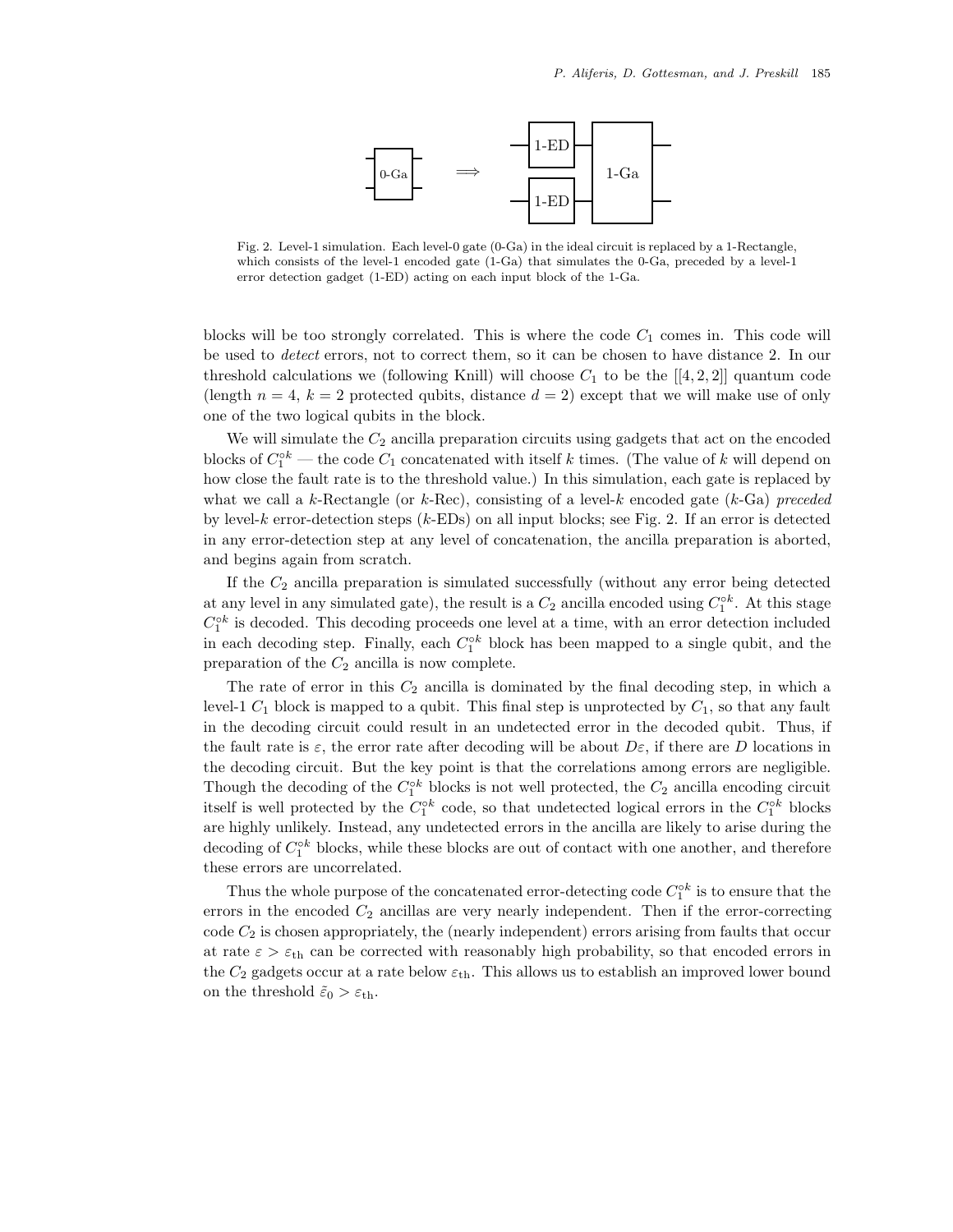To avoid potential confusion, we remark that our notation differs from Knill's in [10]. Knill uses  $C_e$  to denote the high-distance quantum error-correcting code that we call  $C_2$ , and he uses  $C_4/C_6$  to denote the quantum error-detecting code that we call  $C_1$ .

# **3 Sketch of our analysis**

To analyze this scheme, we need to verify that the  $C_1^{\circ k}$  gates are highly reliable for k sufficiently large and noise that is sufficiently weak. By "highly reliable" we mean that the *conditional* probability of an encoded error is extremely small *given that no errors are detected at any level and in any* k*-ED*. That is, we are interested in how accurately the *postselected* circuit simulates the ideal  $C_2$  ancilla encoding circuit.

For the analysis of postselected circuits, we can borrow some of the same methods that were used in [7] (and earlier in [2]) to analyze fault-tolerance based on concatenated errorcorrecting codes. There the key lemma established that a *good* gadget (one with sparse faults) is also *correct* (simulates the corresponding ideal gadget accurately). The threshold theorem was proved by showing that, for sufficiently weak noise, all gadgets are very likely to be good when the level of concatenation is high. Another central observation in [7] was that it is convenient to characterize the performance of gadgets *syntactically* rather than *semantically* — that is, to speak of the properties of operators rather than the properties of states — and we will again adopt a syntactic approach here.

The connection between goodness and correctness will be analyzed "level by level." That is, we will show that a circuit built from level-1 gadgets is essentially equivalent to a corresponding circuit built from level-0 gates, where each good level-1 gadget is replaced by an ideal gate, and each bad level-1 gadget is replaced by a faulty gate. Using this reasoning k times in succession, we can reduce a level-k circuit to an equivalent level-0 circuit. If we are using a distance-2 code that detects one error, we may regard a good gadget as one that contains no more than one fault, and a bad gadget as one that contains two or more faults. Goodness implies correctness because the error due to a single fault in a good gadget is sure to be detected before it is joined by a second error that restores the block to the code space, causing an undetectable encoded error.

To prove the threshold theorem for postselected quantum computation, we need to consider how the effective fault rate evolves under "level reduction." Naively, if we replace each level-1 gadget by an equivalent level-0 gate (which is what we mean by "level reduction"), then if the fault rate is  $\varepsilon$  before level reduction it becomes  $\varepsilon^{(1)}$  after level reduction, where  $\varepsilon^{(1)} = O(\varepsilon^2)$  because two faults in a gadget are required for the gadget to be bad. For the case of fault-tolerant quantum computation without postselection, the level reduction procedure was formalized in [7, 18]. However, for postselected quantum computation the estimate of the fault rate after level reduction is actually somewhat subtle, because we wish to quantify the fault rate in the reduced circuit conditioned on "global acceptance" by the level-1 circuit – that is, under the assumption that no level-1 error detection anywhere in the circuit detects an error. It is not hard to see that the probability is  $O(\varepsilon^2)$  for a given gadget to be bad conditioned on "local acceptance" (that is, under the assumption that no error is detected by the 1-EDs that immediately precede and follow the level-1 gate). But correlations in the noise might cause the probability of badness conditioned on global acceptance to be substantially higher than the probability conditioned on local acceptance.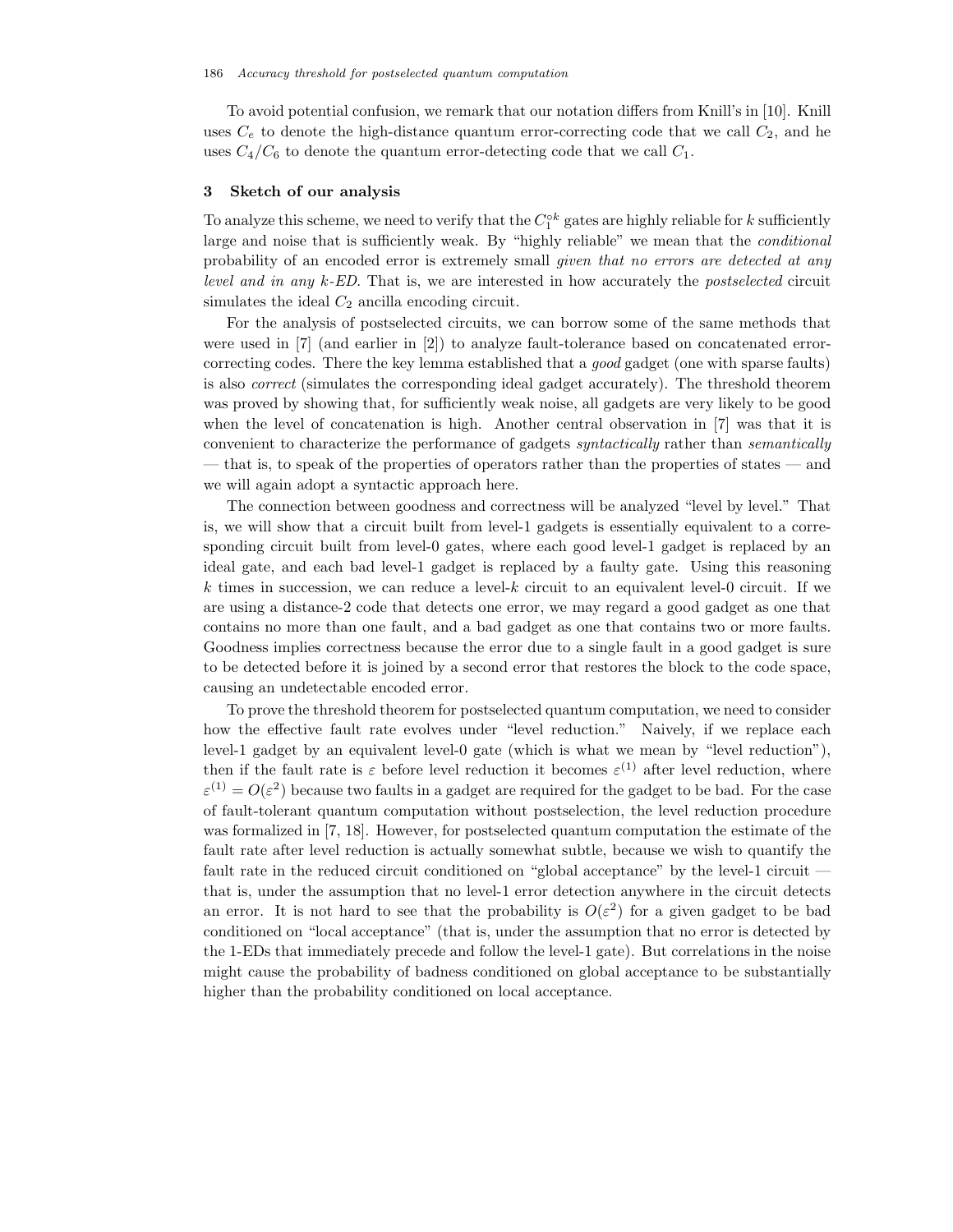In fact, to obtain a threshold condition for postselected quantum computation, we must specify a noise model that limits the correlations in the noise. While we may allow *local* adversaries at each faulty circuit location to choose the particular operation performed by the faulty gate, communication among the adversaries must be restricted. Otherwise, conspiring adversaries could boost substantially the probability (conditioned on global acceptance) of a particular fault path by turning off faults at strategically chosen locations.

Details of the noise model assumed in our proof will be specified in Sec. 4. For now we just point out two criteria that the noise model should satisfy for the proof to work. First, the noise model should limit correlations in the noise to the extent that the probability of badness for any set of level-1 gadgets, conditioned on global acceptance, does not differ drastically from the probability of badness conditioned on local acceptance. Second, these limitations on the correlations should be preserved under level reduction, so that the level reduction can be applied repeatedly, with the probability of badness evolving in a similar way each time.

To obtain useful lower bounds on the threshold, we will also need to face two technicalities that were encountered previously in [7]. We will need to consider gadgets that overlap with one another, and therefore must adjust our notion of badness to ensure that two overlapping bad gadgets really fail independently of one another. And not all pairs of fault locations in a gadget are comparable; we will distinguish between "malignant" pairs of locations such that faults at the pair of locations can cause the gadget to be incorrect, and "benign" pairs of locations such that the gadget is correct even if arbitrary faults occur at that pair of locations.

We remark that our method of analysis applies to 1-Recs constructed as in Fig. 2, where gate gadgets are preceded by error-detecting gadgets applied to all input blocks. A different formulation of the level-1 simulation uses teleportation to execute the level-1 encoded gates, thereby integrating the error detection into the gate implementation [19], and our analysis does not apply to such gadgets. Our methods, appropriately adapted, can be applied to teleported gates that have suitable properties, but we will not discuss that extension in this paper.

The rest of this paper will fill in the details of the above proof sketch.

#### **4 Locally correlated stochastic noise**

#### *4.1 The trouble with local stochastic noise*

For the threshold estimate in [7] based on quantum error *correction*, a "local stochastic noise model" was assumed. In this model, a quantum circuit is expressed as a sum over "fault paths," each of which is assigned a probability. A fault path specifies a subset of all the level-0 locations in the quantum circuit where the faults occur. For the 0-locations that are not faulty, the quantum gates are assumed to be ideal, and for the faulty 0-locations the quantum gates are arbitrary.

In the local stochastic noise model with noise strength  $\varepsilon$ , the sum of the probabilities of all the fault paths that are faulty at  $r$  specified 0-locations is assumed to be no larger than  $\varepsilon^r$ . (Here no condition is imposed on the circuit at the 0-locations outside the specified set of  $r$  0-locations — these may or may not by faulty.) Another way to formulate this model is to suppose that faults are distributed in the quantum circuit by an independent and identically distributed (i.i.d.) process: for each set of s level-0 locations in the circuit, the probability that these locations, and only these locations, are faulty is  $(1 - \varepsilon)^{L_0 - s} \varepsilon^s$ , where  $L_0$  is the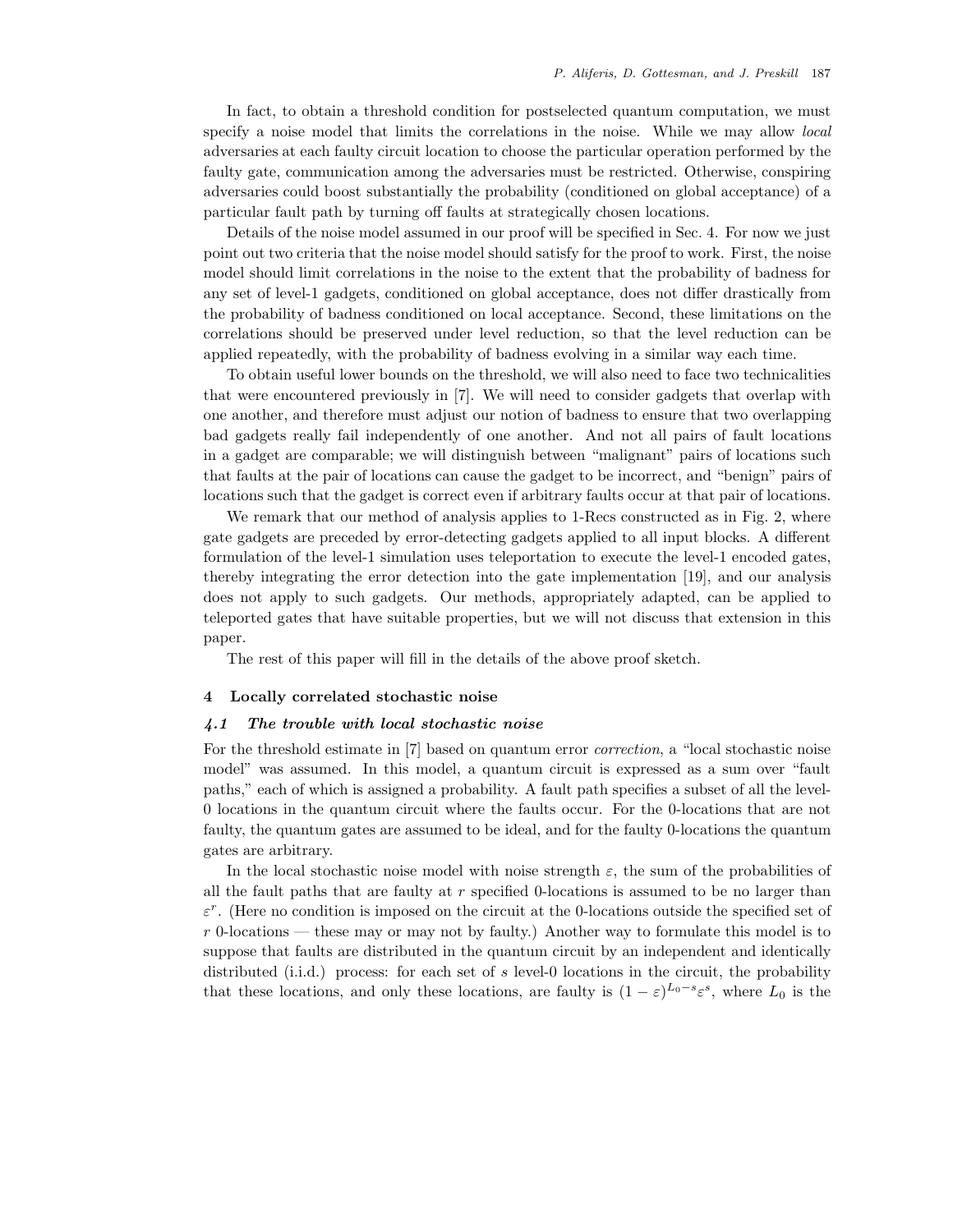total number of 0-locations in the circuit. Again, for each fault path, the gates are arbitrary at the faulty locations and ideal elsewhere.

An adversary who decides how to assign an operation to each fault path has the power to impose strong correlations (both temporal and spatial) among the faults at different locations. An adversarial noise model allowing such correlations may seem overly pessimistic, but is nevertheless a natural choice for the analysis of fault-tolerant circuits based on error correction, because its structure is preserved under level reduction. Even if we assume that faults in level-0 gates are completely uncorrelated, bad level-1 gadgets can be correlated, and these become correlated level-0 faults after one level reduction step. The correlations could become more and more complex to analyze as further level reduction steps are performed. On the other hand, the adversarial local stochastic noise model is already so pessimistic that level reduction does not make the correlations any worse, and each level reduction step can be analyzed in the same way. Furthermore, allowing adversarial noise does not much affect the rigorous lower bound on the threshold derived using concatenated error-correcting codes in [7]. However, if the same local stochastic noise model is assumed for postselected quantum computation based on error *detection*, then the adversary can exploit the correlations in the noise to foil the simulation. To prove a threshold theorem, we must refine the noise model to limit the adversary's power.

To understand how the correlations can be exploited by the adversary, consider a level-1 simulation. Suppose we are interested in estimating the probability that a certain level-1 location fails (i.e., is incorrect), given that no errors are detected by any level-1 error detection (1-ED) in the circuit. Fix a pair of 0-locations in the 1-location such that faults at that pair of 0-locations can be chosen so that the 1-location is incorrect and no errors are detected by any of the leading or trailing 1-EDs associated with that 1-location. Let us call these two 0-locations A and B. Faults at the pair of 0-locations AB occur with probability  $\varepsilon^2$ .

Now divide all the fault paths into two classes – those with faults at  $AB$  and the rest. The adversary can arrange for every fault path with faults at AB to be accepted, by choosing the faults at  $AB$  appropriately and "turning off" all other faults (i.e., setting the operation at all the other "faulty" locations to be ideal). The adversary can also arrange for nearly every fault path that does not have faults at AB to be rejected. For any fault path with at least one fault, the adversary can turn off all faults except one, and choose that one fault so that it triggers a subsequent 1-ED. The only fault path that the adversary cannot choose to be rejected is the trivial one with no faults anywhere. The trivial fault path occurs with probability  $(1 - \varepsilon)^{L_0}$ , where  $L_0$  is the total number of 0-locations.

Therefore (using Bayes's rule), the local stochastic noise model is compatible with the conditional probability of failure at a specified 1-location

$$
P_{\text{fail}}^{(1)} = \text{Prob}(\text{ faults at } AB \mid \text{global acceptance}) = \frac{\varepsilon^2}{\varepsilon^2 + (1 - \varepsilon)^{L_0}} \,. \tag{1}
$$

This failure probability is at least 1/2 for

$$
\varepsilon^2 \ge e^{-\varepsilon L_0} \ge (1 - \varepsilon)^{L_0} \tag{2}
$$

or

$$
L_0 \ge (2\varepsilon^{-1})\ln(1/\varepsilon) \tag{3}
$$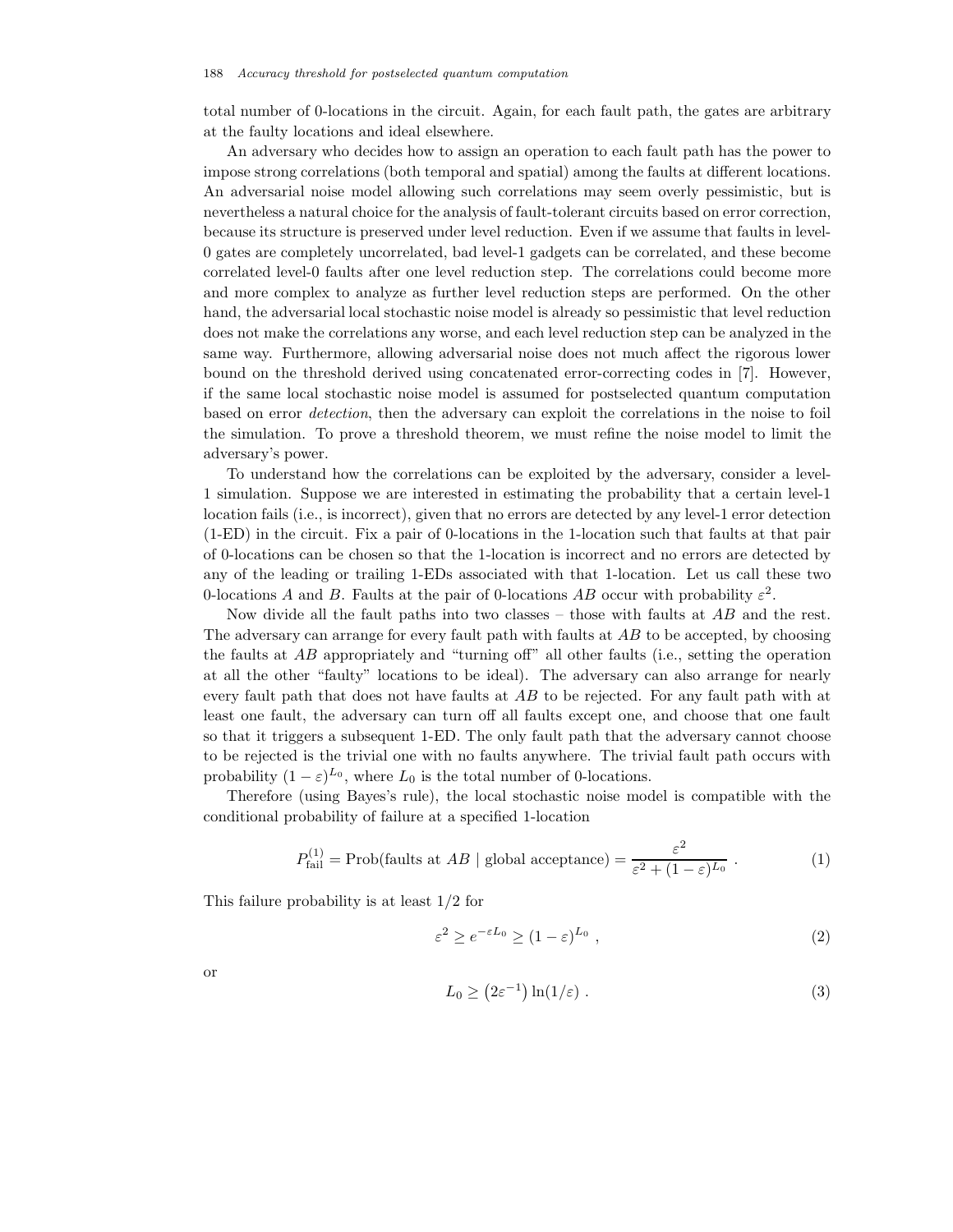If the minimal number of 0-locations contained in any 1-Rec is  $C$ , then the probability of failure is greater than 1/2 for

$$
L_1 \ge (2/C)\varepsilon^{-1}\ln(1/\varepsilon) \tag{4}
$$

where  $L_1$  is the number of 1-Recs. The simulation fails (there is an undetected encoded error) with probability greater than  $1/2$  for a number of 1-locations that scales almost like  $\varepsilon^{-1}$  (with only a logarithmic correction). In contrast, for a level-1 simulation based on a code that corrects one error, the circuit size that can be simulated accurately scales like  $\varepsilon^{-2}$ .

Similarly, at level k, we can choose faults at  $2^k$  0-locations that cause a particular klocation to fail, and the adversary can achieve

$$
P_{\text{fail}}^{(k)} = \frac{\varepsilon^{2^k}}{\varepsilon^{2^k} + (1 - \varepsilon)^{L_0}},\tag{5}
$$

which is greater than 1/2 for

$$
L_0 \ge (2^k \varepsilon^{-1}) \ln(1/\varepsilon) , \qquad (6)
$$

or

$$
L_k \ge (2/C)^k \varepsilon^{-1} \ln(1/\varepsilon) \tag{7}
$$

where  $L_k$  is the number of k-locations (the number of 0-locations inside each k-location is at least  $C^k$ ). The scaling with  $\varepsilon$  is the same as for  $k = 1$ , but the factor  $(2/C)^k$  further suppresses the size of a circuit that can be reliably simulated. In contrast, for a level- $k$  simulation based on a concatenated error-correcting code, the circuit size that can be simulated accurately scales like  $\varepsilon^{-2^k}$ .

# *4.2 A more local noise model*

A postselected computation is vulnerable to highly adversarial correlated noise because most fault paths are rejected due to detection of an error. Therefore an adversary with global control over the correlations has unreasonable power — by arranging for the acceptance of fault paths that would otherwise be rejected, she can wield substantial influence over how the faults are distributed when the circuit is accepted. To formulate and prove a threshold theorem for postselected quantum computation, we must choose a noise model that, on the one hand, disallows overly conspiratorial noise correlations and that, on the other hand, propagates simply under level reduction.

An independent noise model with no correlations at all meets the first criterion, but not the second one. The trouble is that, in a level-1 circuit, there are two types of quantum information propagating through the circuit. In addition to the encoded qubits that are being processed by the circuit, there is also "syndrome information" characterizing the deviation from the code space. Undetected errors can carry information about faults that occurred in earlier gadgets forward to later gadgets. Therefore, even if the noise in the level-0 gates were uncorrelated, there would be correlations among the bad level-1 gadgets, which would become correlations among level-0 gates after one level reduction step.

Fortunately, though, there are limitations on the flow of syndrome information through the level-1 circuit and corresponding limitations on the correlations among bad level-1 gadgets. A 1-ED that has no faults and detects no errors necessarily projects the block to the code space, destroying any evidence of preceding faults, and preventing information about these faults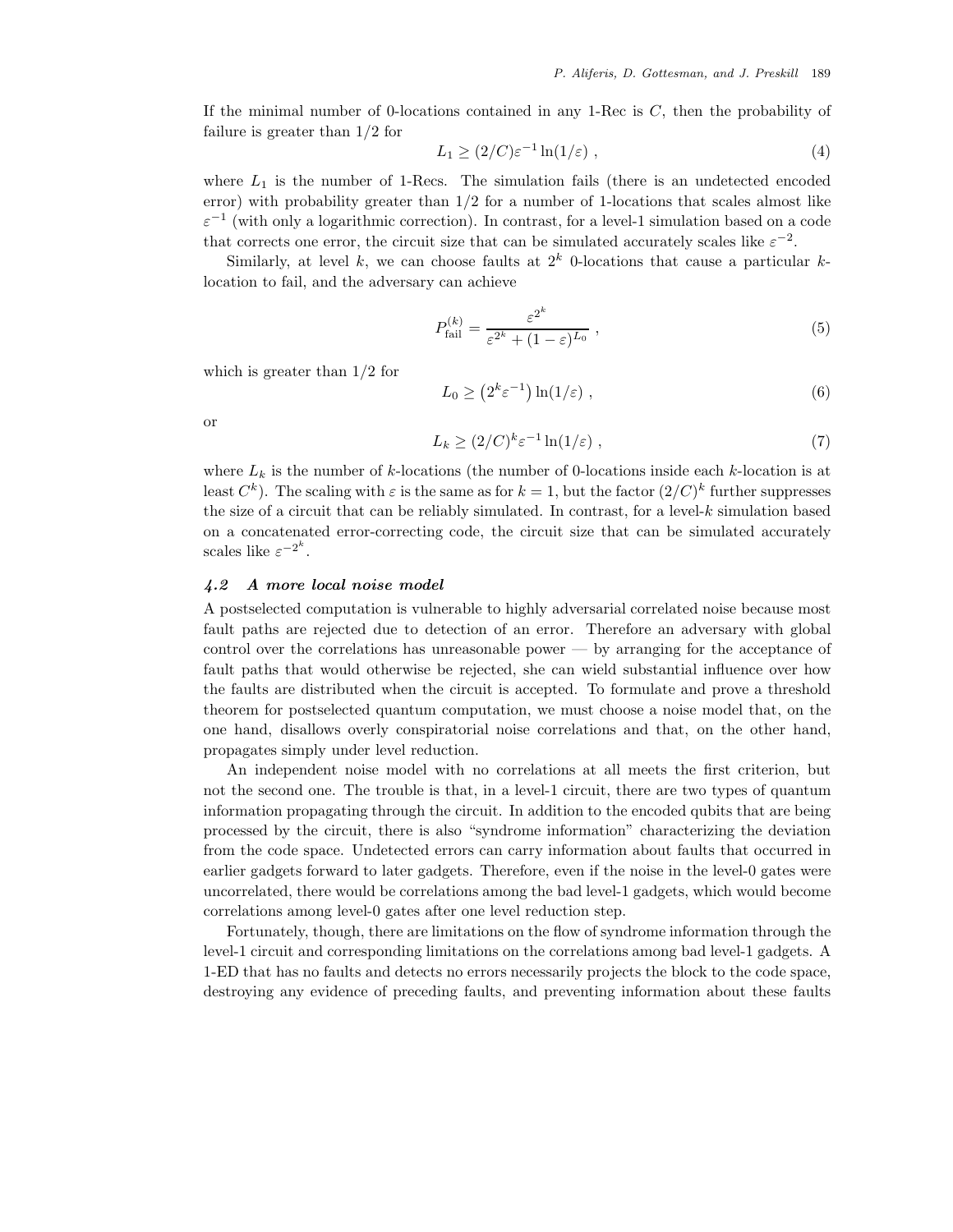

Fig. 3. Two consecutive level-1 extended rectangles (indicated by dashed lines). Each 1-exRec consists of a gate gadget (denoted 1-Ga) that realizes an encoded two-qubit gate, preceded by "leading" error detection gadgets (1-EDs) applied to each input block and followed by "trailing" error detection gadgets applied to each output block. The 1-exRecs overlap — a trailing 1-ED of the earlier 1-exRec is also a leading 1-ED of the later 1-exRec

from propagating forward. This observation provides guidance regarding how to formulate a noise model whose properties are preserved by level reduction.

With each level-1 simulated gate we associate an extended rectangle (1-exRec), consisting of the encoded gate together with the 1-EDs immediately preceding the gate acting on all input blocks (the gate's "leading 1-EDs"), and the 1-EDs immediately following the gate acting on all output blocks (the gate's "trailing 1-EDs"); see Fig. 3. Let us say that a 1-exRec is good if it contains no more than one fault, and that a 1-ED is "very good" if it contains no faults. Then it is impossible for syndrome information about faults that occured prior to a good 1-exRec to propagate through the good 1-exRec and reach a later 1-exRec. The reason is that if there is at most one fault in the 1-exRec, then either all of the leading 1-EDs are very good, or else all of the trailing 1-EDs are very good. Either way (after postselection), the blocks are restored to the code space by the very good 1-EDs, and any evidence of previous faults is erased.

Now, the story is not quite so simple. As will be explained in more detail in Sec. 6, a good 1-exRec that precedes a bad 1-exRec may be regarded as "truncated" — one or more of its trailing 1-EDs is amputated, so that the above argument may not apply as such. Nevertheless, we will be able to formulate a definition of goodness for truncated 1-exRecs such that syndrome information is unable to propagate through a good 1-exRec to another good 1-exRec that immediately follows. After level reduction, two successive good 1-exRecs become consecutive ideal level-0 gates, where there is no communication from the first ideal gate to the one that follows.

Thus, if the noise were uncorrelated at level 0, then the effective noise model that we would obtain after one level reduction step is correlated, but the correlations are of a special kind. "Syndrome information" can be passed from one gate to the next, and the bad gates can consult this information when they decide how to fail. *However, wherever two good gates occur in succession, communication between the two gates is not allowed.* We will regard this feature as the defining property of a new noise model that we call *locally correlated stochastic noise*.

That is, let us imagine that a local adversary resides at each location of a level-0 circuit,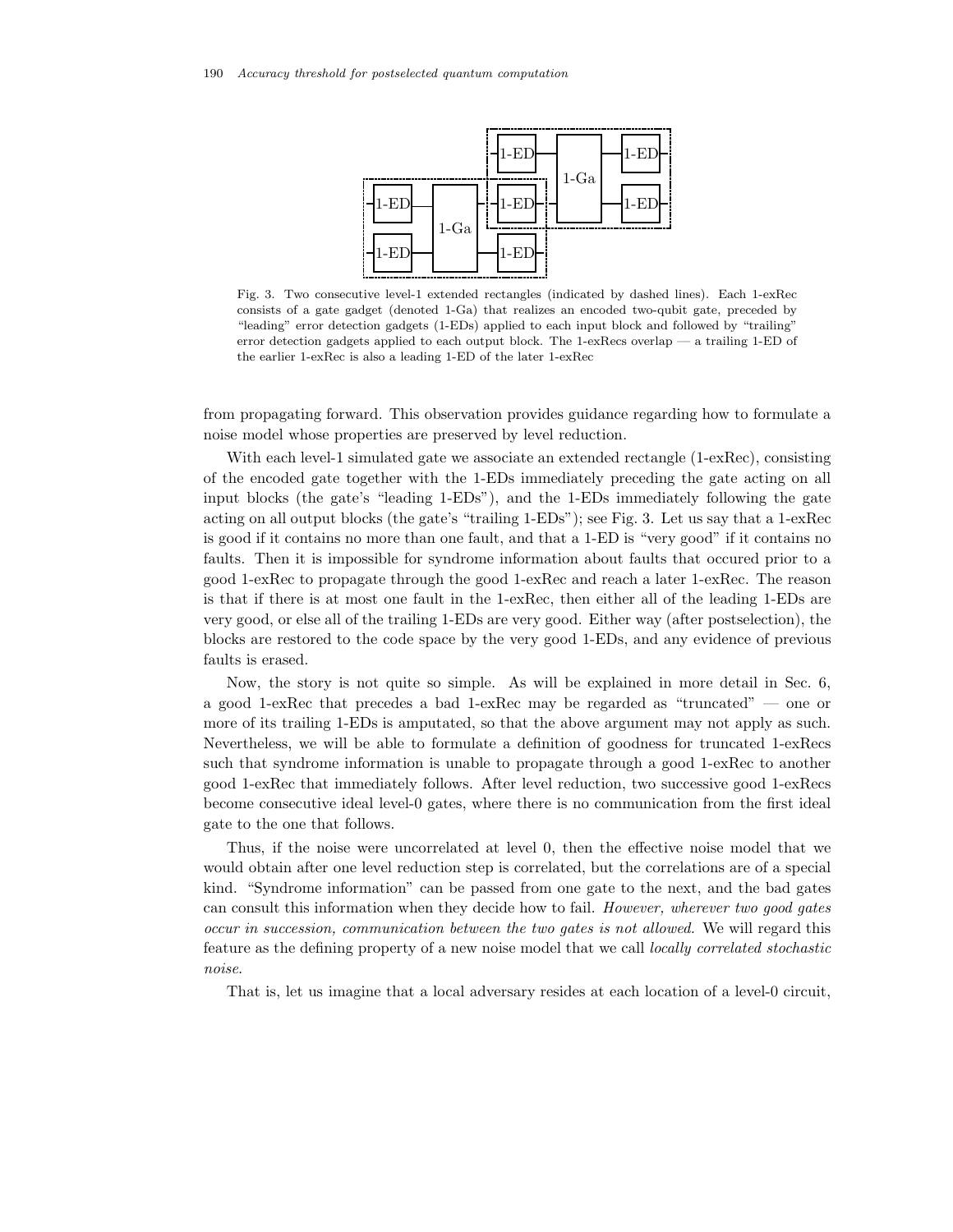

Fig. 4. Communication among local adversaries allowed by the locally correlated stochastic noise model. If a good gate is both preceded and followed by bad gates, then a message can pass through the good gate from one bad gate to the other. But if two good gates occur in succession, communication through the pair of good gates is not permitted.



Fig. 5. Another type of "communication" allowed by the locally correlated stochastic noise model. Local adversaries at two bad 0-locations that both immediately follow the same good 0-location are permitted to apply a collective operation to their shared data.

and suppose that the bad (i.e. faulty) 0-locations are chosen by an i.i.d. process with fault probability  $\varepsilon$ . The ideal gate is applied at the good 0-locations, but at a bad 0-location the local adversary may choose an arbitrary operation to apply in place of the ideal gate. Each local adversary has a quantum memory of unbounded size; she may receive quantum messages from the adversaries at the immediately preceding or immediately following locations, and she may send quantum messages to the adversaries at the immediately preceding or immediately following locations. (Though it may seem perverse to allow messages to be passed both forward and backward in time, this feature is required to ensure the stability of the noise model under level reduction.) A local adversary at a bad location may perform operations that act jointly on the message system that she receives and on the data that is being processed at her 0-location. In addition, local adversaries at two bad 0-locations that both immediately follow the same good 0-location are permitted to "communicate," so that they can apply collective operations to their data. But no communication from a good gate to an immediately following or immediately preceding good gate is permitted. See Fig. 4 and Fig. 5.

The locally correlated stochastic noise model has been constructed so that the effective noise after level reduction can also be described as locally correlated stochastic noise (though with a different value of the fault rate). This works because, as noted above, a very good 1-ED that detects no error erases the syndrome, but that property by itself is not quite sufficient. If communication is already allowed at level 0, there are actually (at least in principle) two ways to induce correlations among bad 1-gadgets: information about past faults can be carried forward by the syndrome *or* information about past or future faults can be carried by the messages that are passed between local adversaries. Fortunately, though, both kinds of communication will be blocked by a very good 1-ED if the 1-ED circuit is suitably constructed. For example, if the 1-ED has depth at least two, then there is no path through a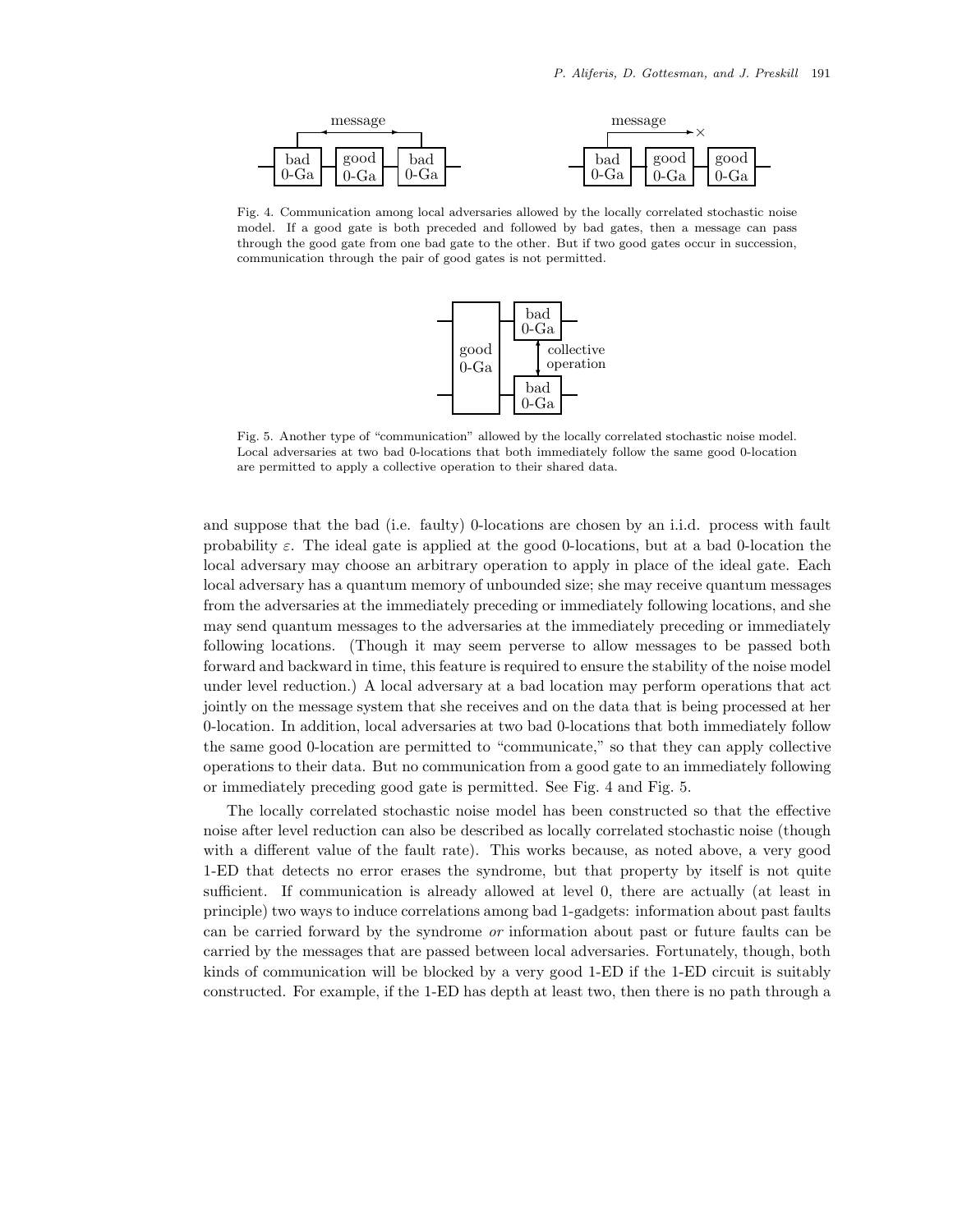very good 1-ED that can evade passing through two consecutive good 0-locations. Therefore, neither syndrome information nor level-0 messages can penetrate a very good 1-ED.

Note that if a good 0-location is both preceded and followed by a bad 0-location, then communication between the two bad 0-locations that passes through the good 0-location is allowed by the locally correlated stochastic noise model. This feature is included because, as discussed in Sec. 6, uncorrected errors might propagate through a good truncated 1-exRec, which after level reduction provides an open communication channel through the resulting ideal 0-gate. As will also be further explained in Sec. 6, operations acting collectively at two bad 0-locations that both immediately follow the same good 0-location are included as well, to ensure that the noise model is preserved by level reduction.

To improve the threshold estimate, it is desirable to allow a good 1-exRec to contain faults at a "benign" pair of locations. For this purpose we must be sure that the definition of benign is compatible with the requirement that the noise model is stable under level reduction. One possible approach is to design 1-ED gadgets of sufficiently high depth. For our threshold estimate in this paper we will instead formulate a variant of the locally correlated stochastic noise model for which the analysis proceeds smoothly — this reformulated noise model will be explained in Sec. 11.2.

The threshold theorem based on concatenated error correcting codes also applies to nonstochastic noise models in which fault paths are added in superposition [2, 20, 7, 21]. It may be possible to prove a threshold theorem for postselected quantum computation for non-stochastic noise, as long as the noise correlations are suitably restricted, but we will not attempt an analysis of non-stochastic noise in this paper. The task of estimating the probability that a circuit fails, conditioned on acceptance by all error detection steps, is simplified if we assign probabilities rather than amplitudes to the fault paths.

#### **5 Goodness and correctness**

To prove the threshold theorem for postselected quantum computing, we need to analyze how the noise in a postselected circuit is affected by level reduction. That analysis has two parts. In the first part, discussed here and in Sec. 6, we consider the probability for 1-exRecs to be bad conditioned on local acceptance; that is, assuming that the leading and trailing 1-EDs in the 1-exRec detect no errors. In the second part we will relate the probability of badness conditioned on local acceptance to the probability of badness conditioned on global acceptance; that is, assuming that no 1-ED anywhere in the circuit detects any errors. The restrictions on correlations in the noise assumed in our noise model come into play only in the second part of the analysis, which we will postpone until Sec. 7.

A mathematical concept that turns out to be useful for analyzing the fault-tolerant circuits is the *ideal decoder* that maps an encoded 1-block to the corresponding state of a single qubit. We will actually make a distinction between two types of decoders, which we call an ideal 1-decoder and an ideal 1-∗decoder. The 1-decoder measures the error syndrome, uses the syndrome information to perform a canonical mapping to the code space, decodes the 1-block to a qubit, and then discards the syndrome. Of course, a nontrivial syndrome for a distance-2 code is ambiguous because it could arise from more than one weight-1 Pauli error. But we may adopt an arbitrary rule that associates each nontrivial syndrome with a particular recovery operation. For example, for the  $[[4,2,2]]$  code that will be discussed in detail in Sec. 11, if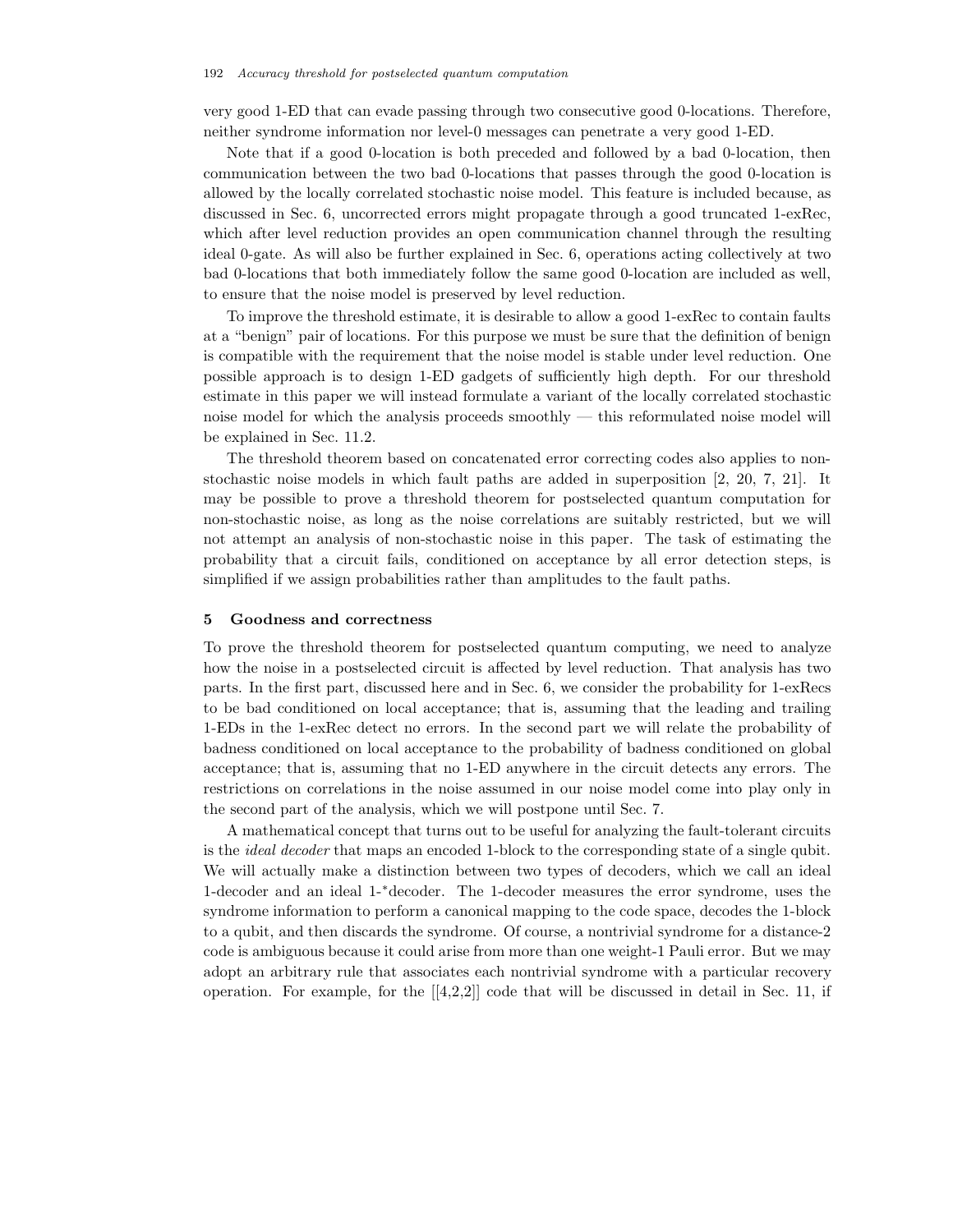the syndrome measurement reveals that  $Z^{\otimes 4} = -1$ , the value  $Z^{\otimes 4} = 1$  could be restored by applying  $X$  to any one of the four qubits in the block. Our standard choice might be to apply X to the first qubit. The 1- $*$ decoder (denoted D) is just like the 1-decoder, except that the syndrome is extracted coherently rather than measured and retained rather than discarded. The 1-decoder and the 1-∗decoder map an input block that is in the code space to the same output qubit state. Since we are using only one of the two logical qubits in the  $[[4,2,2]]$  code block, the "syndrome" also includes the value of the "spectator" (or "gauge" [22, 23]) qubit in the block. That is, the action of the 1-∗decoder can be expressed as

$$
\bar{X}_S^s X_1^x Z_1^z |\bar{\psi}, \bar{0}\rangle \mapsto |\psi\rangle \otimes |s\rangle \otimes |x\rangle \otimes |z\rangle , \qquad (8)
$$

where  $|\psi, \bar{0}\rangle$  denotes the state of the code block with the logical qubit in the state  $|\psi\rangle$  and the spectator qubit in the state  $|0\rangle$ ,  $\bar{X}_S$  denotes the Pauli X acting on the spectator, and  $X_1, Z_1$ are Pauli operators acting on the first qubit in the block.

We make a similar distinction between the ideal 1-encoder and the ideal 1-∗encoder. The 1-encoder maps an input qubit state to the corresponding logical state of the encoded block. The 1-∗encoder's input consists of both a qubit and a syndrome, and it maps the input qubit to the state of the encoded block that deviates from the corresponding logical state by the standard Pauli operator associated with the syndrome. Thus the 1-<sup>\*</sup>encoder  $\mathcal{D}^{-1}$  is the inverse of the 1-<sup>∗</sup>decoder  $\mathcal{D}$ :  $\mathcal{D}\mathcal{D}^{-1} = I$ . Also note that the action of the 1-encoder on an input qubit coincides with the action of the 1-∗encoder on an input qubit if the input syndrome is trivial.

Now recall that a level-1 simulation of an ideal circuit is constructed by replacing each gate by the corresponding level-1 rectangle (1-Rec), which consists of a level-1 gate gadget (1-Ga) preceded by level-1 error detection steps (1-EDs) acting on all input blocks, as in Fig. 2. The 1-Rec combined with the following 1-EDs acting on all output blocks is called a level-1 extended rectangle (1-exRec), as shown in Fig. 3.

For a specified fault path, we will classify level-1 gadgets as very good, good, or pre-bad according to the following rules:

### **Classification of noisy gadgets**

1. A 1-ED, 1-Ga, or 1-Rec is *very good* if it contains no faults.

- 2. A 1-ED, 1-Ga, 1-Rec, or 1-exRec is *good* if it contains no more than one fault.
- 3. A 1-exRec is *pre-bad* if it contains two or more faults.

To begin our analysis of the level-1 simulation (with a specified fault path), we examine each 1-exRec in the circuit, and designate it as either good or pre-bad. Since the 1-exRecs can overlap with one another (each 1-ED is contained in two 1-exRecs), some faults may contribute to the pre-badness of two distinct 1-exRecs, but ignore that for now — we will return to this issue in Sec. 6. We use the term "pre-bad" here because, after taking the overlaps into account, some of the pre-bad 1-exRecs will be reclassified as good, according to rules that will be formulated in Sec. 6.2.

The ideal quantum circuit can be regarded as an acyclic directed graph, and the location of each pre-bad 1-exRec can be identified as a vertex in this graph. These pre-bad locations form a subgraph of the circuit, and we refer to each connected component of this subgraph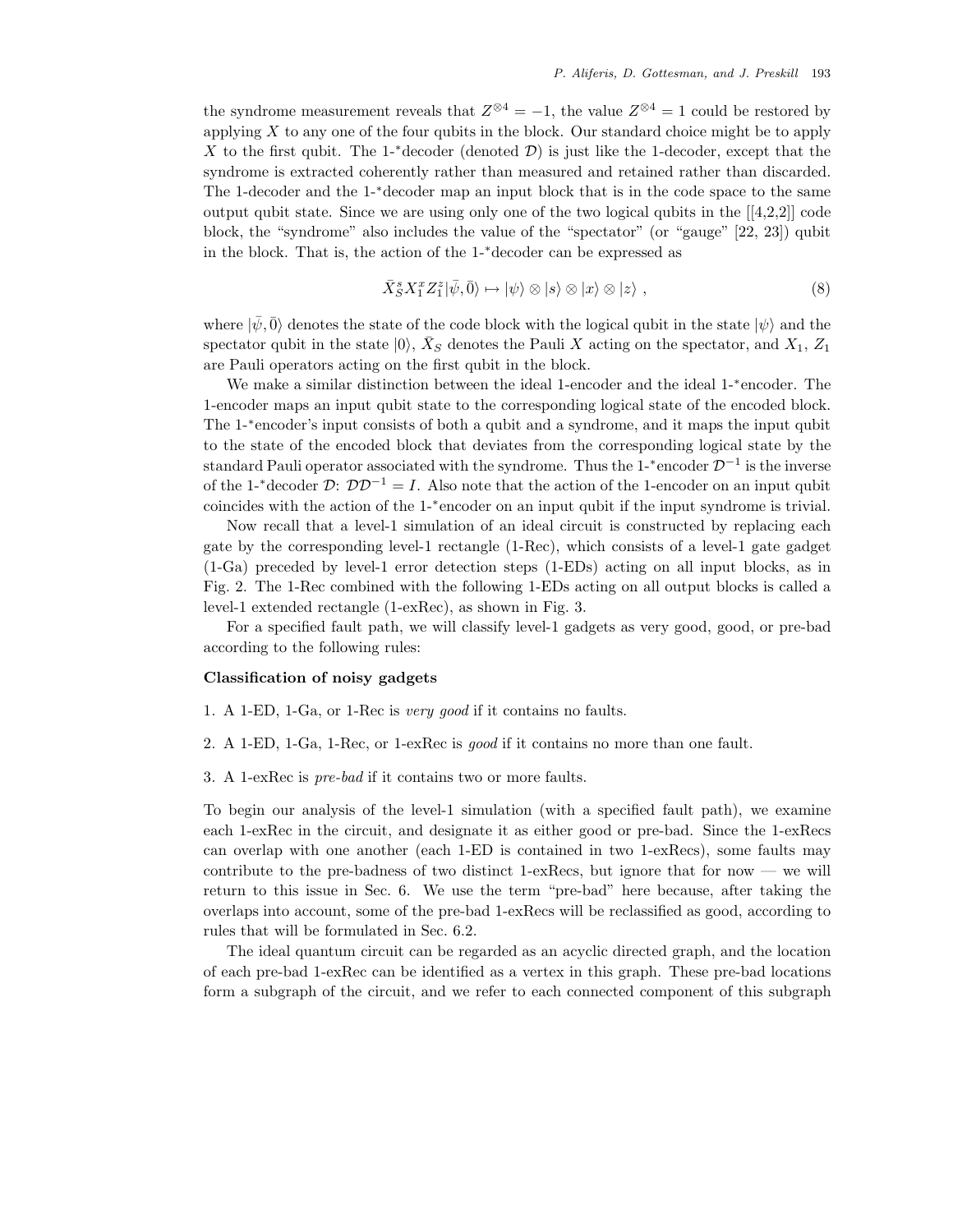as a "bad cluster." Thus, for each fault path there is a corresponding archipelago consisting of disjoint connected clusters of pre-bad 1-exRecs, each embedded in a surrounding sea of good 1-exRecs. Let us imagine enclosing each bad cluster with insertions of decoder-encoder pairs  $\mathcal{D}\mathcal{D}^{-1} = I$ . We insert  $\mathcal{D}\mathcal{D}^{-1}$  after the trailing 1-EDs of the 1-exRecs at the rear of the connected bad cluster, and before the leading 1-EDs of the 1-exRecs at the front of the cluster.

Of course, these insertions are equivalent to doing nothing. The reason for the insertions is that we may now imagine moving the encoders forward through the sea of good 1-exRecs. The encoders start at either the beginning of the circuit or at the rear end of a cluster, and sweep forward until they meet up with the decoders and annihilate them, either at the end of the circuit or at the front end of a cluster. We will argue that the sweeping encoders convert each good 1-exRec in the sea into an ideal level-0 gate. Then in Sec. 6 we will consider how to reduce the pre-bad 1-exRecs in the clusters into level-0 gates.

We wish to show that the 1-Rec contained in a good 1-exRec becomes an ideal gate under level reduction, i.e., as the ideal encoders sweep to the right; hence we say that the good 1 exRec is *correct*. To show that a good 1-exRec is correct, we will need to use some properties of fault-tolerant error detection and gate gadgets for a distance-two code. Before we specify these properties in detail, let us state more carefully what these properties imply. In fact, we will need to distinguish two different notions of correctness for single-qubit gates (and three different notions for two-qubit gates) — which notion applies depends on whether the preceding 1-exRec is good or pre-bad.

If the 1-exRec preceding the good 1-exRec is also good, then the relevant notion of correctness is what we will call A-correctness:



A-correctness says that we can move a 1-encoder forward past the 1-Rec in a good 1-exRec, thereby converting the 1-Rec to an ideal level-0 gate (0-Ga). This equality means that for any single-qubit input, *after postselection* (i.e., conditioning on acceptance by both the leading and trailing 1-EDs) the output 1-block from the 1-Ga on the left-hand side agrees with the output of the 1-encoder on the right-hand side.

Our level-1 gadgets include a 1-preparation (which has no input) and a 1-measurement (which has a classical bit as output, and includes error detection). A-correctness properties can also be defined for 1-preparation and 1-measurement:



If the 1-exRec preceding the good 1-exRec is pre-bad, then the relevant notion of correctness is what we will call B-correctness: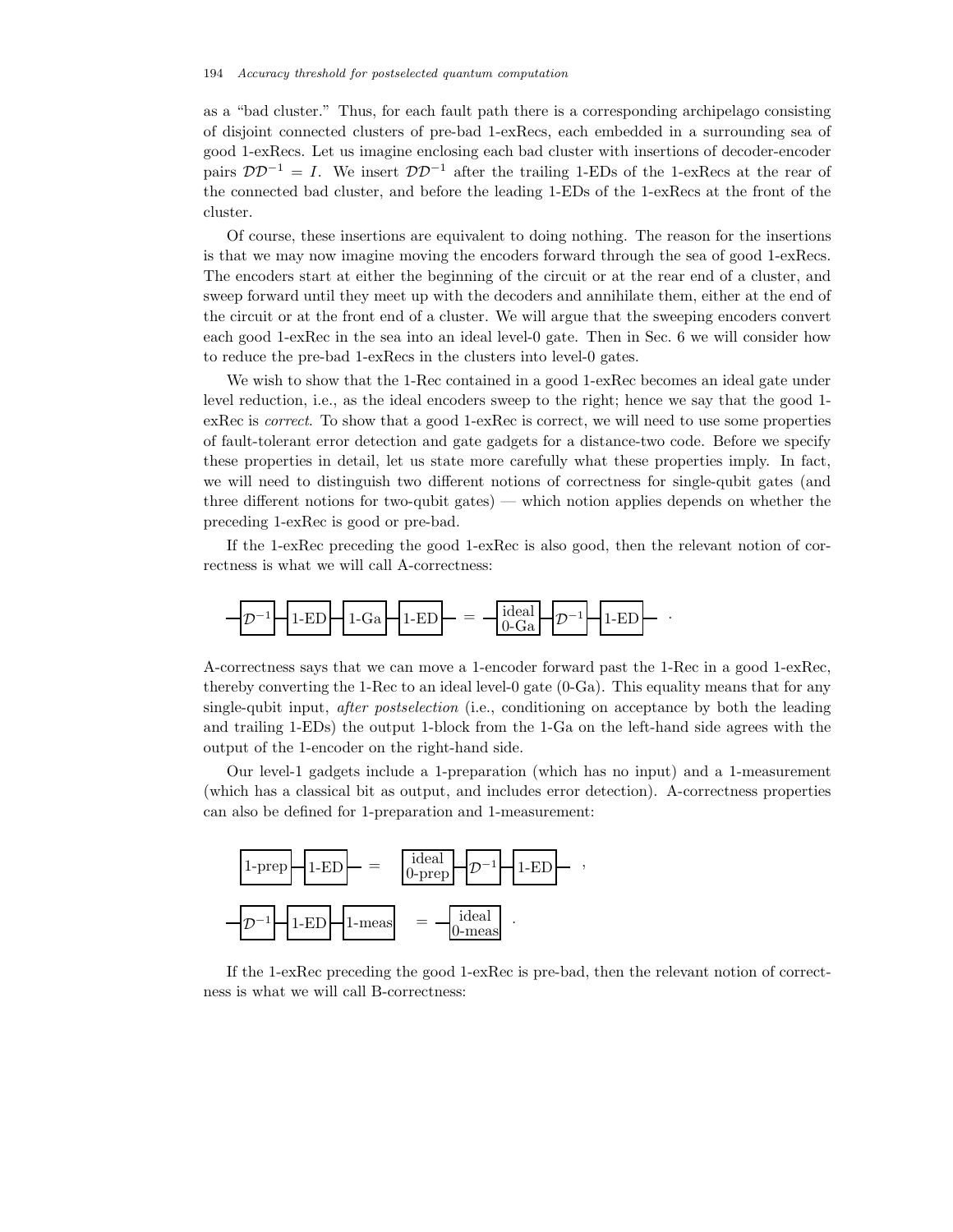

B-correctness says that if a decoder-encoder pair is inserted after the leading 1-ED in a good 1-exRec, then we can move the 1-∗encoder forward past the 1-Ga, thereby converting it to an ideal 0-Ga. This equality means that for any state of the input 1-block, *after postselection* the output 1-block from the 1-Ga on the left-hand side agrees with the output of the 1-encoder on the right-hand side. (In our diagrammatic notation, the horizontal input and output to a 1-∗encoder or 1-∗decoder represents the data, while the "hooked" line represents the input or output syndrome; if the hooked line is missing, that indicates that the syndrome is trivial, in which case the 1-∗encoder is equivalent to a 1-encoder.) Note that on the right-hand side, the 1-encoder has no input syndrome; that is, B-correctness includes the assertion that the output of the 1-Ga on the left-hand side (after postselection) is a codeword. An analogous B-correctness property can also be defined for 1-measurement:



For two-qubit gates, we will distinguish AA-correctness (both encoders initially in front of the leading 1-EDs), AB-correctness (one decoder-encoder pair inserted after a leading 1-ED) and BB-correctness (two decoder-encoder pairs inserted after the leading 1-EDs).

In the equations we have written to express A-correctness and B-correctness, a noisy operation on the left-hand side of the equation is replaced by an ideal operation on the righthand side. Therefore, these equations are not fully satisfactory as written, because the two sides of the equation seem to tell conflicting stories concerning what actions by the adversary will be accepted. This shortcoming can be repaired by including on the right-hand side a noisy circuit that acts on an arbitrary dummy input, a point that will be clarified below. But for now we have suppressed the noisy processing of the dummy input on the right-hand side in order to emphasize what is really most important — that, after postselection, the processing of the encoded data is ideal.

Now we are ready to specify the properties of fault-tolerant 1-ED and 1-Ga gadgets that can be invoked to show that a good 1-exRec is correct. The properties can be expressed as equalities that hold when all 1-EDs accept (detect no errors).

### **Properties of fault-tolerant level-1 gadgets**.

*Property ED1*:



We say that a 1-ED is "very good" if it contains no faults at all. Property ED1 just says that a 1-ED with no faults does what it is supposed to do — it detects a deviation from the code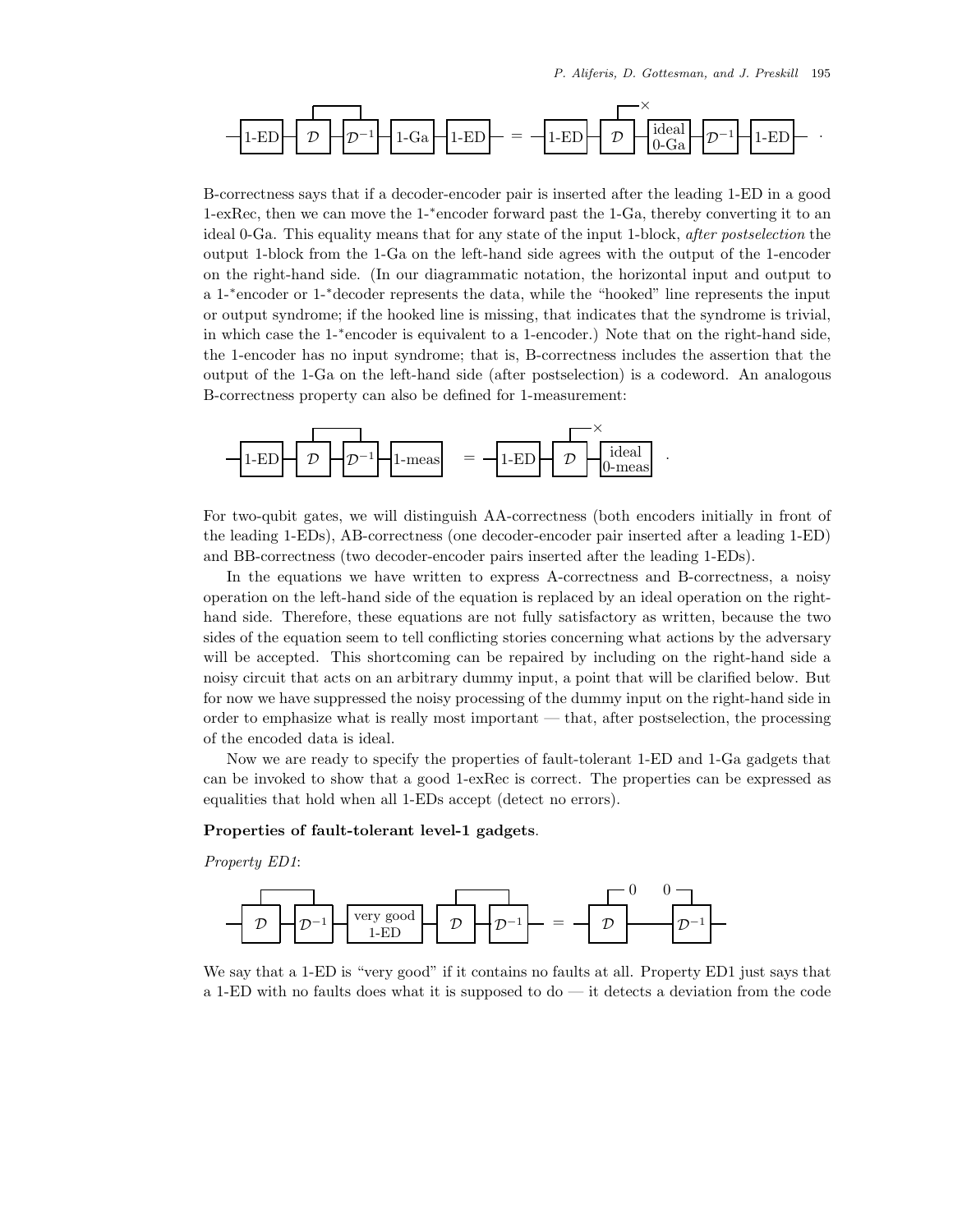space. The "0" on the right-hand side indicates that the syndrome is projected to its trivial value, and thus that the very good 1-ED on the left-hand side projects its input to the code space if it does not detect an error. Furthermore, property ED1 expresses that the operation applied to the data qubit on the right-hand side is the identity; thus the output of the very good 1-ED on the left-hand side matches its postselected input.

*Property ED2*:



We say that a 1-ED is "good" if it contains no more than one fault. Property ED2 says that the 1-ED is fault tolerant in the sense that errors resulting from a fault do not propagate badly and cause an encoded error. Here "0" on the left-hand side indicates that the syndrome is projected to its trivial value, and thus that both the input and the output to the good 1-ED is in the code space. The right-hand side of property ED2 indicates that the output codeword matches the input codeword — thus the good 1-ED, if it accepts and its output is in the code space, simulates the identity operation.

In property ED2, the adversary applies a faulty operation on the left-hand side but not on the right-hand side. To ensure that the same actions by the adversary are accepted on both sides of the equation, we need to augment the right-hand side with a noisy computation acting on a dummy input:



We don't need to specify the dummy input to this computation because, if the adversary can attack only one location in the 1-ED circuit, and if the input to the 1-ED is a codeword, then whether the noisy 1-ED accepts or not does not depend on *which* codeword is chosen as the input.

*Property ED3*:



Here the "1" labeling the output syndrome on the right-hand side indicates a syndrome that points to a state deviating from the code space due to the action of a weight-one operator. That is, the decoder with a "1" syndrome is a projector onto the space spanned by all states that can be obtained by acting on a codeword with an operator that acts on a single qubit in the code block. Property ED3 expresses another fault-tolerance property — for *any* input, the output of a 1-ED with at most one fault is no more than 1-deviated from the code space. In the case of the  $[[4,2,2]]$  code, which is a perfect distance-2 quantum code, property ED3 is automatic, because the 1-deviated states span the entire Hilbert space of the code block (and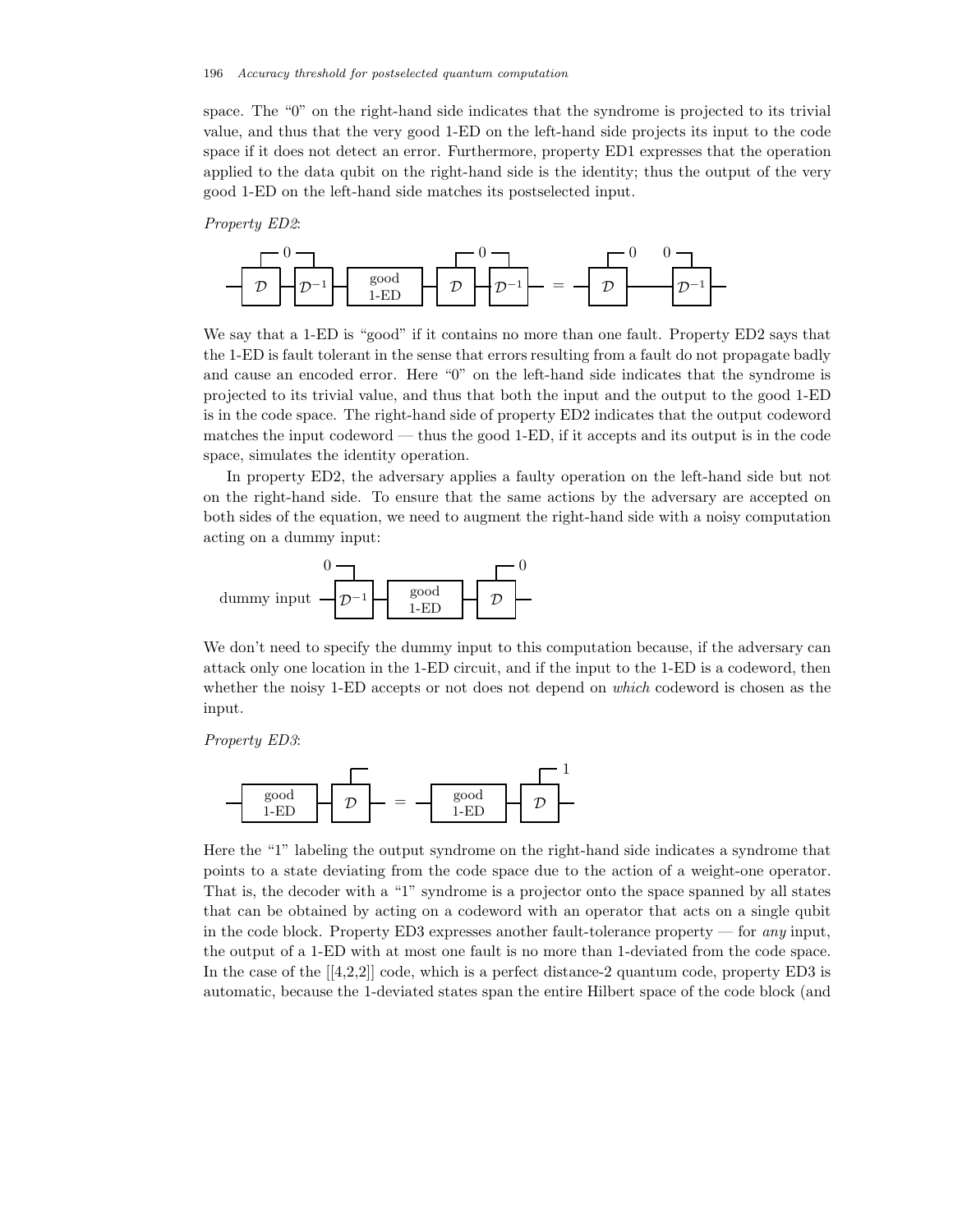because we don't care about the state of the "gauge" qubit). But nevertheless it is useful to include ED3 in our list of specified properties, both for the sake of logical clarity and to emphasize that our analysis can apply to non-perfect codes.

*Property Ga1*:



Property Ga1 says that a 1-Ga with no faults does what it is supposed to do — its action on the code space simulates the desired ideal operation.





Property Ga2 says that the 1-Ga is fault tolerant in the sense that errors resulting from a fault do not propagate badly and cause an encoded error. If the input to a 1-Ga with at most one fault is a codeword, then the postselected operation that arises from projecting the output to the code space reproduces the action of the ideal gate. Again, to ensure that the same actions by the adversary are accepted on both sides of this equation, we must augment the right-hand side with a noisy computation acting on a dummy input:



*Property Ga3*:



Property Ga3 says that a 1-Ga with no faults is fault tolerant in the sense that an error in an input block does not propagate badly and cause an encoded error in an output block. In the case of a multi-qubit gate, only one of the input blocks is 1-deviated on the left-hand side, while the other blocks have a trivial syndrome.

Our analysis of postselected circuits in this paper applies to fault-tolerant simulations using gadgets that satisfy the six properties listed above. (We also note that minor variants of these properties apply to the 1-preparation and 1-measurement gadgets.) In particular, using these properties we can prove the crucial fact that goodness implies correctness:

**Lemma 1. Good 1-exRecs are correct**. *Suppose that the level-1 error detection and gate gadgets obey properties ED1, ED2, ED3, Ga1, Ga2, Ga3. Then a 1-exRec containing no more than one fault (a good 1-exRec) is correct. That is, a good 1-exRec that simulates a*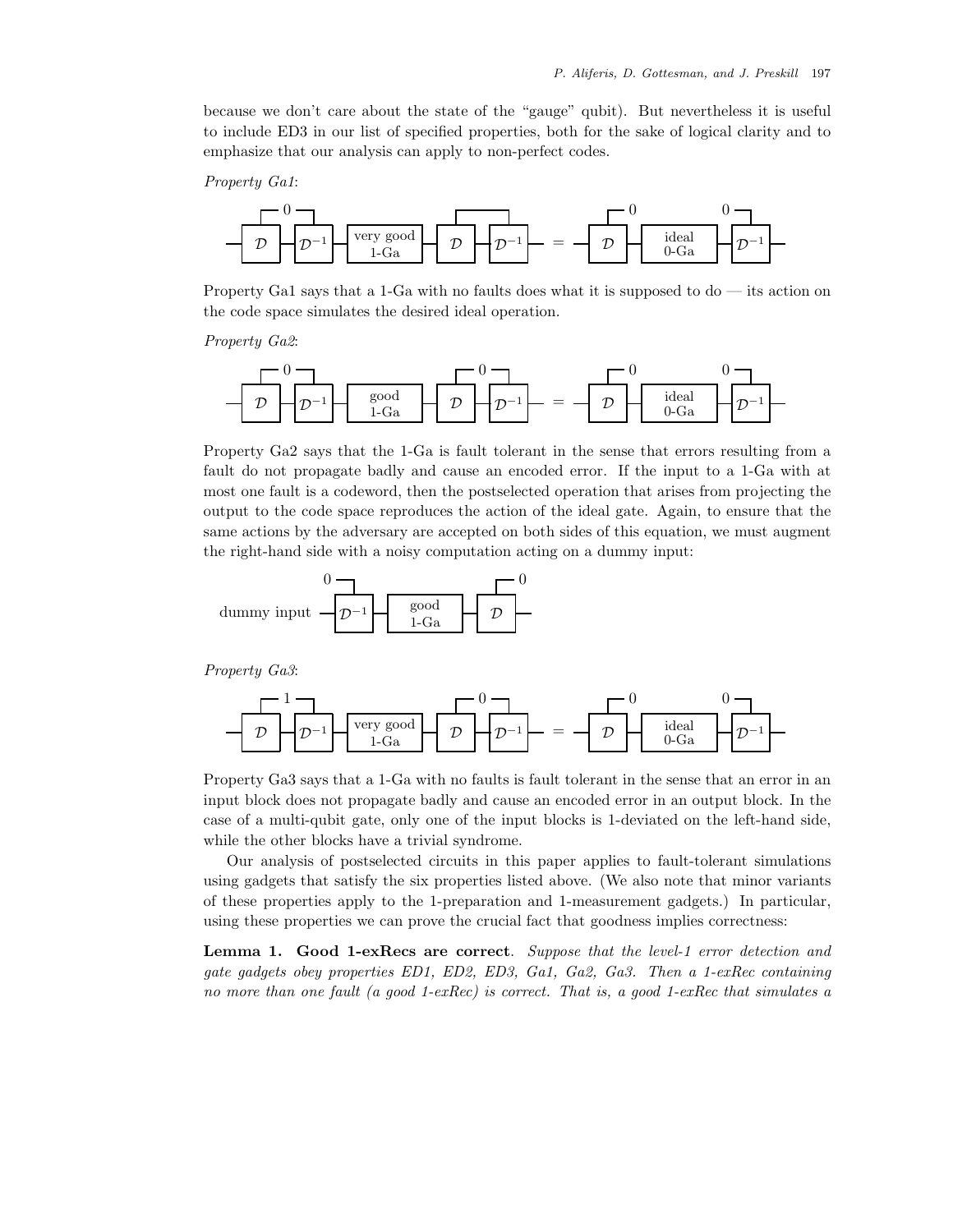*single-qubit gate obeys A-correctness and B-correctness, and a good 1-exRec that simulates a two-qubit gate obeys AA-correctness, AB-correctness, and BB-correctness.*

**Proof**: We consider the case of a single-qubit gate (the proof for two-qubit gates is similar). First consider A correctness. Since there is at most one fault in the 1-exRec, there are three cases:

- **Case 1.** The leading 1-ED and the 1-Ga are both very good. Then property ED1 implies that the leading 1-ED simulates the identity and that the input to the 1-Ga is a codeword; property Ga1 implies that the output of the 1-Ga is a codeword and that the 1-Ga simulates the ideal 0-Ga.
- **Case 2.** The leading 1-ED and the trailing 1-ED are both very good. Then property ED1 implies that the leading 1-ED simulates the identity and that the input and the output of the 1-Ga are both codewords; property Ga2 implies that the 1-Ga simulates the ideal  $0$ -Ga.
- **Case 3.** The 1-Ga and the trailing 1-ED are both very good. Then property ED1 implies that the output of the 1-Ga is a codeword, and property ED3 implies that the input to the 1-Ga is 1-deviated. Property Ga3 implies that the 1-Ga simulates the ideal 0-Ga and that the output of the 1-ED is actually a codeword; therefore the 1-ED simulates the identity by property ED2.

For B-correctness, again there are three cases, and in all three cases the proof of B-correctness is similar to the proof of A-correctness. In case 3 in particular, properties ED1, ED3, and Ga3 imply that the input and output of the 1-Ga are actually codewords, and that the 1-Ga simulates the ideal 0-Ga.

By linking together the noisy circuits acting on dummy inputs appearing on the right-hand side of properties ED2 and Ga2, we obtain the circuit that augments the right-hand side of the A-correctness equation:



In fact, the projection onto the code space inserted between the 1-ED and the 1-Ga is superfluous and can be removed; when both 1-EDs in a good 1-exRec accept, then the output of the leading 1-ED is guaranteed to be a codeword, as our proof of Lemma 1 has shown. For B-correctness, the noisy computation on the right-hand side is just as in property Ga2.

Our explanation of why goodness implies correctness has been precise, but perhaps as a result it has also been pedantic. Actually, the idea is quite simple — if our gadgets are fault tolerant and the 1-exRec contains only one fault, then either the 1-Rec is very good, or else any error caused by a fault in the 1-Rec will be detected by the very good trailing 1-ED. Therefore, after postselection, there really is no fault in the 1-Rec after all and the 1-Rec acts as though it were ideal.

Lemma 1 establishes, as desired, that good 1-exRecs are converted to the corresponding ideal 0-Ga's as the 1-encoders sweep forward through the circuit. Each 1-encoder originates

# $\Box$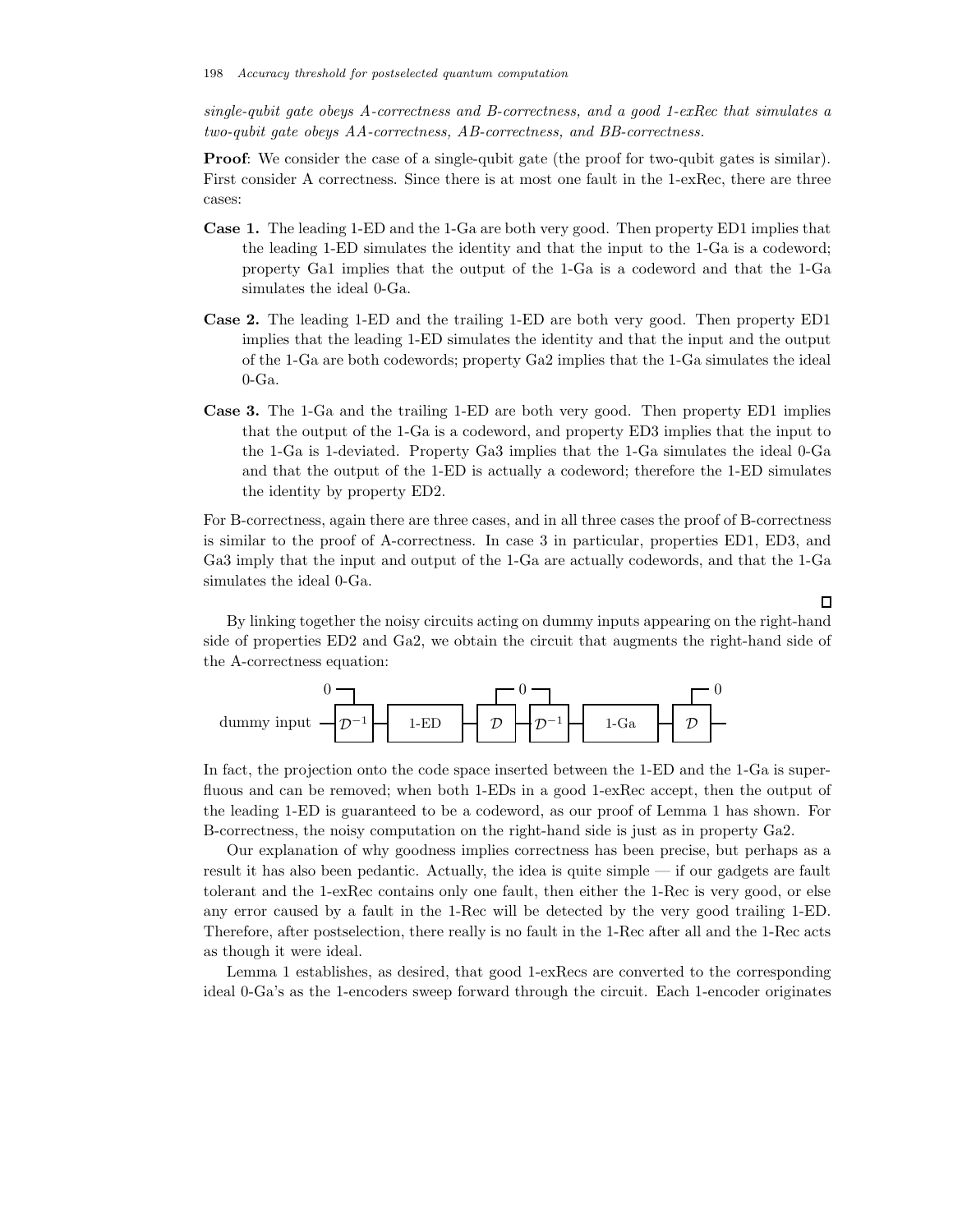at either a good 1-preparation or at the rear end of a bad cluster. For a good 1-exRec that is adjacent to the rear end of a cluster, we may use B-correctness for a one qubit gate, or one of AB-correctness or BB-correctness for a two-qubit gate, to justify moving the 1-encoder one step forward, and converting the 1-Rec to an ideal 0-Ga. For a good 1-exRec that immediately follows other good 1-exRecs, we can use A-correctness or AA-correctness to justify moving the 1-encoder forward. Under repeated application of Lemma 1, the 1-encoders march forward until they meet either the 1-decoders at the front end of another bad cluster or they meet a good 1-measurement. In either case the 1-encoders disappear.

At this stage, the original noisy level-1 circuit has been partially reduced to an equivalent level-0 circuit. All of the good 1-exRecs have become ideal 0-Ga's. And the bad clusters are surrounded by 1-encoders in front (i.e., just before the bad cluster) and 1-decoders behind (i.e., just after the bad cluster). To proceed further we must study the level-0 circuit simulated by a bad cluster.

# **6 Carving bad clusters**

# *6.1 Reclassification of pre-bad 1-exRecs*

To complete the level reduction, we are to map each of the 1-exRecs in the bad cluster to a corresponding level-0 gate, obtaining a level-0 circuit that is equivalent to the noisy level-1 circuit. This mapping will be constructed by inserting decoder-encoder pairs at properly chosen positions inside the bad cluster. Specifically, a decoder-encoder pair  $\mathcal{D}\mathcal{D}^{-1}$  is inserted either immediately before or immediately after each 1-ED in the bad cluster. For each 1- ED, whether  $DD^{-1}$  is inserted before or after the 1-ED depends on the fault path, and is determined by an algorithm that we will describe. We refer to the placement of the decoderencoder pairs as the "carving" of the bad cluster.

Once the decoder-encoder pairs are placed, the bad cluster has been expressed as a circuit of level-0 operations, where each level-0 operation is a level-1 circuit preceded by an encoder (or two encoders in the case of a two-qubit gate) and followed by a decoder (or two decoders). The level-1 circuit is a subset of the corresponding 1-exRec; let us call it the carved 1-exRec. For example, for the case of a single-qubit gate, there are four possibilities for the carved 1-exRec, depending on the placement of the decoder-encoder pairs: (1) a 1-Ga, (2) a 1-Ga followed by a 1-ED, (3) a 1-Ga preceded by a 1-ED, and (4) a 1-Ga preceded and followed by a 1-ED. Thus each 1-exRec in the circuit is mapped to a corresponding level-0 gate: the carved 1-exRec preceded by encoder(s) and followed by decoder(s). This mapping almost completes the level reduction but not quite. In addition some faults in the resulting level-0 circuit are propagated forward to the following gate, by a procedure that we will explain.

We will say that a 1-exRec is good\* if it is mapped by level reduction to the ideal level-0 gate. Thus, a good 1-exRec is good\*, but in addition some of the pre-bad 1-exRecs in a bad cluster will be designated as good\*. (Actually, we will distinguished two kinds of good\* 1-exRecs in the bad cluster, which we will refer to as *good* and *good*"; both kinds are mapped to ideal gates.) Otherwise the pre-bad 1-exRec is mapped to a level-0 fault, and we say that the 1-exRec is bad. Of course, whether each 1-exRec is designated good\* or bad depends on the fault path.

The goal of our carving algorithm is to assure that if the fault rate is  $\varepsilon$  in the original circuit, then the fault rate is  $O(\varepsilon^2)$  in the reduced circuit. This may seem obvious at first,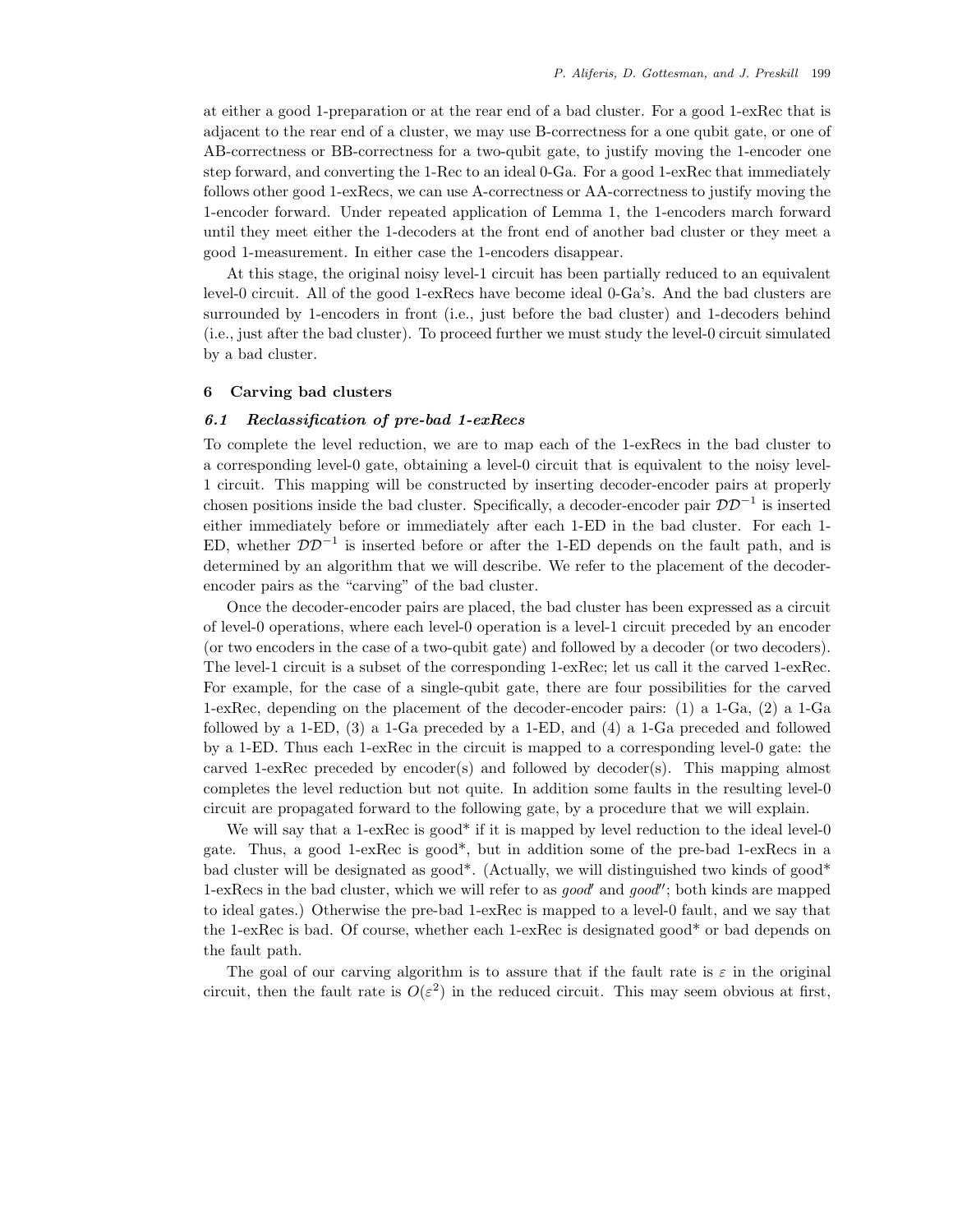

Fig. 6. Two overlapping pre-bad 1-exRecs indicated by dashed lines, with fault locations indicated by  $\times$ . Because one of the three faults is contained in the shared 1-ED, the pre-bad 1-exRecs are not independent events.

since two faults are needed to cause a 1-exRec to be incorrect. But it is not quite so obvious because the 1-exRecs overlap. For example, consider the two overlapping pre-bad 1-exRecs shown in Fig. 6. Each 1-exRec contains two faults, but because one fault is shared, the probability of the fault-path shown is  $O(\varepsilon^3)$ . The level reduction procedure may map one of these 1-exRecs to a fault, but not both, since the probability of two faults in the reduced circuit should be  $O(\varepsilon^4)$ . On the other hand, the carved 1-exRecs do not overlap. Our carving algorithm should be designed so that, for any fault path, the carved 1-exRec contained in each bad 1-exRec contains at least two faults.

#### *6.2 Carving rules*

The carving procedure consists of two steps. In the first step each pre-bad 1-exRec in the cluster is classified as bad, good', or good''. In the second step, we determine for each pair of consecutive 1-exRecs whether the  $DD^{-1}$  is inserted just before or just after the 1-ED shared by the two 1-exRecs.

To classify the 1-exRecs, we start at the rear edge of the bad cluster — with pre-bad 1-exRecs that are followed by only good 1-exRecs — and work forward from there. The classification of each 1-exRec is determined by the classification of the 1-exRecs that immediately follow it, according to these rules:

### **Rules for classification of pre-bad 1-exRecs**

- 0. We say that a 1-ex $Rec$  is good\* if it is good, good', or good''.
- 1. A pre-bad 1-exRec is bad if all of the following 1-exRecs are good\*.
- 2. A pre-bad 1-exRec is good' if all of the following 1-exRecs are bad.
- 3. If the 1-exRecs following a pre-bad 1-exRec are neither all bad nor all good\*, then:
	- i. the pre-bad 1-exRec is good" if the *truncated* 1-exRec contains no more than one fault.
	- ii. the pre-bad 1-exRec is bad if the *truncated* 1-exRec contains more than one fault.

In the statement of Rule 3, we say that a 1-exRec is "truncated" if all 1-EDs that it shares with following *bad* 1-exRecs have been amputated. When we count the faults in the pre-bad 1-exRec to determine whether it is bad, we should exclude from the count any faults that are shared with the bad 1-exRecs that follow, because these faults may have already been held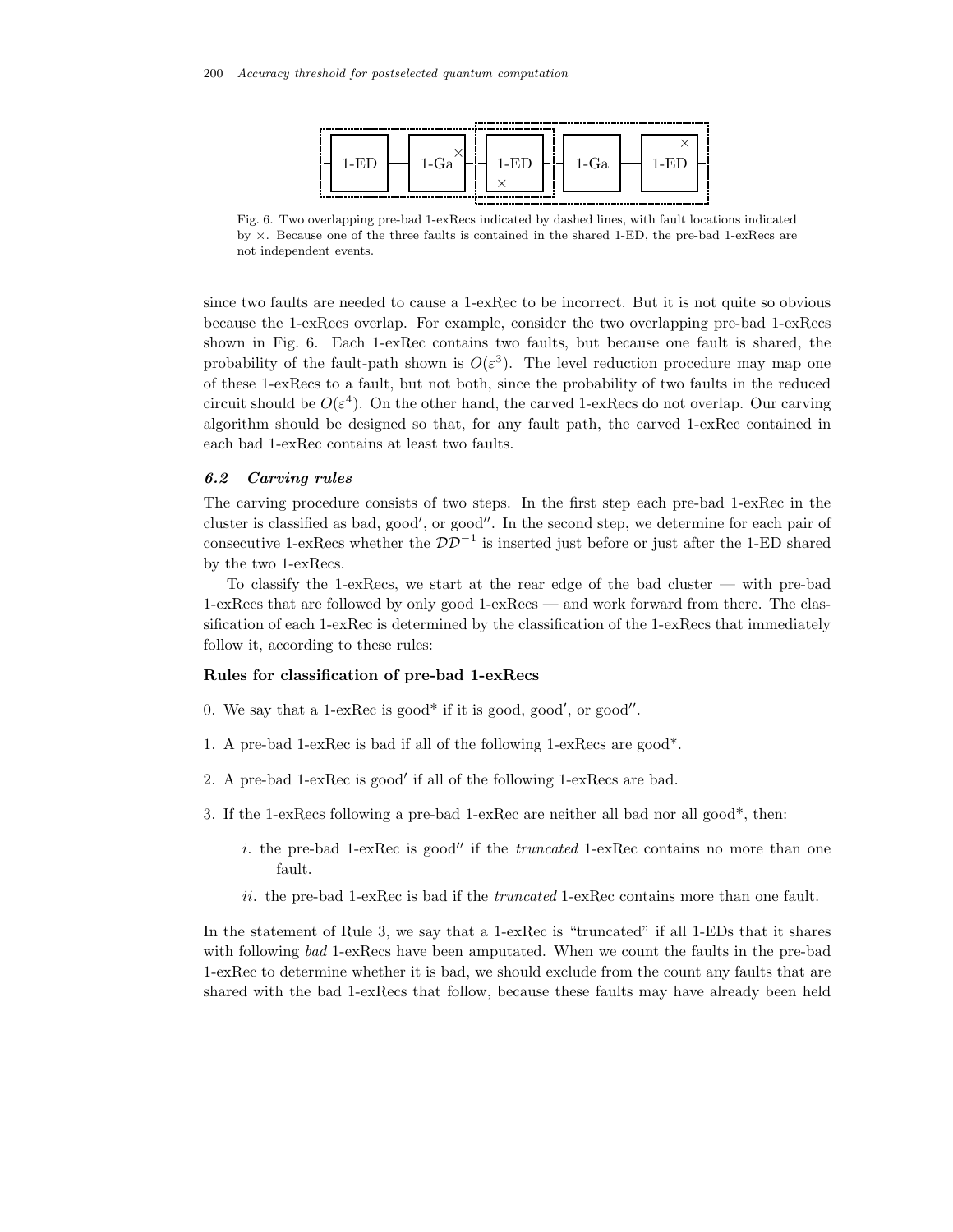

Fig. 7. Level reduction applied to a bad 1-exRec. Sandwiched between an ideal encoder in front and an ideal decoder behind, the bad 1-exRec becomes a faulty level-0 operation  $N$  that acts jointly on the data and the syndrome.

responsible for the badness of the following 1-exRecs. However, faults shared with following good\* 1-exRecs should be included in the count.

For the gadgets that we will analyze in detail, all quantum gates will be either single-qubit or two-qubit gates; therefore, Rule 3 will be applied to two-qubit gates that are followed by one bad 1-exRec and one good\* 1-exRec. However, we have stated Rule 3 in a more general form to emphasize that it can also be applied to quantum gates that act on more than two qubits. We also remark that Rule 1 is interpreted so that a pre-bad measurement 1-exRec (which is not followed by another 1-exRec) is always declared bad.

The next step is to decide on the placement of the decoder-encoder pairs. Here the rules are quite simple:

# **Rules for placement of decoder-encoder pairs**

- 1. If a bad 1-exRec is followed by a good\* 1-exRec, then DD−<sup>1</sup> is inserted immediately *after* the shared 1-ED.
- 2. For any other consecutive pair of 1-exRecs,  $\mathcal{D}\mathcal{D}^{-1}$  is inserted immediately *before* the shared 1-ED.

For a specified fault path, the classification rules and placement rules unambiguously define how a cluster of pre-bad 1-exRecs is divided into carved 1-exRecs. Now we must explain how each carved 1-exRec is mapped to a level-0 gate under level reduction.

The explanation is simplest in the case of a bad 1-exRec. If the bad 1-exRec is not followed by other bad 1-exRecs, then decoder-encoder pairs are placed in front of the leading 1-EDs and behind the trailing 1-EDs; the carved 1-exRec is the full 1-exRec and contains at least two faults. Then the bad 1-exRec, together with the 1-∗encoder(s) in front and the 1-<sup>\*</sup>decoder(s) in back, becomes a faulty level-0 gate, denoted  $\mathcal{N}$ ; see Fig. 7. The input to the 1-∗encoder may include a nontrivial syndrome; in that case the 1-exRec is transformed to a faulty 0-Ga that acts jointly on the level-0 data and the syndrome. Similarly, if the bad 1 exRec is followed by another bad 1-exRec, then the carved 1-exRec is the truncated 1-exRec, containing at least two faults; the truncated 1-exRec, together with the  $1$ - $*$ encoder(s) in front and the 1-∗decoder(s) in back, becomes a faulty level-0 gate.

# *6.3 Good 1-exRecs*

Consider a good' 1-exRec that simulates a single-qubit gate. By definition (i.e., by classification Rule 2), the good' 1-exRec is followed by a bad 1-exRec, and (by placement Rule 2) a decoder-encoder pair is inserted before the trailing 1-ED. If the good' 1-exRec is preceded by a good\* (i.e., good or good") 1-exRec, then a decoder-encoder pair is inserted before the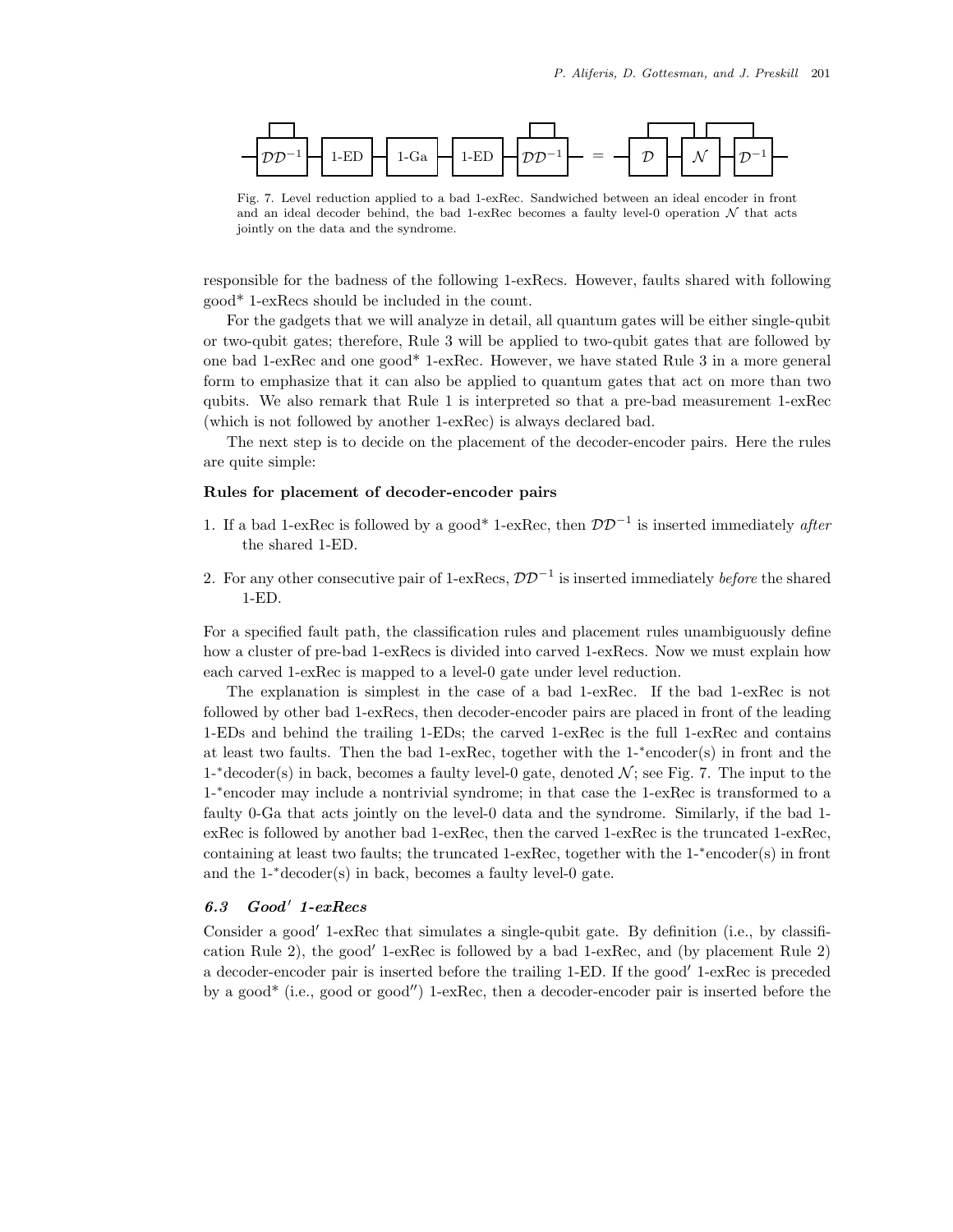

Fig. 8. Level reduction applied to a good' 1-exRec. A pre-bad 1-exRec followed by two bad 1exRecs is mapped to an ideal gate followed by a noisy operation  $N$  that can be absorbed into the following faulty gates. Decoder-encoder pairs are inserted before a leading 1-ED that is shared with a preceding good\* 1-exRec, and after a leading 1-ED that is shared with a preceding bad 1-exRec.

leading 1-ED, and if the 1-exRec is preceded by a bad 1-exRec, then a decoder-encoder pair is inserted after the leading 1-ED. Either way, the carved 1-exRec, preceded by an encoder and followed by a decoder, becomes a faulty 0-Ga that acts on the data and the input syndrome. But this faulty gate can be written as  $U \circ \mathcal{N}$ , where U is the ideal 0-Ga and  $\mathcal N$  is a noisy gate acting on data and syndrome. By absorbing  $\mathcal N$  into the following bad location, we may associate the good' 1-exRec with the ideal  $0$ -Ga U. (Here, in deference to the standard convention in which circuits are drawn with input on the left and output on the right, we use  $A \circ B$  to denote the composite operator obtained by applying first A and then B.) Thus, level-reduction maps the good' 1-exRec to the corresponding ideal gate. We note that the declaration that the pre-bad 1-exRec is good' does not depend on the fault path in the 1-exRec — all that matters is that the following 1-exRec is bad.

Similarly, for a good' two-qubit gate, *both* of the following 1-exRecs have been declared bad and associated with faulty 0-Ga's, and decoder-encoder pairs are placed before both trailing 1- EDs. Furthermore decoder-encoder pairs are placed before any leading 1-EDs that are shared with preceding good<sup>\*</sup> 1-exRecs, and after any leading 1-EDs that are shared with preceding bad 1-exRecs. Then the carved 1-exRec, together with its preceding encoders and following decoders, becomes the ideal gate followed by a faulty operation  $\mathcal N$  that can be absorbed into the bad locations that follow; see Fig. 8. Now,  $\mathcal N$  might be an entangling operation acting collectively on the two output qubits. But recall that in the locally correlated stochastic noise model, local adversaries at two bad 0-locations that both immediately follow the same good 0-location are permitted to apply a collective operation to their shared data. Therefore, the collective faulty operation  $\mathcal N$  is compatible with locally correlated stochastic noise. Indeed, we incorporated this feature into the noise model in order to accommodate the situation shown in Fig. 8.

Note that a pre-bad single-qubit 1-exRec that precedes a good' 1-exRec (or a pre-bad two-qubit 1-exRec that precedes two good' 1-exRecs) is declared bad. We might have argued that this 1-exRec faithfully simulates the ideal 0-Ga, simply by propagating any faults through the following good' location to the bad location(s) further downstream. However, that prescription would not be compatible with the requirement that the locally correlated stochastic noise model is preserved by level reduction.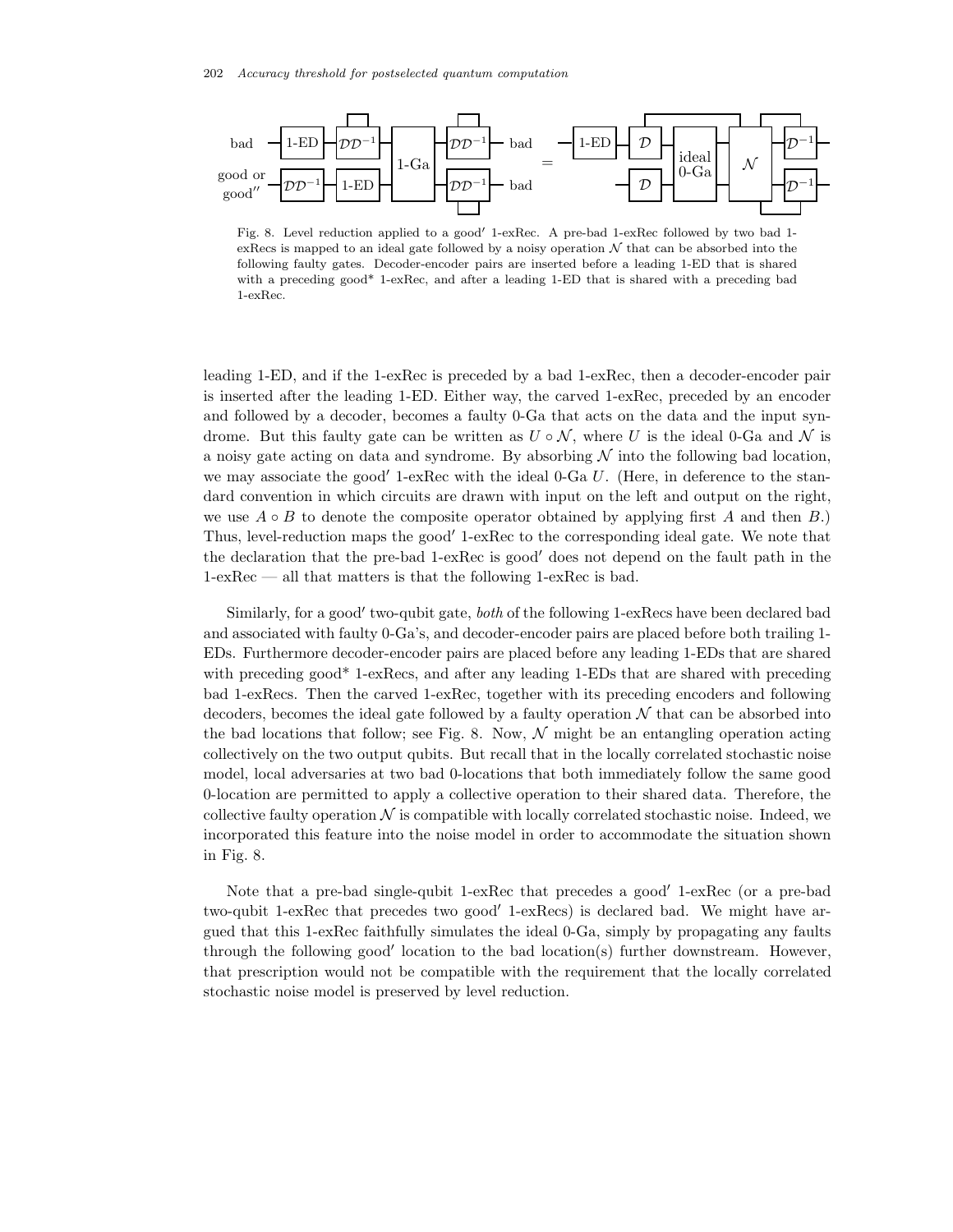

Fig. 9. Weak correctness, in the case where one of the preceding 1-exRecs is bad and the other is good\* (i.e., weak AB-correctness). If a 1-exRec is followed by one bad 1-exRec and one good\* 1-exRec, and if the truncated 1-exRec has no more than one fault, then it satisfies the identity shown (after postselection). Decoder-encoder pairs are inserted after a leading 1-ED that is shared with a preceding bad 1-exRec, and before a leading 1-ED that is shared with a preceding good\* 1-exRec. Weak correctness means that the carved 1-exRec, combined with the preceding encoders and following decoders, becomes the ideal level-0 gate followed by a noisy operation that acts on the output qubit that enters the following bad 1-exRec. Syndrome information can propagate to the following bad 1-exRec, but not to the following good\* 1-exRec.

# *6.4 Good 1-exRecs and weak correctness*

Now we wish to argue that a good" 1-exRec is mapped by level reduction to the corresponding ideal 0-Ga. For this purpose we observe that the good" truncated 1-exRec has a property that we will call *weak correctness*: the carved 1-exRec, together with the encoders in front and the decoders in back can be expressed as  $U \circ (N \otimes I)$ , where U is the ideal two-qubit 0-Ga and N is a noisy operation that acts on the syndrome and on the one output qubit that enters the following bad 1-exRec. We can absorb  $\mathcal N$  into the subsequent fault, thereby associating the carved good"  $1$ -exRec with the ideal level-0 gate. Of course, the nontrivial content of weak correctness is that the other output qubit, the one that enters the subsequent good\* location, agrees with the output that would be produced by the ideal 0-Ga. Fig. 9 illustrates the case where one of the preceding 1-exRecs is bad (weak AB-correctness).

Weak correctness follows from some further properties of our fault-tolerant gate gadgets which are weaker versions of properties Ga2 and Ga3. In place of Ga2 we have

### *Property wGa2*:



Property wGa2 says that if there is a single fault in the 1-Ga, and the second output block is projected to a codeword, then the second output block has no encoded error. Here the action of the adversary determines the faulty operation that acts on the first output on the right side of the equation. Another way to express property wGa2 would be to say that if the inverse  $U^{-1}$  of the ideal 0-Ga is inserted on the left-hand side after the input is decoded, then (after postselection) on the right-hand side the identity operation is applied to the second input codeword.

The weakened version of property Ga3 is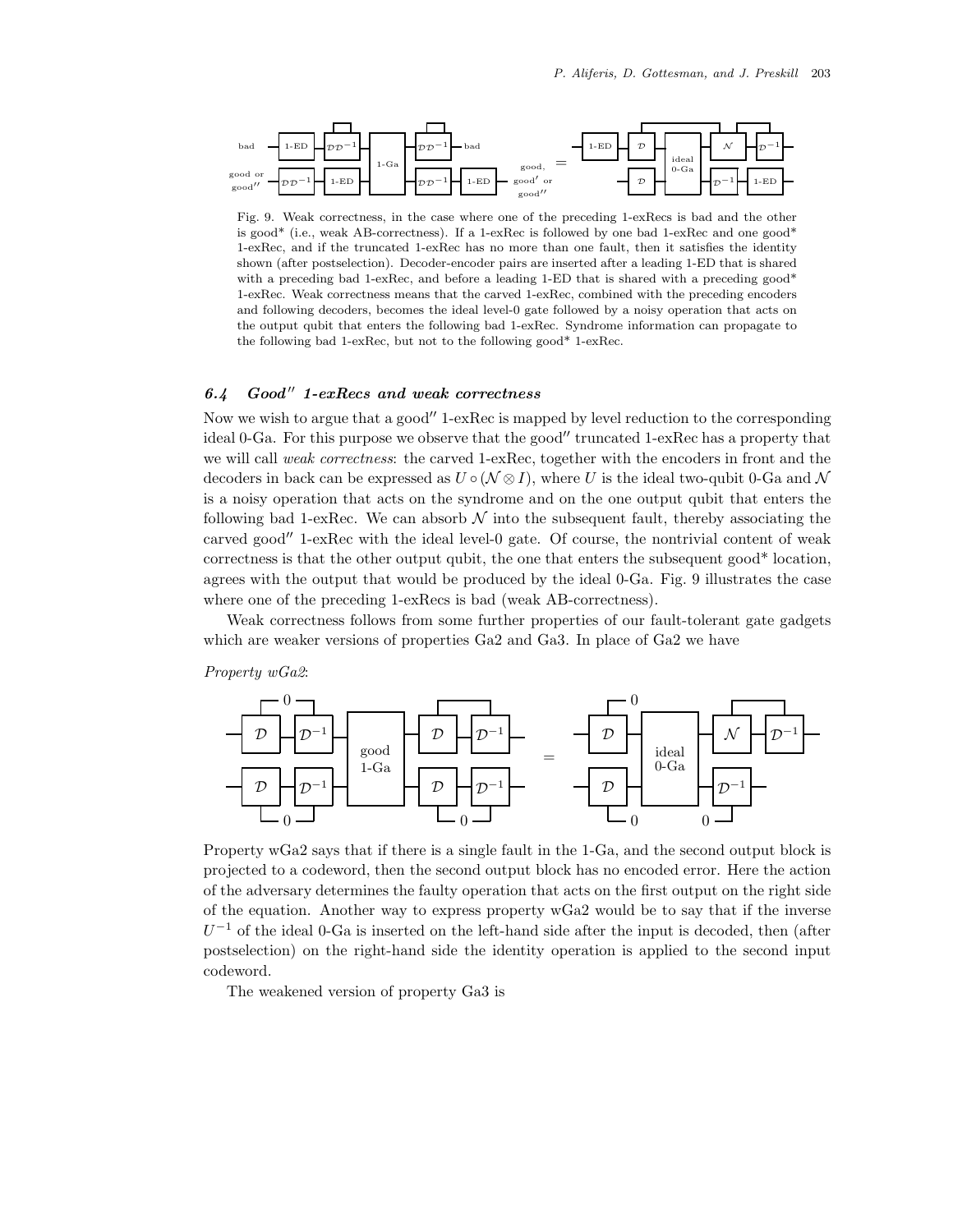# *Property wGa3*:



Property wGa3 says that, for a 1-Ga containing no faults, if the second output block is projected to the code space, then one error in the first input block does not propagate badly through the 1-Ga and cause an encoded error in the second output block. Similarly (though this is not illustrated by the diagram), one error in the second input block does not cause an encoded error in the second output block.

We note that, for a distance-two code, a nontrivial syndrome does not point to a unique weight-one error; therefore, the decomposition of the input state into codeword and syndrome depends on the particular conventions we have used in defining the 1-∗decoder. Property wGa3 holds no matter how these conventions are chosen. Consider, for example, the transversal cnot gate for the  $[4,2,2]$  code (see Sec. 11). If the input control block deviates from the code space by one X error, that error will propagate to the target block and be detected. Thus, if the output target block is projected to the code space, we may infer that after postselection the input block does not have an X error after all; only a  $Z$  error is possible. That single  $Z$  error could cause a logical  $Z_L$  error in the input control block, but the CNOT gate does not propagate this logical  $Z_L$  to the target block. On the other hand, one error in the input target block is sure to be detected in the output target block.

Using these properties we can prove:

Lemma 2. Good" truncated 1-exRecs are weakly correct. *Suppose that the level-1 error detection and gate gadgets obey properties ED1, ED2, ED3, Ga1, wGa2, wGa3. Then a truncated two-qubit 1-exRec containing no more than one fault (a good'' truncated 1-exRec) is weakly correct. That is, a good*" truncated 1-exRec obeys weak AA-correctness, weak AB*correctness, and weak BB-correctness.*

**Proof**: We consider weak AB-correctness as illustrated in Fig. 9 (the proofs of weak AAcorrectness and weak BB-correctness are similar). Since there is at most one fault in the truncated 1-exRec, there are four cases:

- **Case 1.** The leading 1-EDs and the 1-Ga are very good. Then property ED1 implies that both inputs to the 1-Ga are codewords, and that the leading 1-ED acting on the second input block simulates the identity. Property Ga1 implies that both output blocks of the 1-Ga are in the code space and that the 1-Ga simulates the ideal 0-Ga.
- **Case 2.** The leading 1-EDs and the untruncated trailing 1-ED are very good. Then property ED1 implies that the input blocks and the second output block of the 1-Ga are codewords, and that the leading 1-ED acting on the second input block simulates the identity. Property wGa2 implies that there is no encoded error in the second output block.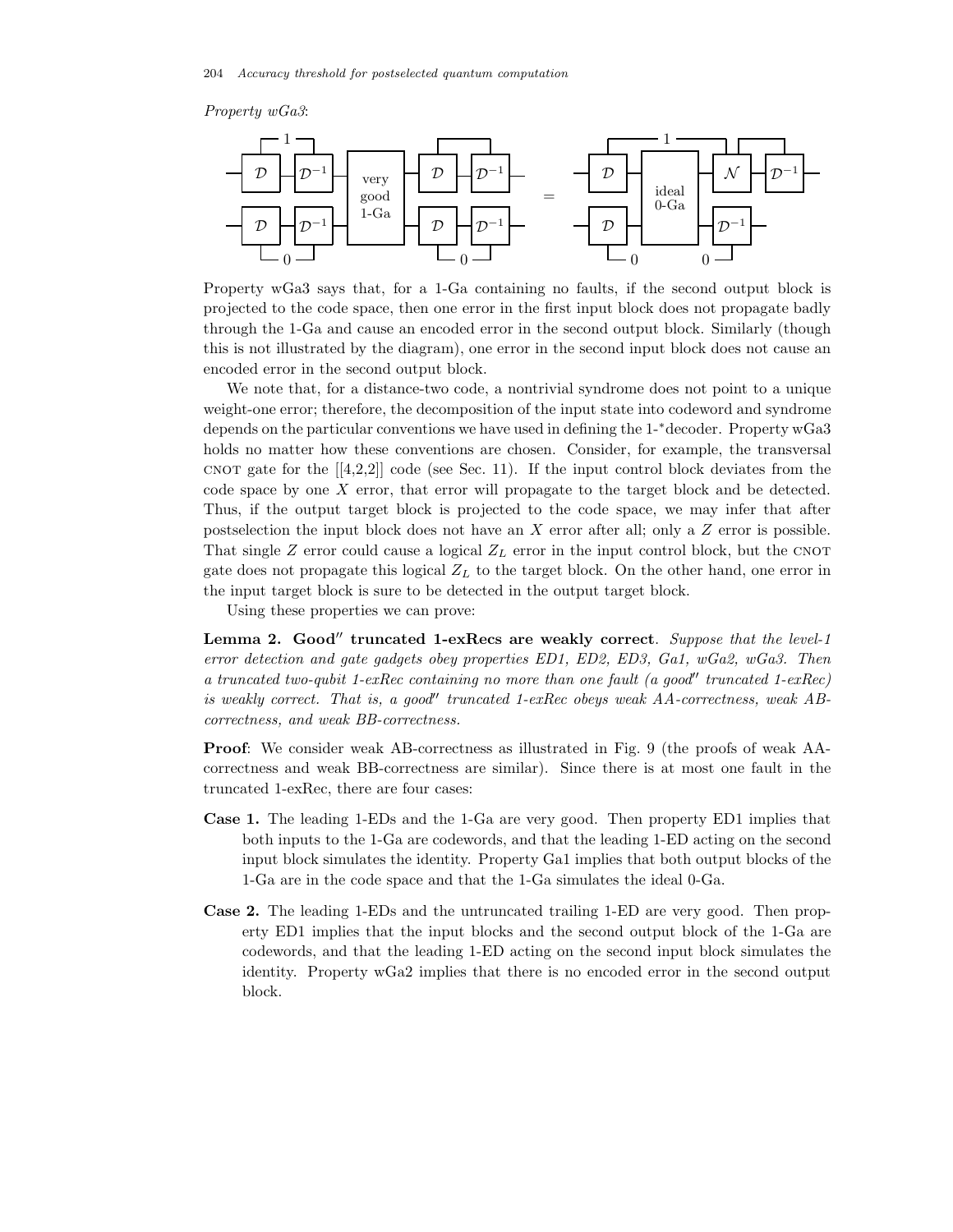- **Case 3.** The 1-Ga, the untruncated trailing 1-ED, and the 1-ED acting on the second input block are very good. Then property ED1 implies that the second input block and the second output block of the 1-Ga are in the code space, and that the 1-ED acting on the second input block simulates the identity; furthermore, property ED3 implies that first input block to the 1-Ga is 1-deviated. Property wGa3 implies that there is no encoded error in the second output block.
- **Case 4.** The 1-Ga, the untruncated trailing 1-ED, and the 1-ED acting on the first input block are very good. Then property ED1 implies that the first input block and the second output block of the 1-Ga are in the code space; furthermore, property ED3 implies that the second input block to the 1-Ga is 1-deviated. Property wGa3 implies that there is no encoded error in the second output block.

However, in contrast to Case 3, the 1-ED acting on the second input block does not necessarily simulate the identity, at least for the standard convention for decomposing a 1-deviated state into an encoded qubit and a nontrivial syndrome — the state of the input qubit to the 1-encoder that precedes the 1-ED may differ from the state of the output qubit from the 1-\*decoder that follows the 1-ED. However, we may choose a different syndrome decoding convention for this particular 1-\*decoder, allowing the decoded qubit to be in the same state as the input qubit. Since property wGa3 holds irrespective of the syndrome decoding convention, there is still no encoded error in the second output block. The choice of a different 1-\*decoder may cause an additional error when it meets the standard 1-\*encoder in the first output block, but that error can be absorbed into the noisy operation  $\mathcal N$ .

 $\Box$ 

The level reduction of a good" 1-exRec is carried out by inserting  $U \circ U^{-1}$  immediately before the 1-<sup>∗</sup>encoders that precede the 1-exRec, where  $U$  is the ideal 0-Ga. Then we group  $U^{-1}$  with the carved good" 1-exRec, obtaining, according to Lemma 2, a noisy level-0 operation that acts only on the input to the following bad 1-exRec. This noisy operation is absorbed into the level-0 fault that results from applying level reduction to the bad 1-exRec; thus the good" 1-exRec has been replaced by the ideal  $0$ -Ga  $U$ .

Therefore we have shown, as desired, that our level reduction procedure maps a twoqubit good"  $1$ -exRec to the corresponding ideal gate. Note that to reach this conclusion we assumed that the error detection steps in the bad cluster detect no errors, as postselection is a key ingredient in the proof of weak correctness. It was also necessary to propagate faults forward from the level-0 gates associated with carved good" 1-exRecs to the faulty gates that immediately follow.

### *6.5 Probability of bad 1-exRecs*

To summarize, we have now articulated a procedure, depending on the fault path, for dividing the bad cluster into nonoverlapping carved 1-exRecs, and designating each pre-bad 1-exRec in the cluster as bad, good', or good''. Our level reduction algorithm maps the bad cluster, together with the encoders that immediately precede it and the decoders that immediately follow it, to an equivalent circuit of level-0 gates, where each good' or good'  $1$ -exRec is mapped to an ideal 0-Ga, and each bad 1-exRec is mapped to a faulty 1-Ga. Furthermore,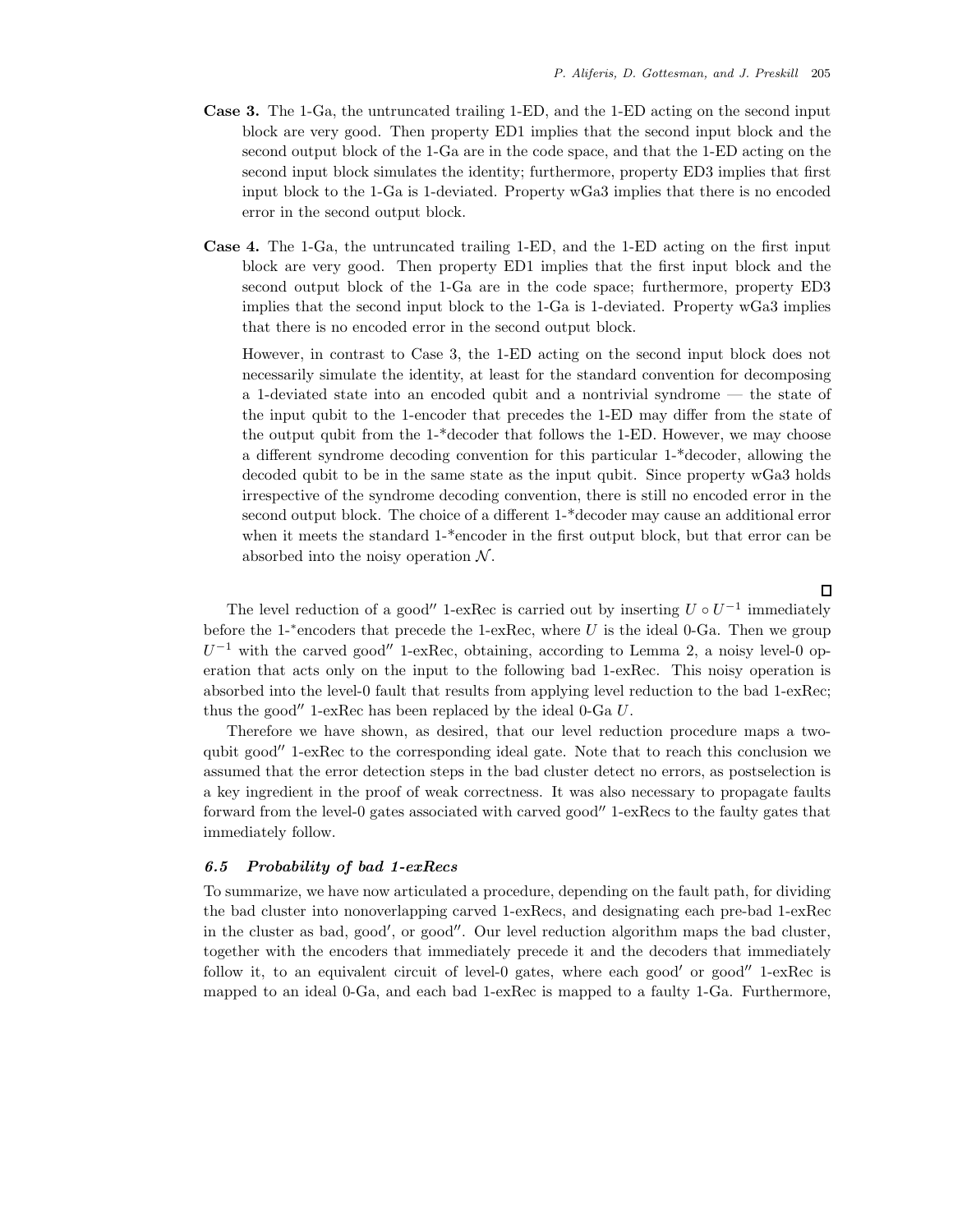each bad carved 1-exRec contains at least two faults.

Suppose that we specify  $r$  1-exRecs in a level-1 simulation and we consider the set of all fault paths such that these  $r$  specified 1-exRecs are bad. In every one of these fault paths, each of the r bad (possibly truncated) 1-exRecs contains at least two faults. Therefore, for each fault path, we may identify a pair of level-0 locations in the 1-exRec that are faulty; the pair may be chosen in no more than  $A$  ways, where  $A$  is the number of pairs of locations contained in the largest 1-exRec used in the simulation. Since the truncated bad 1-exRecs do not overlap, the pairs are disjoint. Furthermore, once a pair of 0-locations is chosen in each of the r 1-exRecs, the probability of the sum of all fault paths that have faults at the  $2r$ specified 0-locations is not more than  $\varepsilon^{2r}$ , in the local stochastic noise model. Our conclusion is:

**Lemma 3. Probability of bad 1-exRecs**. *Suppose that an ideal quantum circuit is simulated using level-1 fault-tolerant error-detecting gadgets, satisfying the properties specified in Lemmas 1 and 2, subject to local stochastic noise with strength* ε*. Let us say that a 1-exRec is bad if and only if it is mapped by level reduction to a faulty gate (under the assumption that all 1-EDs in the 1-exRec accept). Consider a specified set*  $I_r$  *of* r *(possibly overlapping) 1-exRecs, and consider the union of all fault paths such that all of the 1-exRecs in the set*  $\mathcal{I}_r$ are bad. The probability  $\text{Prob}(\mathcal{I}_r)$  bad) of this set of fault paths obeys

$$
\text{Prob}(\mathcal{I}_r \text{ bad}) \leq \left(A\varepsilon^2\right)^r ,\tag{9}
$$

*where* A *is the number of pairs of locations contained in the largest 1-exRec used in the simulation.*

Note that in the statement of Lemma 3 we assume the local stochastic noise model. It will be necessary to specialize to locally correlated stochastic noise only when we consider the probability of badness conditioned on *global* acceptance by the circuit in Sec. 7. The content of the lemma is just that with our rules for defining badness, a pair of fault locations can be associated with each bad 1-exRec, that the pairs are disjoint, and that each pair can be chosen in no more than A ways.

However, since we will adopt the locally correlated stochastic noise model for our arguments in Sec. 7, it will be important to examine whether this noise model applies to the reduced circuit, so that the analysis of the level reduction can be repeated in a self-similar manner. Let us therefore observe that a good" 1-exRec does not allow syndrome information from earlier 1-exRecs to propagate to the good, good' or good" 1-exRec that follows — in Fig. 9 the decoder acting on the second output block finds a trivial syndrome. On the other hand, syndrome information can propagate through a good"  $1$ -exRec to reach the following bad 1-exRec. A good' 1-exRec might propagate syndrome information forward, but it is always followed by bad 1-exRecs. Thus we see that communication inside a bad cluster has the property assumed in the locally correlated noise model: after level reduction, no syndrome information can propagate from one good 0-Ga to another good 0-Ga that immediately follows.

We note that, because our carving procedure starts at the rear edge of a bad cluster and works forward from there, whether a given pre-bad 1-exRec is classified as bad or good\* can depend on what happens in the future of the 1-exRec. For example, consider the case of a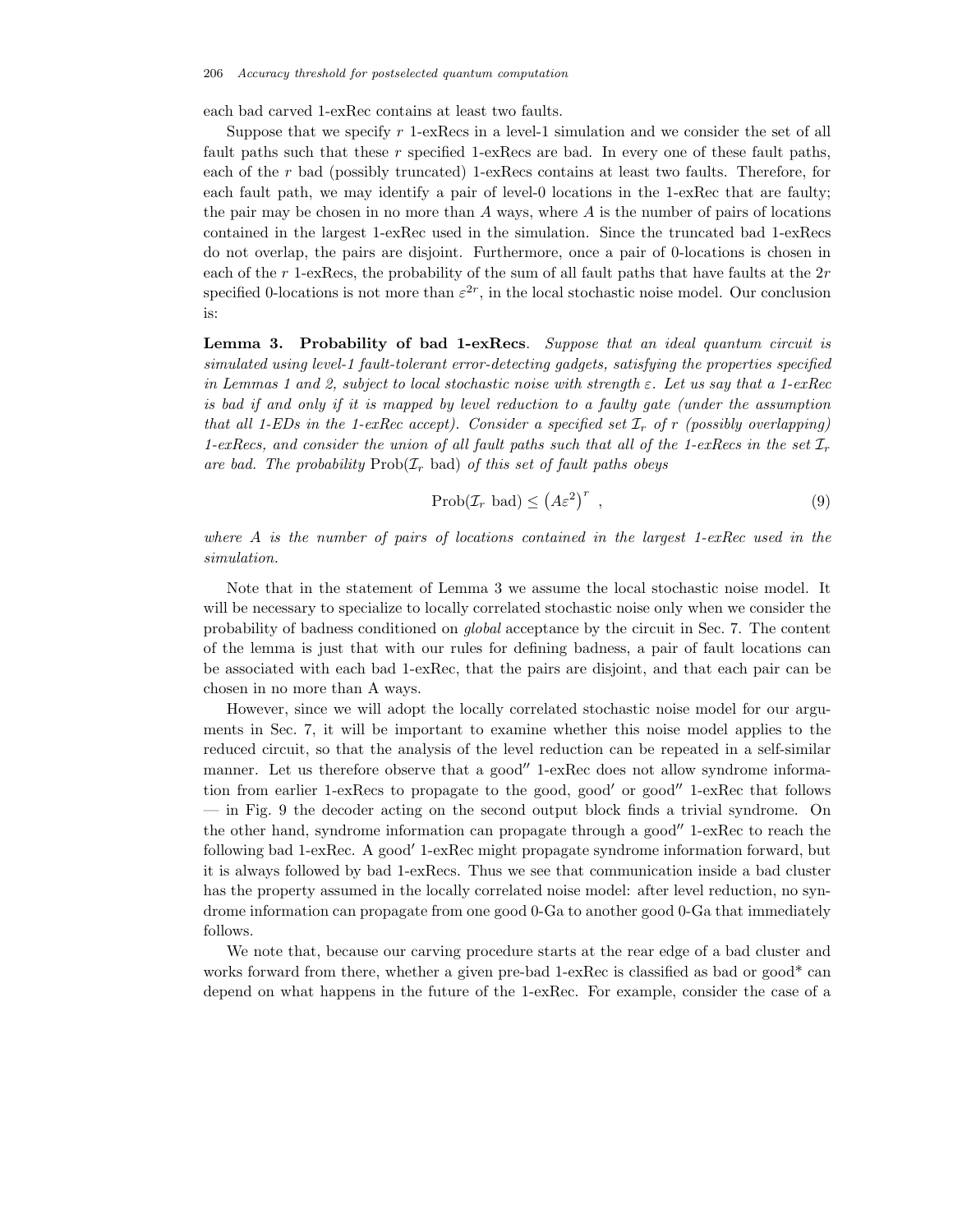

Fig. 10. A bad 1-exRec (inner box) and the sealed cluster (outer box) that contains it. Fault locations are indicated by ×. Note that the leading and trailing 1-EDs of the sealed cluster are very good (contain no faults).

single-qubit 1-exRec with one fault in its 1-Ga and one fault in its trailing 1-ED. This 1-exRec will be good' if the following 1-exRec is declared bad (because the following 1-exRec contains additional faults), but the 1-exRec will be bad if the following 1-exRec is declared good (because the following 1-exRec contains only the one fault in its leading 1-ED). Furthermore, when a bad 1-exRec is mapped to a level-0 fault under level reduction, the type of fault can depend on what happens at subsequent locations. After level reduction, then, the local adversaries are empowered to pass messages both forward and backward in time. Thus we have incorporated message passing in both directions in our formulation of the locally correlated stochastic noise model, to ensure its stability under level reduction. Messages may be passed backward from a bad 0-Ga to a preceding bad or good 0-Ga, but not from a good 0-Ga to a preceding good 0-Ga.

### **7 From local acceptance to global acceptance**

Our next goal is to obtain an upper bound on the probability that  $r$  specified 1-exRecs in the circuit are bad, conditioned on *global* acceptance by every 1-ED in the circuit. To obtain this bound we must exploit a crucial feature of the locally correlated stochastic noise model — that if a 1-ED is very good (contains no faults), then no information about previous faults can propagate through the 1-ED and reach later 0-locations in the circuit.

To be concrete, consider the case  $r = 1$ , and contemplate the set of all fault paths such that one specified 1-exRec is bad. This set of fault paths can be sorted into subsets, with each subset corresponding to a particular "minimal sealed cluster" that contains the specified 1-exRec. Here a "cluster" means a connected subgraph of the quantum circuit, comprised of 1-Ga's and 1-EDs, whose boundary contains only 1-EDs. We say that the cluster is "sealed" if every one of these bounding 1-EDs is very good. The sealed cluster is "minimal" if there is no smaller sealed cluster contained within it. We will call the set of very good 1-EDs at the beginning of the sealed cluster the "leading edge" of the cluster, and the set of very good 1-EDs at the end of the sealed cluster the "trailing edge." The sealed cluster excluding its leading and trailing edges is the "interior" of the sealed cluster. For a simple example, see Fig. 10.

The very good 1-EDs at the edge isolate the sealed cluster from the surrounding gates; that is, because the output of a very good 1-ED is always a codeword, the error syndrome carries no information about previous faults through the leading edge of the sealed cluster to its interior, and no information about faults in its interior through the trailing edge to subsequent gates. Furthermore, the messages passed by the level-0 local adversaries are blocked by a very good 1-ED (if, for example, the 1-ED has depth at least two). In the locally correlated stochastic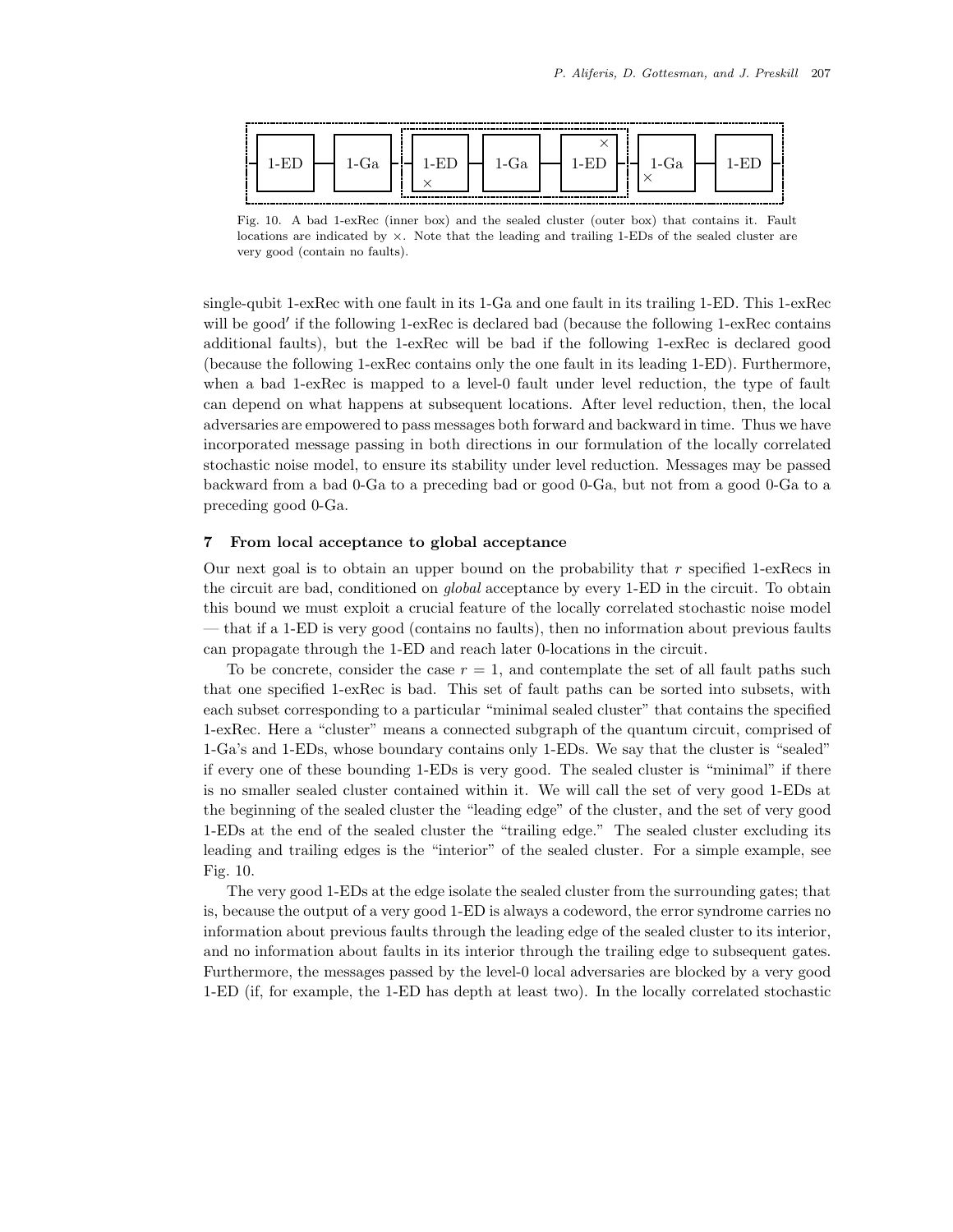noise model, messages can be passed from one level-0 gate to an immediately following or preceding gate, but only if at least one of the two gates is bad. Conceivably, then, a message could pass from a final good gate in a very good 1-ED that is in the leading edge of the sealed cluster to a bad gate immediately following in the interior, or from the final good gate inside a very good 1-ED that is contained in the trailing edge of the sealed cluster to a bad gate immediately following that is outside the sealed cluster. But in both cases, the message does not carry any information about the fault path inside the sealed cluster to the region outside, or any information about the fault path outside the sealed cluster to the inside.

The concept of a minimal sealed cluster may also be applied to the case where  $r > 1$ specified 1-exRecs are bad, except that now the sealed cluster might have more than one connected component, where each component contains at least one of the specified 1-exRecs. With the sealed cluster and the fault path inside the sealed cluster fixed, consider the set of fault paths outside the sealed cluster such that all 1-EDs outside the sealed cluster and all 1- EDs in its leading edge accept (detect no errors). Because in the locally correlated stochastic noise model, the local adversaries in the interior of the sealed cluster know nothing about the fault path outside the sealed cluster, and the local adversaries outside the sealed cluster know nothing about the fault path inside, this set of fault paths outside does not depend at all on the fault path inside. That is, with the sealed cluster fixed, the inside and outside fault paths are uncorrelated. Indeed, the set of outside fault paths such that all 1-EDs outside and all 1-EDs in the leading edge of the sealed cluster accept would be exactly the same even if we replaced each fault in the interior of the sealed cluster by an ideal gate, that is, if the sealed cluster were replaced by the corresponding "very good" cluster.

Now consider the set of all fault paths in a level-1 circuit such that all 1-exRecs in a specified set  $\mathcal{I}_r$  of r 1-exRecs are bad, and such that the minimal sealed cluster containing these  $r$  1-exRecs is a particular fixed cluster  $K$ . We may use the "impermeability of the boundary" of the sealed cluster to obtain a useful upper bound on the probability of this set of fault paths, *conditioned on global acceptance by all 1-EDs in the circuit*. The following identities hold:

|  | $\mathrm{Prob}(\mathcal{I}_r \text{ bad } \wedge \mathcal{K} \text{ sealed }   \text{ global acceptance})$     |      |
|--|----------------------------------------------------------------------------------------------------------------|------|
|  | $Prob(K \text{ very good}   global acceptance)$                                                                |      |
|  | Prob( $\mathcal{I}_r$ bad $\wedge \mathcal{K}$ sealed $\wedge$ global acceptance)                              |      |
|  | Prob( $K$ very good $\land$ global acceptance)                                                                 |      |
|  | $\mathrm{Prob}(\mathcal{I}_r \text{ bad } \wedge \mathcal{K} \text{ sealed } \wedge \text{ local acceptance})$ | (10) |
|  | Prob( $K$ very good $\land$ local acceptance)                                                                  |      |

Here " $\mathcal{I}_r$  bad ∧ K sealed" refers to the union of all fault paths such that the 1-exRecs in  $\mathcal{I}_r$  are bad and K is the minimal sealed cluster containing  $\mathcal{I}_r$ , while "K very good" refers to the sum over fault paths such that  $K$  contains no fault at all. The first equality follows from Bayes's rule, and the second is true because of the isolation of the sealed cluster — the probability of acceptance for 1-EDs outside the sealed cluster does not depend on the fault path inside the sealed cluster. Actually "local acceptance" means acceptance by every 1-ED contained in the interior of the sealed cluster and also by every 1-ED in its trailing edge. "Global acceptance" includes in addition acceptance by every 1-ED that is outside the sealed cluster and also by every 1-ED in its leading edge.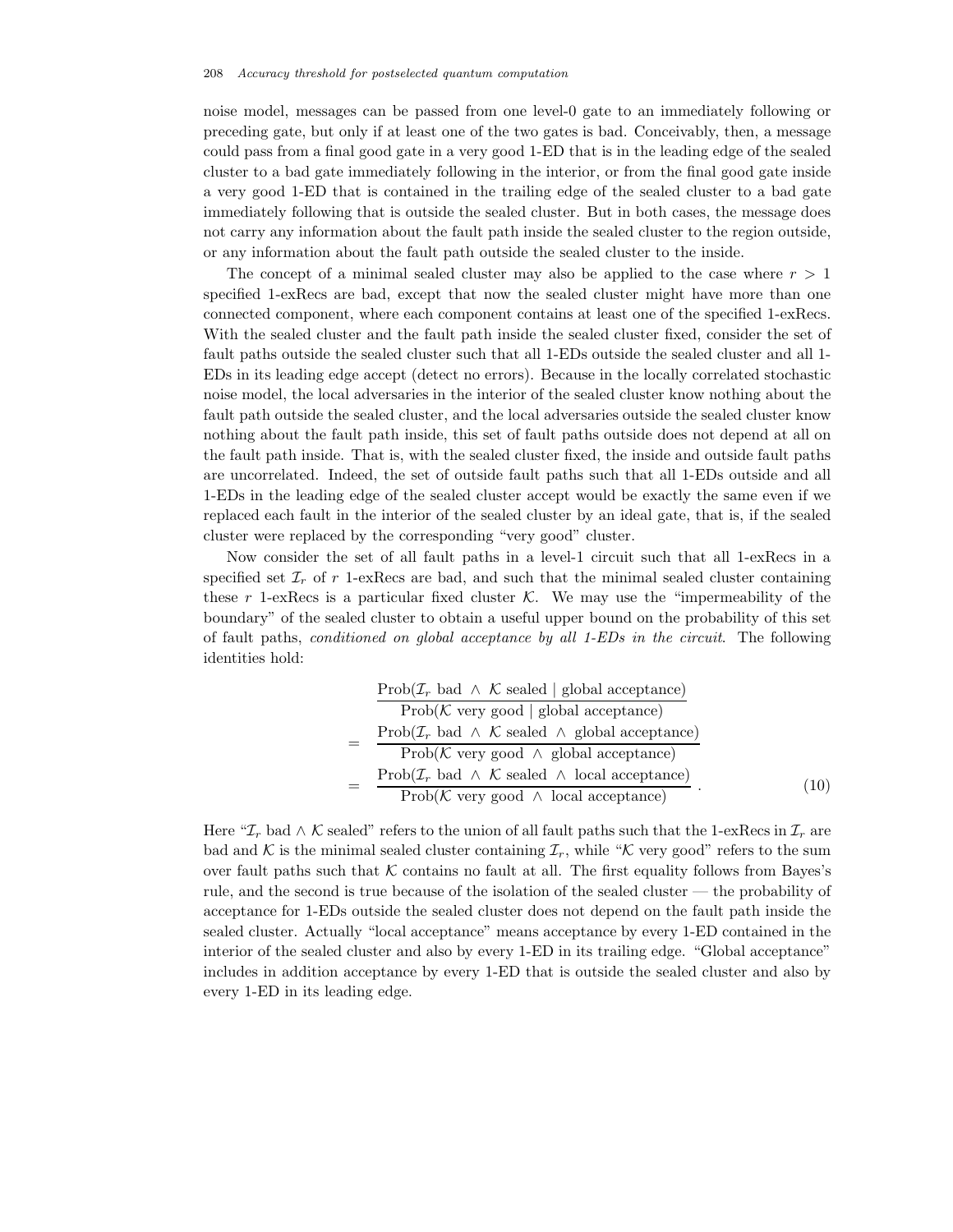It is easy to estimate the denominator: if there are no faults at all in the cluster  $K$ , then local acceptance is assured; therefore,

$$
Prob(\mathcal{K} \text{ very good } \wedge \text{ local acceptance}) \ge (1 - \varepsilon)^{|\mathcal{K}|}, \tag{11}
$$

where  $|K|$  is the number of 0-locations in the *interior* of the sealed cluster. (When the sealed cluster K is specified, we are already requiring the fault path to be very good at the edge of  $K$ ; to ensure local acceptance and that the sealed cluster is very good, it suffices to demand that there are no faults in the interior. Therefore, our estimate of  $\text{Prob}(\mathcal{K}$  very good  $\wedge$  local acceptance) includes a factor of  $(1 - \varepsilon)$  for each 0-location in the interior.)

Now let  $\text{Prob}(\mathcal{K} | \mathcal{I}_r)$  denote the probability that  $\mathcal K$  is the minimal sealed cluster containing  $\mathcal{I}_r$ , and consider summing over K with  $\mathcal{I}_r$  fixed. We observe that

$$
\begin{array}{rcl}\n\text{Prob}(\mathcal{I}_r \text{ bad } \wedge \mathcal{K} \text{ sealed } \wedge \text{ local acceptance}) & \leq & \text{Prob}(\mathcal{I}_r \text{ bad } \wedge \mathcal{K} \text{ sealed}) \\
& = & \text{Prob}(\mathcal{I}_r \text{ bad } \wedge \mathcal{K} \text{sealed}) \\
& = & \text{Prob}(\mathcal{I}_r \text{ bad } \wedge \mathcal{K} \text{ b.} \mid \mathcal{I}_r) \text{ and } \text{Prob}(\mathcal{K} \mid \mathcal{I}_r) \\
\end{array}
$$

and we recall that  $\text{Prob}(\mathcal{I}_r \text{ bad})$  can be bounded using Lemma 3. Since

Prob( $K$  very good | global acceptance)  $\leq 1$ , (13)

#### eq. (10) implies:

**Lemma 4. Probability of a bad cluster conditioned on global acceptance**. *Suppose that an ideal quantum circuit is simulated using level-1 fault-tolerant error-detecting gadgets, satisfying the properties specified in Lemmas 1 and 2, subject to locally correlated stochastic noise with strength*  $\varepsilon$ . Consider the union of all fault paths such that a specified set  $\mathcal{I}_r$  of r *1-exRecs in the level-1 circuit are bad. The probability*  $\text{Prob}(\mathcal{I}_r)$  bad | global acceptance) *of this set of fault paths, conditioned on global acceptance by every 1-ED in the circuit, obeys*

$$
\text{Prob}(\mathcal{I}_r \text{ bad} \mid \text{global acceptance}) \leq (A\varepsilon^2)^r \sum_{\mathcal{K}} \frac{\text{Prob}(\mathcal{K} \mid \mathcal{I}_r)}{(1-\varepsilon)^{|\mathcal{K}|}}. \tag{14}
$$

*Here* A *is the number of pairs of locations contained in the largest 1-exRec,* K *is summed over all minimal sealed clusters that contain*  $\mathcal{I}_r$ , and  $|K|$  *is the number of level-0 locations contained in the interior of* K*.*

To go further, we will need an estimate of  $\text{Prob}(\mathcal{K} | \mathcal{I}_r)$  and a method for enumerating the sealed clusters. For both purposes, it is convenient to regard the minimal sealed cluster  $K$  as a graph whose nodes are 1-Ga's, with maximal degree  $d = 2m$  if each quantum gate in our universal set acts on no more than  $m$  qubits. We pessimistically assume that every 1-ED in each of the r specified 1-exRecs in the set  $\mathcal{I}_r$  contains a fault, so that all of these 1-EDs are in the interior of  $K$ . Under this assumption, the smallest possible sealed cluster consists of the 1-exRecs in  $\mathcal{I}_r$  plus all neighboring 1-exRecs. This smallest cluster contains no more than  $r(d+1)$  1-Ga's. Now imagine traversing K in a "breadth-first" manner. Any new 1-Ga that we encounter must be connected to the graph that has already been traversed by a 1-ED that is not very good (since if the 1-ED is very good it is contained in the cluster's edge). Therefore, for any  $K$  larger than the smallest cluster, a fault must occur in each 1-ED in a specified set determined by K, where the number of these faulty 1-EDs is at least  $|G(\mathcal{K})| - r(d+1)$ ; here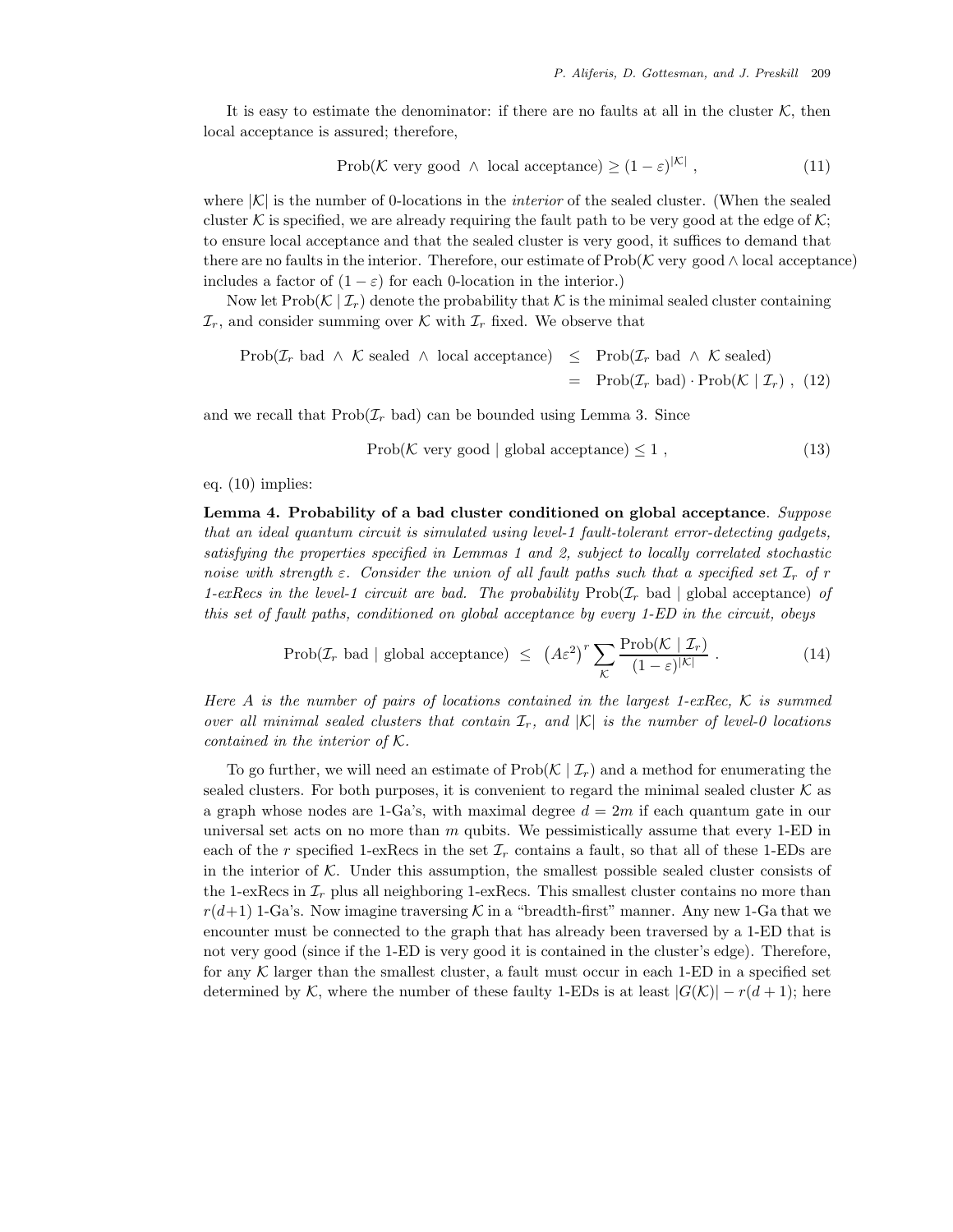$|G(K)|$  denotes the number of 1-Ga's contained in K. The probability that a specified 1-ED contains at least one fault is no larger than

$$
\text{Prob(ED not very good}) \le 1 - (1 - \varepsilon)^{|\text{ED}|} \le \varepsilon \cdot |\text{ED}| \,,\tag{15}
$$

where |ED| denotes the number of 0-locations contained in the 1-ED circuit. Thus we obtain the estimate

$$
\text{Prob}(\mathcal{K} \mid \mathcal{I}_r) \leq (\varepsilon \cdot |\mathbf{ED}|)^{|G(\mathcal{K})|-r(d+1)} \,. \tag{16}
$$

If each of the designated 1-exRecs in  $\mathcal{I}_r$  has the maximal degree  $d = 2m$ , then the interior of the smallest possible sealed cluster has size

$$
|\mathcal{K}_{\text{smallest}}| \le r(d+1) \cdot |\text{Ga}| + rd \cdot |\text{ED}| = r(d+1) \cdot |\text{exRec}| - rd^2 \cdot |\text{ED}| \,,\tag{17}
$$

where  $|Ga|$  denotes the maximal number of 0-locations in an m-qubit 1-Ga, and  $|exRec|$ denotes the maximal number of 0-locations in an m-qubit 1-exRec. Each time we add an additional 1-Ga to the minimal sealed cluster, the size  $|\mathcal{K}|$  of the interior grows by

$$
|\mathbf{ED}| + |\mathbf{Ga}| = |\mathbf{exRec}| - (d - 1) \cdot |\mathbf{ED}| \tag{18}
$$

and the probability Prob( $K|\mathcal{I}_r$ ) is suppressed by another factor of  $\varepsilon \cdot |ED|$ . If we sum over the number (denoted by  $t$ ) of 1-Ga's added to the smallest cluster, eq. (14) yields

 $Prob(\mathcal{I}_r)$  bad | global acceptance)

$$
\leq \left(\frac{A\varepsilon^2}{(1-\varepsilon)^{(d+1)\cdot|\exp(-d^2\cdot|ED|}}\right)^r \sum_{t=0}^{\infty} N(\mathcal{I}_r, t) \left(\frac{\varepsilon \cdot |ED|}{(1-\varepsilon)^{|\exp(-(d-1)\cdot|ED|}}\right)^t , (19)
$$

where  $N(\mathcal{I}_r, t)$  denotes the number of clusters with t 1-Ga's added to the smallest cluster containing  $\mathcal{I}_r$ .

Now we need to obtain an upper bound on the sum over t. One convenient way to proceed is to consider, for each of the d 1-Ga's that surround each 1-exRec in  $\mathcal{I}_r$ , enumerating all of the connected clusters that contain that particular 1-Ga. Then summing independently over the possible configurations for each of these rd clusters will account for each possible  $K$ , though some of the minimal sealed clusters will be counted more than once. On a graph with maximal degree d, let  $M_d(s)$  denote the maximal number of connected clusters of s nodes that contain a particular specified site. Then by summing over the number of nodes in each of rd clusters, we obtain from eq. (19)

$$
\text{Prob}(\mathcal{I}_r \text{ bad} \mid \text{global acceptance}) \leq \left(\frac{A\gamma(\varepsilon)^d \varepsilon^2}{D(\varepsilon)}\right)^r, \tag{20}
$$

where

$$
\gamma(\varepsilon) = \sum_{s=1}^{\infty} M_d(s) \left( \frac{\varepsilon \cdot |\mathbf{ED}|}{(1 - \varepsilon)^{|\mathbf{exRec}| - (d - 1) \cdot |\mathbf{ED}|}} \right)^{s-1},\tag{21}
$$

and

$$
D(\varepsilon) = (1 - \varepsilon)^{(d+1)\cdot|\exp(-d^2 \cdot |ED|)}.
$$
\n(22)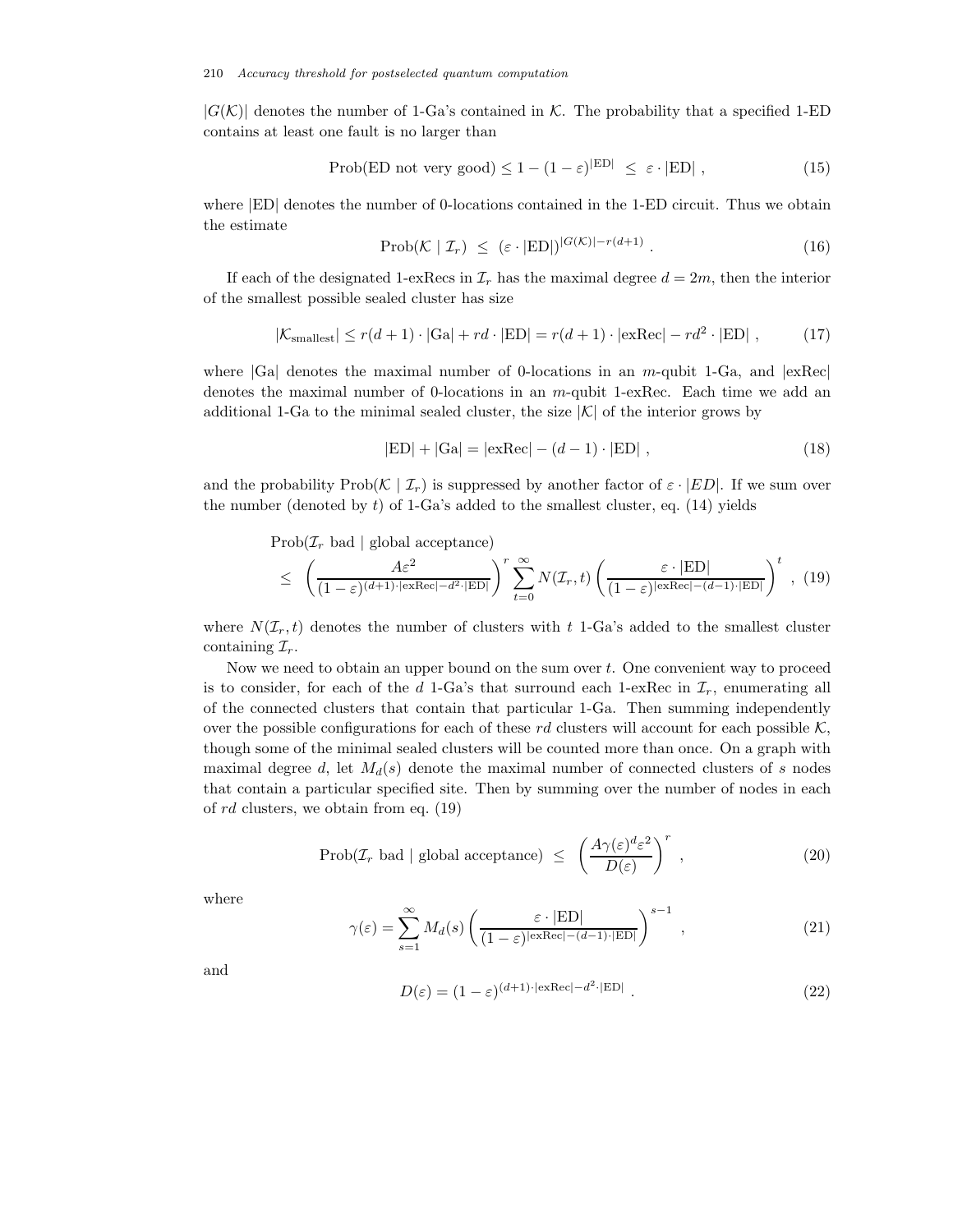$\Box$ 

We can derive an upper bound on  $\gamma(\varepsilon)$  from an upper bound on  $M_d(s)$ , which is provided by

**Lemma 5. Cluster counting**. *Consider any specified set*  $J_t$  of t nodes in a graph of *maximal degree d. Let*  $M_d(s, \mathcal{J}_t)$  *denote the number of connected sets of*  $s \geq t$  *nodes that contain all of the nodes in*  $\mathcal{J}_t$ *. Then*  $M_d(s, \mathcal{J}_t) \leq e^{t-1} (ed)^{s-t}$  *(where*  $e = 2.71828...$  *).* 

**Proof**: First consider the case  $t = 1$ . We may associate with each connected set containing the specified marked node a directed tree that spans the set, so that it suffices to count the trees. Imagine traversing the tree in a breadth-first manner, starting at the marked node (the root). In the first step we add directed edges that point from the root to neighboring nodes that are in the set. In subsequent steps, we visit the nodes of the tree one at a time, and we add new directed edges that point from each node to its neighbors in the set that are not already contained in the tree. This procedure continues until all  $s$  nodes in the set have been exhausted.

The root of the tree has in-degree 0 and an out-degree that can take any value from 0 to d; all other nodes have in-degree 1 and an out-degree that can range from 0 to  $d-1$ . The final node visited has out-degree 0. Let  $i_1, i_2, \ldots, i_{s-1}$  denote the out-degrees of the remaining s−1 nodes (those whose out-degrees do not necessarily vanish). These out-degrees must sum to  $s - 1$ .

To count the trees, note that once the out-degree of node j is assumed to be  $i_j$ , there are at most  $\binom{d}{i_j}$  ways to choose the  $i_j$  outgoing edges. Thus the number of trees is bounded above by

$$
M_d(s, \mathcal{I}_1) \leq \sum_{i_1, i_2, \dots, i_{s-1}} \binom{d}{i_1} \binom{d}{i_2} \cdots \binom{d}{i_{s-1}} \leq \sum_{i_1, i_2, \dots, i_{s-1}} \frac{d^{i_1} d^{i_2} \dots d^{i_{s-1}}}{i_1! i_2! \dots i_{s-1}!} \leq d^{s-1} \left( \sum_{i=0}^{\infty} \frac{1}{i!} \right)^{s-1} = (ed)^{s-1} .
$$
\n
$$
(23)
$$

If there are t marked nodes, then the tree has t roots. Assign an arbitrary ordering to the roots. First we traverse the tree whose root is the first marked node, avoiding the other marked nodes and avoiding nodes that have been visited in previous steps. Then we traverse the tree whose root is the second marked node, again avoiding other marked nodes and nodes that have already been visited, etc., until every one of the s nodes has been reached. Now the out-degrees of the nodes sum to  $s - t$ , and as before there are  $s - 1$  potentially nonvanishing out-degrees. (Actually, t of the out-degrees vanish, but because we don't know which ones will vanish we are obligated to sum over all  $s - 1$  of them.) Therefore counting as above gives  $M_d(s, \mathcal{J}_t) \leq e^{s-1}d^{s-t}.$ 

In fact, the same argument (and therefore the same upper bound) applies if the subgraph is not connected, as long as each unmarked node is connected to at least one of the marked nodes. We will only need the case  $t = 1$  for our argument in this paper, but we have considered general  $t$  in Lemma 5 for completeness.

Using  $M_d(s)=(ed)^{s-1}$  and defining  $s' = s - 1$ , we can evaluate the sum in eq. (21),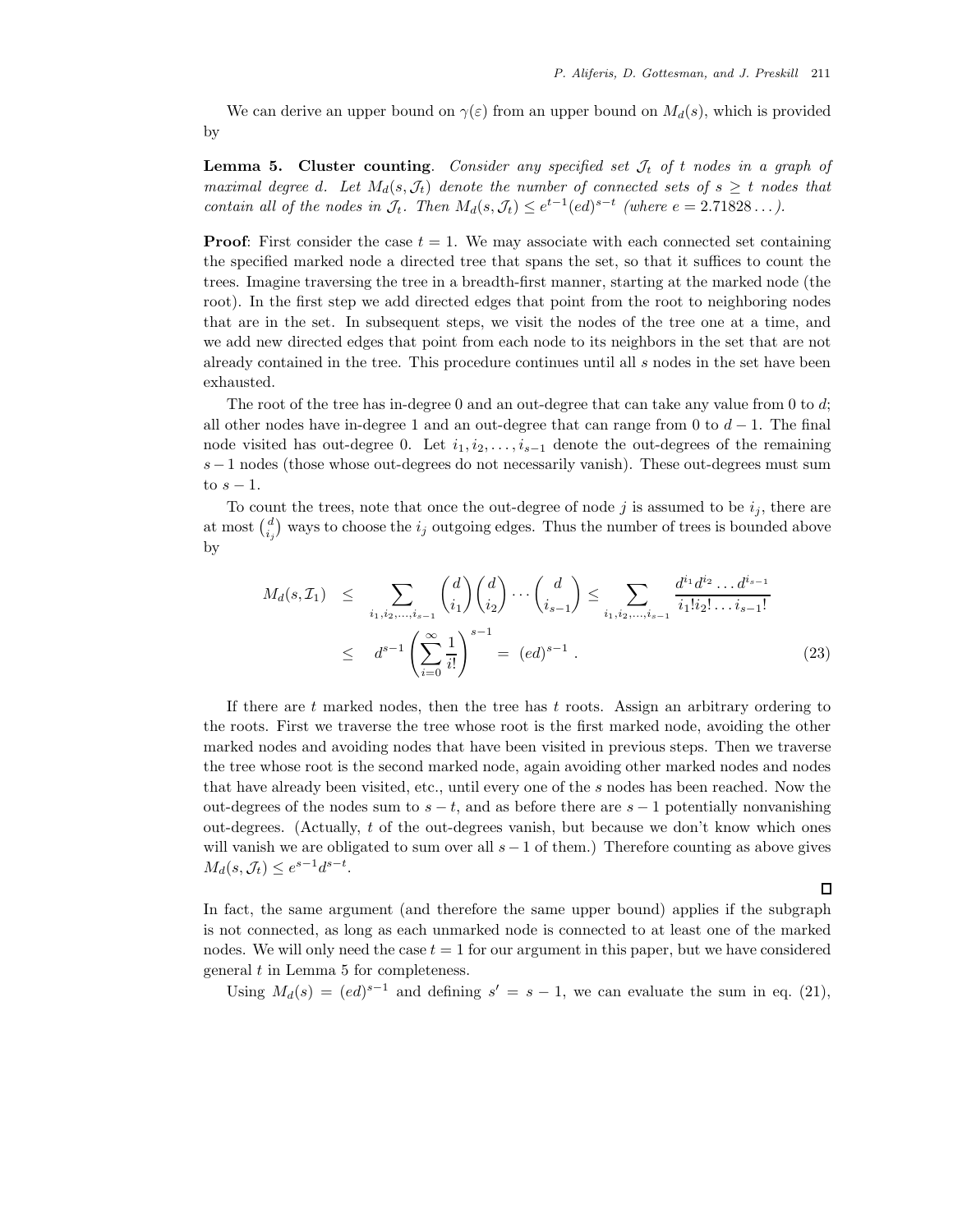finding

$$
\gamma(\varepsilon) = \sum_{s'=0}^{\infty} \left( \frac{ed\varepsilon \cdot |\mathrm{ED}|}{(1-\varepsilon)^{|\mathrm{exRec}| - (d-1) \cdot |\mathrm{ED}|}} \right)^{s'} = \frac{1}{1 - \omega(\varepsilon)},
$$
\n(24)

where

$$
\omega(\varepsilon) = \frac{ed\varepsilon \cdot |\text{ED}|}{(1 - \varepsilon)^{|\text{exRec}| - (d - 1) \cdot |\text{ED}|}} \ . \tag{25}
$$

We note that eq. (20) implies that

$$
Prob(\mathcal{I}_r \text{ bad } | \text{ global acceptance}) \leq (\varepsilon^2/\varepsilon_0)^r , \qquad (26)
$$

where  $\varepsilon_0$  is defined implicitly by the equation

$$
\varepsilon_0 = \frac{1}{A} \cdot D(\varepsilon_0) \Big( 1 - \omega(\varepsilon_0) \Big)^d \tag{27}
$$

and where it is understood that the expression for  $D(\varepsilon_0)$  is evaluated by choosing the 1-exRec that maximizes  $D(\varepsilon_0)$  (the ex-Rec with the largest value of  $(d+1) \cdot |\text{exRec}| - d^2 \cdot |\text{ED}|$ ), and that  $(1 - \omega(\varepsilon_0))^d$  is also evaluated by choosing the 1-exRec that maximizes its value. We obtain:

**Lemma 6. Probability of bad 1-exRecs conditioned on global acceptance**. *Suppose that an ideal quantum circuit is simulated using level-1 fault-tolerant error-detecting gadgets satisfying the properties specified in Lemmas 1 and 2, subject to locally correlated stochastic noise with strength*  $\varepsilon \leq \varepsilon_0$ . The probability Prob( $\mathcal{I}_r$  bad | global acceptance) *that all* r 1 $exRecs$  in a specified set  $\mathcal{I}_r$  are bad, conditioned on global acceptance by every 1-ED in the *circuit, obeys*

$$
Prob(\mathcal{I}_r \text{ bad } | \text{ global acceptance}) \leq ( \varepsilon^2 / \varepsilon_0 )^r , \qquad (28)
$$

*where*  $\varepsilon_0$  *is defined by eq. (27,22,25), and A is the number of pairs of locations contained in the largest 1-exRec.*

We note that  $\varepsilon_0 \leq 1/A$ , and that because the right-hand-side of eq. (27) is a decreasing function of  $\varepsilon_0$ , we can obtain a lower bound on  $\varepsilon_0$  by substituting  $\varepsilon_0 \to 1/A$  in the righthand-side.

Aside from a slight modification to be discussed in Sec. 9, arising from the decoding of the  $C_1^{\circ k}$  blocks in Knill's scheme,  $\varepsilon_0$  can be regarded as an estimate of the accuracy threshold for postselected fault-tolerant quantum computation. Of course, to obtain a numerical lower bound on the threshold, we must determine A, D, and  $\omega$  by analyzing the properties of an explicit set of universal fault-tolerant gadgets. And as discussed in Sec. 10, we can improve our estimate by counting malignant pairs of locations in the 1-exRecs, rather than all pairs of locations.

#### **8 The level reduction lemma**

Suppose we consider an ideal quantum circuit that begins with the preparation of qubits in the standard state  $|0\rangle$  and ends with single-qubit measurements in the standard basis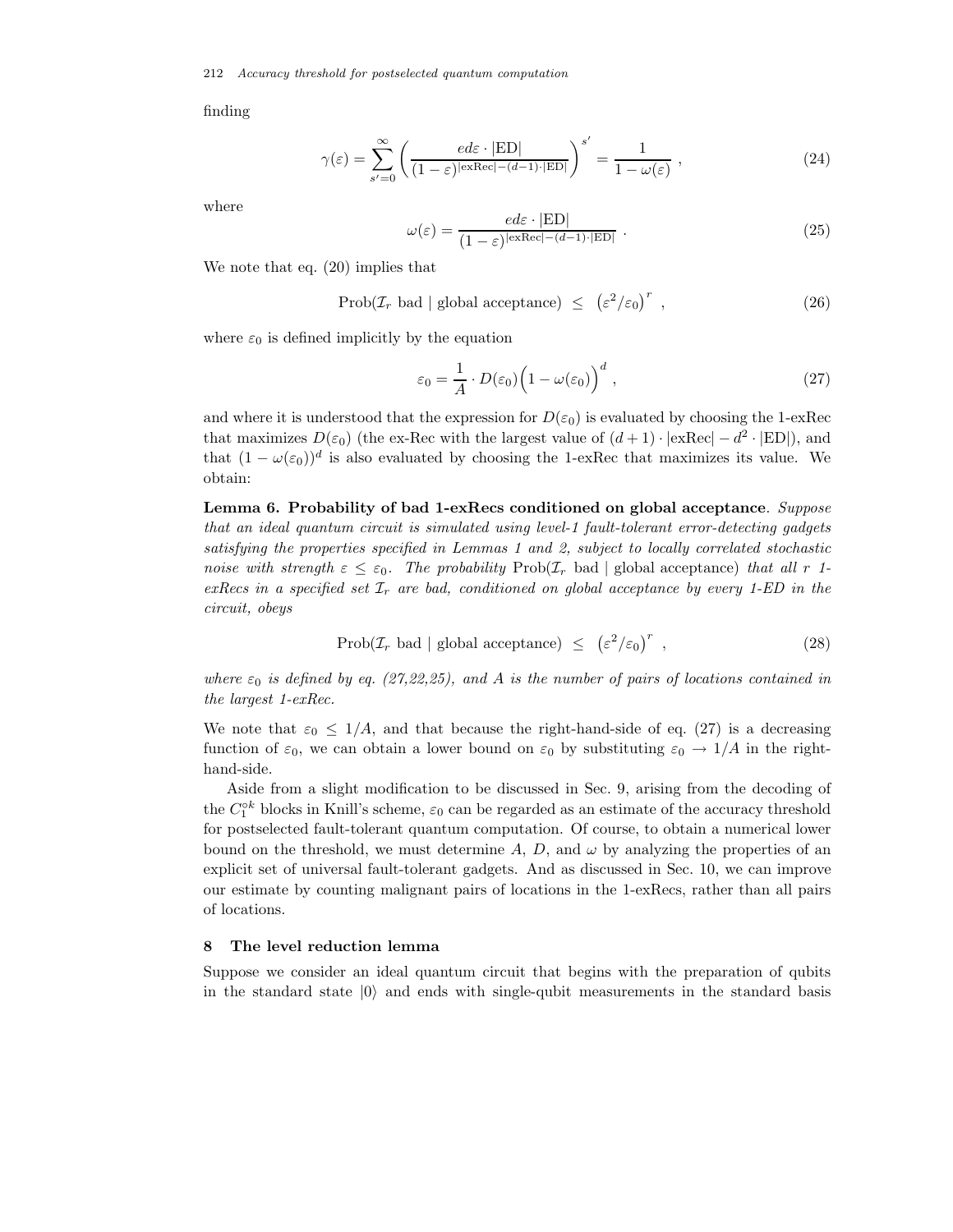$\{|0\rangle, |1\rangle\}$  that read out the final result. We will say such a circuit is "closed," meaning that the circuit ends with measurements. In contrast, we say that a circuit is "open" if its output is a quantum state. In Knill's scheme, the purpose of the postselected computation, protected by the concatenated error-detecting code  $C_1^{\circ k}$ , is to prepare an ancilla state that is protected by the code  $C_2$ . This postselected circuit is open.

In the case of the level-1 postselected simulation of a closed circuit, subject to locally correlated stochastic noise with strength  $\varepsilon$ , Lemmas 1, 2, and 6 tell us how to reduce the circuit to an equivalent level-0 circuit (equivalent in the sense that both circuits produce exactly the same probability distribution for the final measurement outcomes). By Lemma 1, we can convert each good 1-preparation to an ideal 0-preparation followed by an ideal 1-encoder, and we can convert each good 1-measurement to an ideal 0-measurement preceded by an ideal 1-decoder. Using Lemmas 1, 2, and 6, we can move the 1-encoders forward one step at a time, converting each good\* 1-location to an ideal 0-gate, and each bad 1-location to a faulty level-0 gate, until the 1-encoders finally meet the 1-decoders and annihilate them. We refer to this procedure that replaces a noisy level-1 circuit by its equivalent level-0 circuit as "level reduction."

Furthermore, the equivalent level-0 circuit is also subject to locally correlated stochastic noise (assuming the 1-ED gadgets have depth at least two), but with a reduced strength  $\varepsilon^{(1)} = \varepsilon^2/\varepsilon_0$ . Lemma 6 actually establishes that the noise in the reduced circuit is local stochastic noise with strength  $\varepsilon^{(1)}$ , but as discussed in Sec. 6.5 we can also infer that syndrome information is unable to propagate from one good carved 1-exRec to a following one. In addition, as can be seen from Fig. 9, messages that are passed from one level-0 gate to another must penetrate a very good 1-ED in order to successfully propagate through two successive good carved 1-exRecs; this will not be possible if the 1-ED has depth two or more (as discussed in Sec. 4.2). We conclude that in the reduced circuit the adversaries are unable to send syndrome information through two consecutive good gates, the defining property of the locally correlated stochastic noise model.

Because the reduced circuit is also subject to locally correlated stochastic noise, the level reduction can be repeated. One level reduction step, applied to a closed level-k postselected computation subject to locally correlated stochastic noise with strength  $\varepsilon$ , yields a closed level-(k−1) postselected computation subject to locally correlated stochastic noise with strength  $\varepsilon^{(1)} = \varepsilon_0 (\varepsilon/\varepsilon_0)^2$ . Repeating the level reduction k times, we finally obtain a level-0 circuit with noise strength

$$
\varepsilon^{(k)} = \varepsilon_0 \left(\varepsilon/\varepsilon_0\right)^{2^k} \tag{29}
$$

Thus, for  $\varepsilon < \varepsilon_0$ , the noise strength drops steeply as the level increases, and the postselected computation becomes highly reliable.

An open level-k postselected circuit ends, not with measurements, but rather with the recursive decoding of each  $C_1^{\circ k}$  block to a single qubit. The decoder 1-Ga maps the 1-block to a single output qubit, while also extracting the error syndrome as in eq. (8). The decoder 1-Rec consists of the decoder 1-Ga only — no 1-ED is inserted between the preceding 1-Ga and the decoder 1-Ga. Thus the 1-exRec that contains this preceding 1-Ga has a trailing 1-decoder rather than a trailing 1-ED. Nevertheless, if this 1-exRec contains one fault it is correct in the usual sense, because a very good 1-decoder, like a very good 1-ED, will detect a single error in its input 1-block. The k-decoder consists of a level- $(k-1)$  simulation of the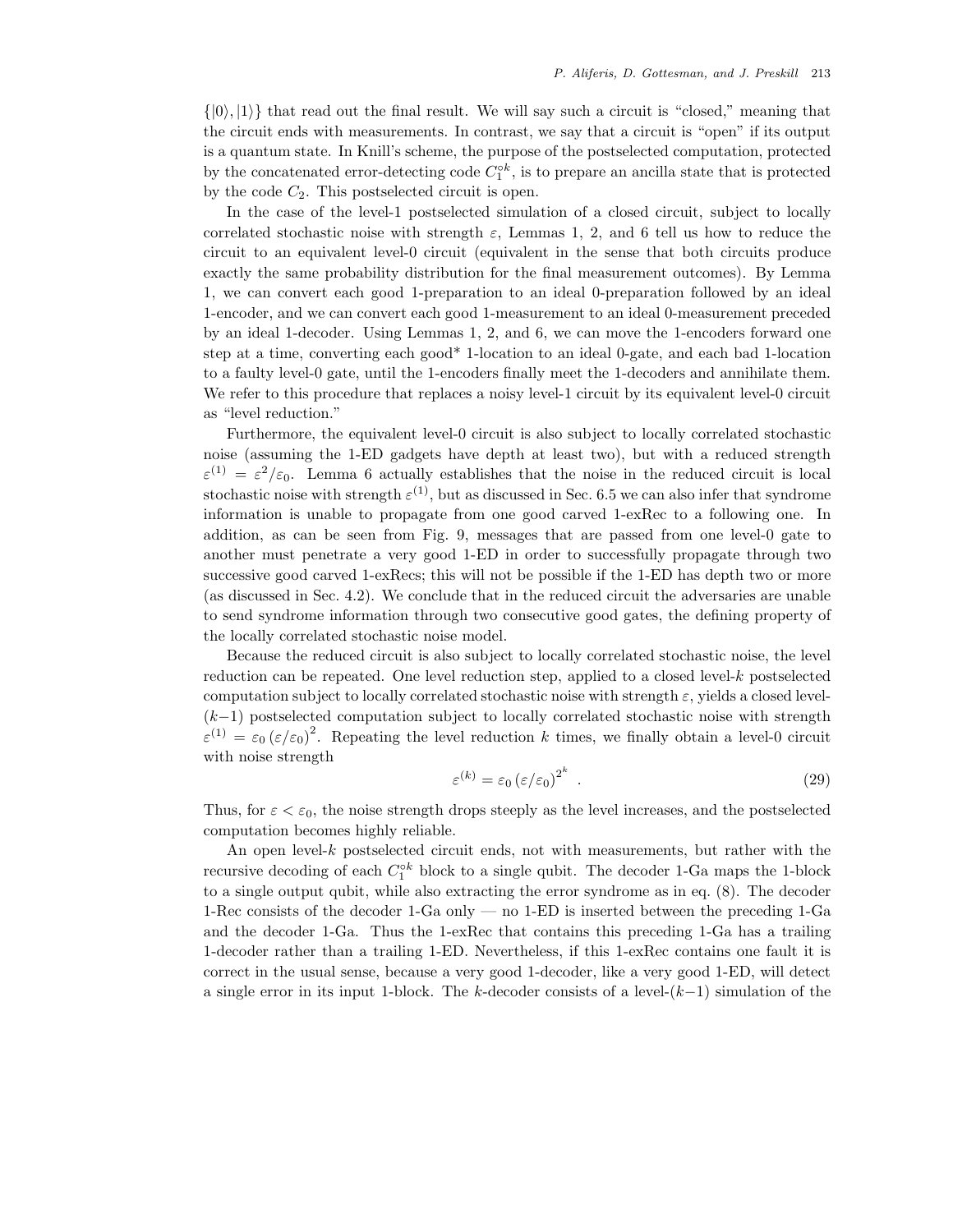decoder 1-Rec, followed by a level- $(k-2)$  simulation of the decoder 1-Rec, etc., culminating in a final decoder 1-Rec. Therefore, the level-k decoder is not really fault tolerant  $\sim$  a single fault in the last step can cause the decoder to fail.

When we apply a level reduction step to the level- $k$  postselected circuit, the ideal 1encoders, as they plow forward through the circuit, convert the level-k recursive decoder to a level-(k−1) recursive decoder, followed by one last 0-location acting on each output qubit. This last 0-location arises when the ideal 1-encoder meets the final noisy 1-decoder in the level-k decoder. Ideally, this final 0-location should be the identity gate. But just one fault in the final 1-decoder could cause the 1-decoder to fail, and therefore this final 0-location has a fault with a probability bounded above by  $D\varepsilon$ , where D is the number of locations in the 1-decoder.

In summary, we have proved:

**Lemma 7. Level reduction for an open circuit**. *Suppose that an ideal open quantum circuit is simulated using level-*k *fault-tolerant error-detecting gadgets, subject to locally correlated stochastic noise with strength*  $\epsilon \leq \epsilon_0$ , where the level-1 gadgets satisfy the properties *specified in Lemmas 1 and 2, and the 1-ED has depth two or more. Then if no errors are detected by any 1-EDs in the circuit, there is an equivalent level-*(k−1) *circuit, subject to locally correlated stochastic noise with strength*  $\varepsilon^{(1)} = \varepsilon_0 (\varepsilon/\varepsilon_0)^2$ , that produces the same output *state. In addition, the equivalent circuit contains one final time step in which faults occur independently on the output qubits with probability*  $\leq D\varepsilon$ . Here D is the number of locations *in the 1-decoder, and*  $\varepsilon_0$  *is defined as in Lemma 6.* 

### **9 Threshold theorem**

In a level-k postselected simulation, the computation is aborted if an error is detected at any level. Therefore, we can apply Lemma 7 k times in succession. For the first level reduction step, we only require that no errors are detected in the level-1 blocks. In the next step we again require only a trivial syndrome at level 1 in the effective level- $(k-1)$ -simulation, but this is equivalent to requiring a trivial level-2 syndrome in the original level- $k$  simulation, and so on.

We conclude that if no errors are detected at any level by any  $k$ -ED, then, after applying level reduction  $k$  times to the open circuit, the equivalent circuit (apart from the step arising from the  $k$ -fold reduction of the final  $k$ -decoders) is subject to locally correlated stochastic noise with strength  $\varepsilon^{(k)} = \varepsilon_0 (\varepsilon/\varepsilon_0)^{2^k}$ . Each of the final k-decoders is reduced to a single 0location acting on an output qubit, ideally the identity, with fault probability bounded above by

$$
\varepsilon_{\text{dec}}^{(k)} = D \sum_{j=0}^{k-1} \varepsilon^{(j)} = D \varepsilon_0 \sum_{j=0}^{k-1} (\varepsilon/\varepsilon_0)^{2^j} = D \varepsilon + O(\varepsilon^2) . \tag{30}
$$

If, following Knill, we simulate the encoding circuits for the  $C_2$  ancillas using the level-k postselected computation, then for  $\varepsilon < \varepsilon_0$  and k sufficiently large the errors arising from faults in the encoding circuit become negligible, and we only need to worry about the faults during decoding. These faults produce errors independently distributed among the qubits in the ancilla, with error rate  $\varepsilon_{\text{dec}}^{(k)}$ . If this error rate is low enough, the errors will be corrected with high probability by the code  $C_2$ .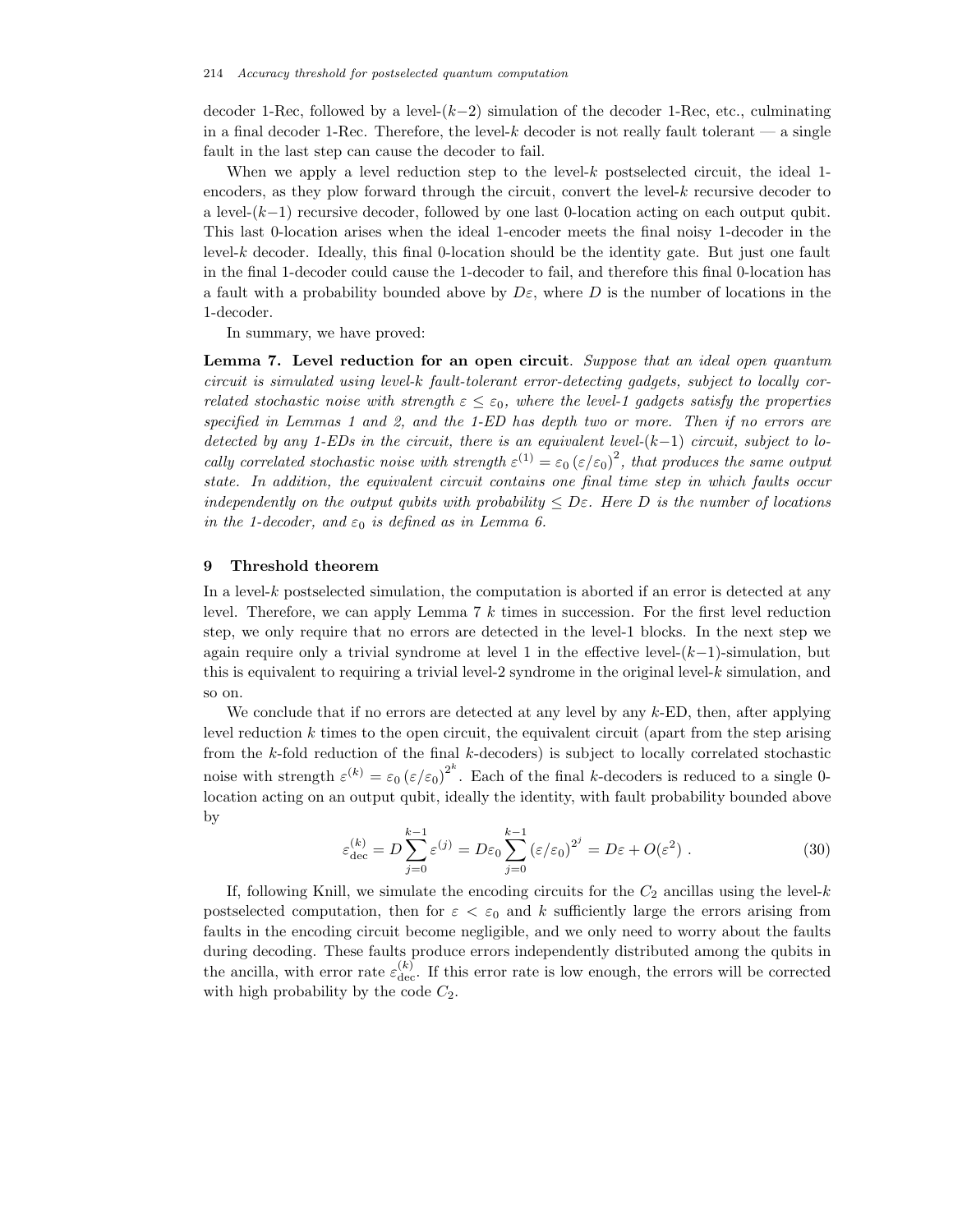In Knill's scheme (see Fig. 1), the code  $C_2$  protects a simulated computation in which every gate is teleported. Let's recall what it means to "teleport a gate" [12]. To be concrete we will consider the case of a single-qubit gate, but the same idea also applies to multi-qubit gates. To teleport the gate V, first the entangled two-qubit ancilla state  $(I_A \otimes V_B)|\phi\rangle_{AB}$  is prepared, where  $|\phi\rangle = (|00\rangle + |11\rangle)/\sqrt{2}$  is a Bell state. Then a Bell measurement is performed on the ancilla qubit A and the input data qubit C, obtaining the outcome  $(\sigma_C \otimes I_A)|\phi\rangle_{CA}$ , where  $\sigma \in \{I, X, Y, Z\}$  is a known Pauli operator. If the input state of the data is  $|\psi\rangle_C$ , this procedure prepares qubit  $B$ , which may be regarded as the output data qubit, in the state  $V\sigma^{-1}|\psi\rangle_B.$ 

Now, if  $V$  is a Clifford group gate, then the output state is

$$
V\sigma^{-1}|\psi\rangle = (V\sigma^{-1}V^{-1})V|\psi\rangle , \qquad (31)
$$

where  $(\sigma')^{-1} = V \sigma^{-1} V^{-1}$  is a known Pauli operator. To ensure that the output state is  $V|\psi\rangle$ as desired we could apply  $\sigma'$  to the output to complete the teleportation step. However, it is not actually necessary to apply  $\sigma'$ ; rather it suffices to keep a classical record indicating that the deviation of the data from its ideal state can be repaired by applying  $\sigma'$ . In a computation in which all gates are Clifford gates, this record can be continuously updated, and ultimately used to interpret the results of Pauli operator measurements at the end of the computation. Note that, because when a Clifford gate is teleported the outcome of the Bell measurement is not needed to determine how later gates are implemented, it is not necessary to wait for the Bell measurement to be completed before preceding to the next step of the computation.

The destructive measurement of encoded Pauli operators can also be realized by "teleportation." To measure the Pauli operator  $Z$ , we prepare an ancilla qubit in the state  $|0\rangle$ (the eigenstate of  $Z$  with eigenvalue  $+1$ ), and then perform a joint Bell measurement on the ancilla qubit and the input qubit, obtaining the outcome  $(\sigma \otimes I)|\phi\rangle$ . If  $\sigma \in \{I, Z\}$ , then the outcome of the measurement is  $Z = 1$ , while if  $\sigma \in \{X, Y\}$ , then the outcome is  $Z = -1$ . Similarly, to measure the Pauli operator X, we prepare an ancilla qubit in the state  $|+\rangle$  (the eigenstate of X with eigenvalue  $+1$ ), and then perform Bell measurement on the ancilla qubit and input qubit. If  $\sigma \in \{I, X\}$ , then the measurement outcome is  $X = 1$ , and if  $\sigma \in \{Y, Z\}$ , then the outcome is  $X = -1$ .

Of course, to achieve universal quantum computation we will need a non-Clifford gate in our gate set. But, as will be discussed in Sec.  $11.4$ , our non-Clifford gate U can be chosen such that if  $\sigma$  is any Pauli operator, then  $U\sigma^{-1}U^{-1}$  is a Clifford-group operator in our gate set. Therefore, each time  $U$  is teleported, the Bell measurement outcome (together with the record of outcomes of Bell measurements performed to implement previous Clifford gates) determines a known Clifford gate that will complete the teleportation of  $U$ . Thus, when  $U$  is teleported, we *do* wait for the Bell measurement to be completed; the measurement outcome determines which Clifford gate comes next and therefore which ancilla state will be used in the next teleportation step.

We are to simulate an ideal circuit of teleported gates by using ancilla states encoded in  $C_2$  code blocks, and by performing Bell measurements on  $C_2$  code blocks. The circuit that prepares each ancilla state has been protected by the error-detecting code  $C_1^{\circ k}$ ; after applying level reduction k times to this ancilla preparation circuit, we obtain a noisy  $C_2$  ancilla encoder, which has two parts. The first part, the *ancilla preparation gadget*, has a negligible probability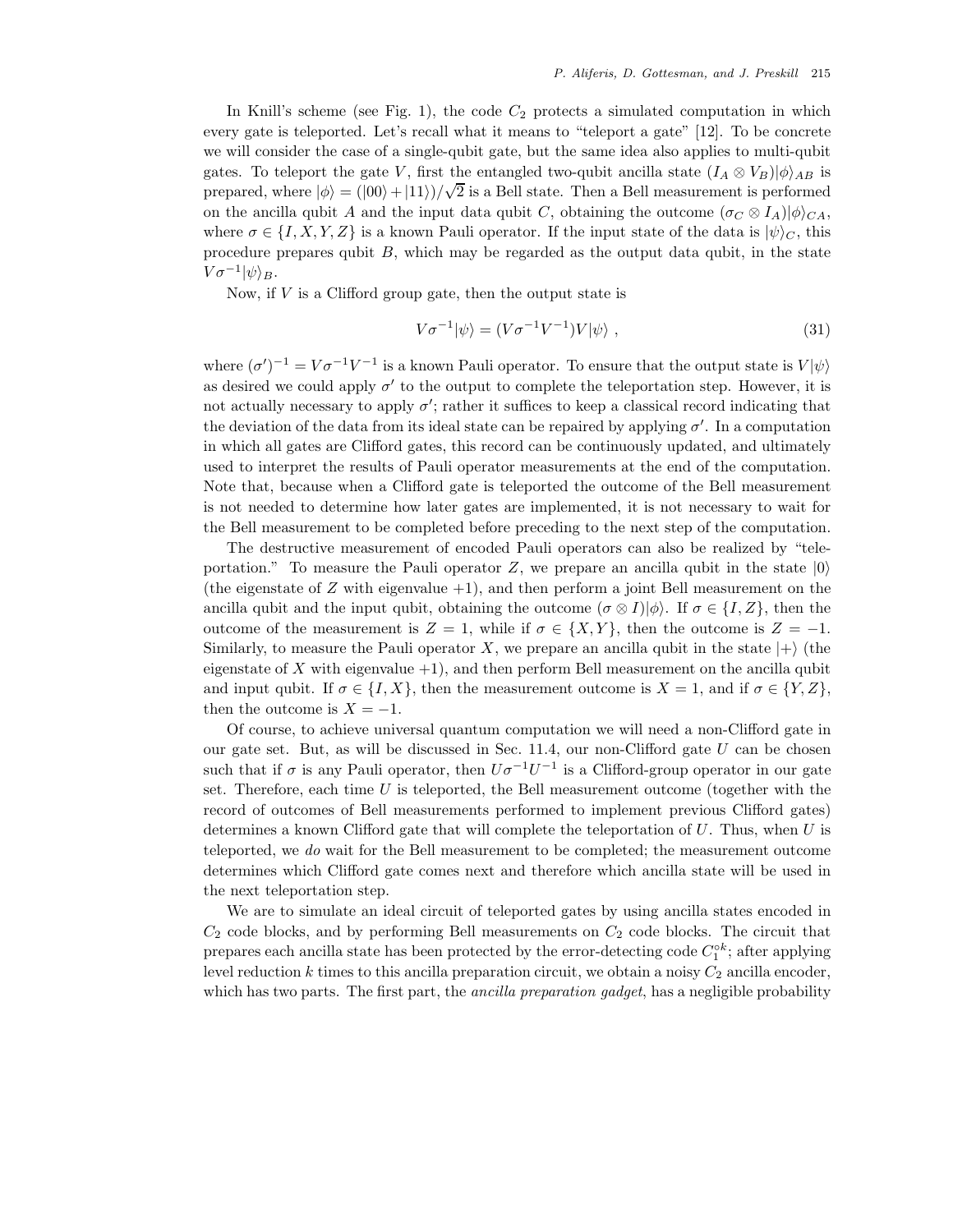of being bad if  $\varepsilon < \varepsilon_0$  and k is sufficiently large, and if good it outputs the ideal  $C_2$  ancilla state. The second part, the *independent noise gadget*, applies independent noise to the qubits in the  $C_2$  code block, with error probability per qubit bounded above by  $\varepsilon_{\text{dec}}^{(k)} \leq \varepsilon_{\text{dec}}^{(\infty)}$ .

Using a suitable notion of level reduction, we can reduce the noisy  $C_2$  simulation to a level-0 circuit, where each good teleported gate in the  $C_2$  simulation is mapped to an ideal level-0 teleported gate, and each bad teleported gate in the  $C_2$  simulation is mapped to a faulty level-0 teleported gate. An exRec in the  $C_2$  simulation consists of two ancilla preparation gadgets, the two independent noise gadgets that follow the ancilla preparation gadgets, and a Bell measurement. (If a non-Clifford gate occured in the previous step, the exRec also includes two storage steps, while one of the ancillas waits for the outcome of the previous Bell measurement.) We say that the exRec is good if both of the ancilla preparation gadgets are good, and if the errors arising from independent noise gadgets, the noisy Bell measurement, and the storage steps (if there are any) occur at a correctable set of positions in the  $C_2$  code block. If the exRec is good, it is also correct; that is, the logical Pauli operator inferred from the Bell measurement agrees with what it would have been if all operations were ideal.

Formally, if the exRec is correct, we can move an ideal decoder acting on the output of the  $C_2$  simulation of gate teleportation forward so that the ideal decoder acts on the input, thereby transforming the simulated gate teleportation to the ideal level-0 gate teleportation, as illustrated here:



In the diagram, the double-line input and output to the Bell measurement indicates the classically recorded logical Pauli operator which is updated when Clifford-group gates are teleported. The circles on one input wire of the Bell measurement indicate the two storage steps that must be included if the previous gate is non-Clifford, in which case the outcome of the previous Bell measurement is needed to determine what ancilla state to use for the current gate.

To complete our new proof of the threshold theorem, we are to show that the probability that the  $C_2$  simulation of a teleported gate is bad is bounded above by  $\varepsilon_{\text{th}}$ , the previously established accuracy threshold. The encoded Bell measurement is done transversally; that is, a Bell measurement on  $C_2$  blocks A and B is realized by first performing Bell measurements on all pairs of qubits, where one qubit in each pair is from block A and the other qubit is at the same position in block B. Then the logical Bell measurement outcome is extracted by classical post-processing. This classical decoding will be successful if the Bell measurements with errors occur at a correctable set of positions.

Because the noise that follows the ancilla preparation gadget is independent, and because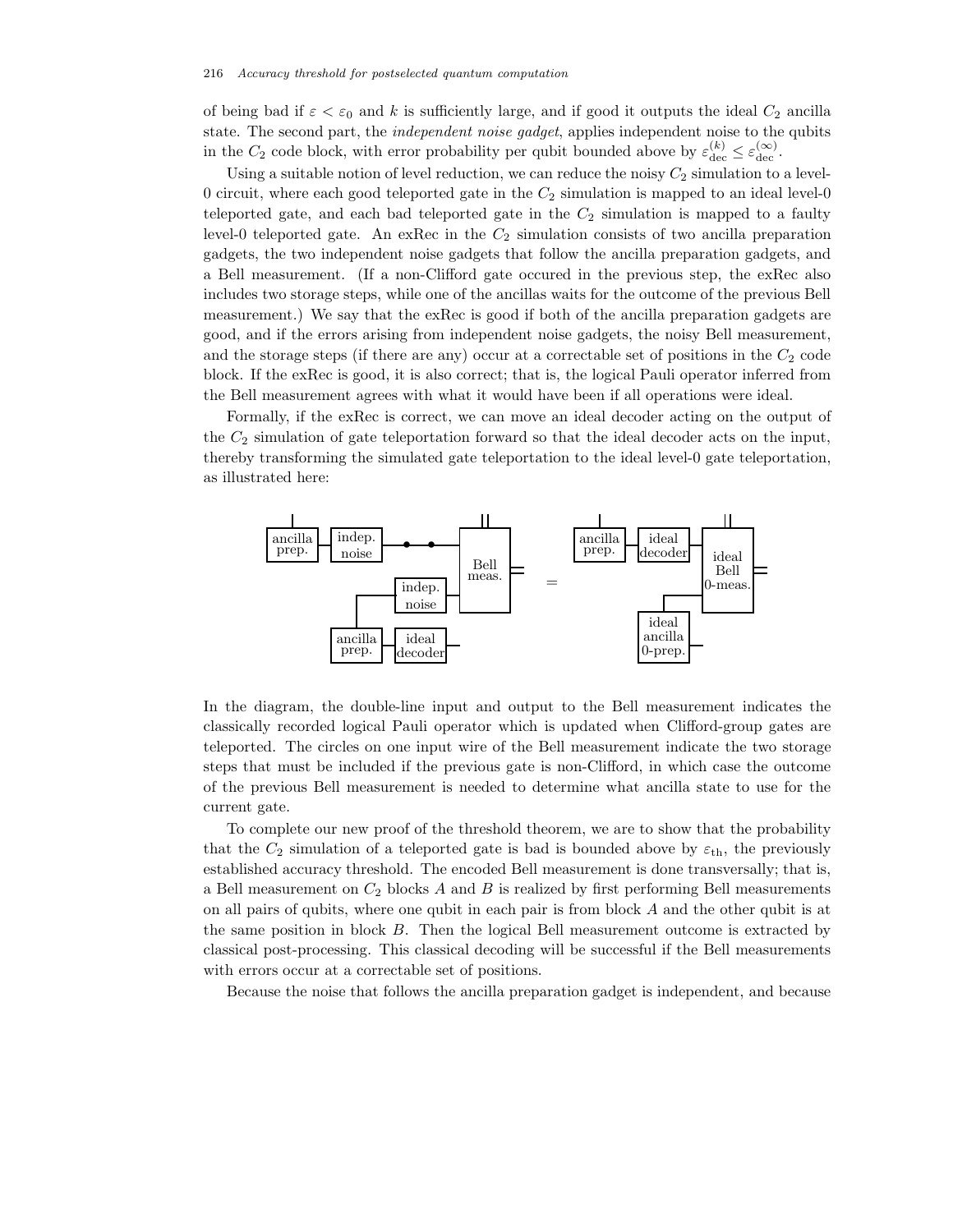there is no subsequent communication between Bell pairs in the rest of the circuit, the errors on different Bell pairs are uncorrelated (neglecting the very small probability that the ancilla preparation gadgets are bad). The probability of error in each two-qubit Bell measurement can be bounded above by

$$
\varepsilon_{\text{Bell}}^{(k)} = 2\varepsilon_{\text{dec}}^{(k)} + 5\varepsilon \,. \tag{32}
$$

The factor 2 in front of  $\varepsilon_{\text{dec}}^{(k)}$  arises because either of the two independent noise gadgets could act at a particular position in the block, and the factor 5 in front of  $\varepsilon$  counts the three 0locations in the Bell measurement circuit (one CNOT gate and two single-qubit measurements), plus (in the case where the preceding gate is non-Clifford) the two storage 0-locations while the data waits for the outcome of the previous Bell measurement.

Teleportation of an  $m$ -qubit gate requires  $m$  independent Bell measurements, any of which might fail. Therefore, if the probability of a failed ancilla preparation is negligible, the probability of failure for an *m*-qubit teleported gate is no larger than  $m\varepsilon_{\text{Bell}}^{(k)}$ . Suppose that each gate in the universal set that is protected by the code  $C_2$  is a one-qubit or two-qubit gate. Then the code  $C_2$  should be chosen so that independent errors occuring at rate  $\varepsilon_{\text{Bell}}^{(k)}$  can be corrected, such that the probability of a  $C_2$  encoded error is below  $\frac{1}{2}\varepsilon_{\text{th}}$ , where  $\varepsilon_{\text{th}}$  is the value of the quantum accuracy threshold that can be achieved using concatenated error-correcting codes. That is, if the probability of an encoded error is less than  $\frac{1}{2}\varepsilon_{\text{th}}$  when the error rate in the  $C_2$  block is  $\varepsilon'$ , then a lower bound on the accuracy threshold is found by solving for  $\varepsilon$  in the equation

$$
\varepsilon_{\text{Bell}}^{(\infty)} \equiv 2\varepsilon_{\text{dec}}^{(\infty)} + 5\varepsilon = \varepsilon' \,. \tag{33}
$$

Therefore we have proved:

**Theorem 1. Accuracy threshold for postselected quantum computation**. *Suppose that fault tolerant level-1 gadgets can be constructed that satisfy the properties specified in Lemmas 1 and 2, where the 1-ED has depth two or more, and consider a noisy quantum circuit subject to locally correlated stochastic noise with strength* ε*. Then for any constant* δ > 0 *the noisy circuit can simulate an ideal quantum circuit of size* L *with error* δ*, with an overhead cost polylogarithmic in* L, provided that  $\varepsilon < \tilde{\varepsilon}_0$ . Here  $\tilde{\varepsilon}_0$  is the value of  $\varepsilon$  that solves *eq.* (33), where  $\varepsilon_{\text{dec}}^{(\infty)}$  is defined by eq. (30), and  $\varepsilon_0$  is defined as in Lemma 6.

Theorem 1 follows because we have shown that, under the specified conditions, Knill's postselected scheme can simulate quantum gates of adequate fidelity for the previously proved threshold theorem to apply. See for example [7] for further explanation of this previously established theorem, including in particular the definition of the error  $\delta$  and an estimate of the overhead.

We will describe in Sec. 10 a further refinement of Theorem 1 that will yield an improved lower bound on the accuracy threshold. Let us nevertheless pause to evaluate the lower bound provided by Theorem 1. For the fault tolerant circuits that are constructed in Sec. 11, the threshold estimate is dominated by the two-qubit CNOT gate (the only multi-qubit gate in our universal gate set). The 1-ED contains  $|ED|=28$  0-locations and the CNOT 1-Ga contains  $|Ga|=4$  0-locations. Therefore the CNOT 1-exRec contains  $4 \times 28+4 = 116$  0-locations, and the number of pairs of 0-locations contained in the CNOT 1-exRec is  $A = \binom{116}{2} = 6670$ . Plugging these numbers and  $d = 4$  into eq. (27), we find

$$
\varepsilon_0 = 1.410 \times 10^{-4} \tag{34}
$$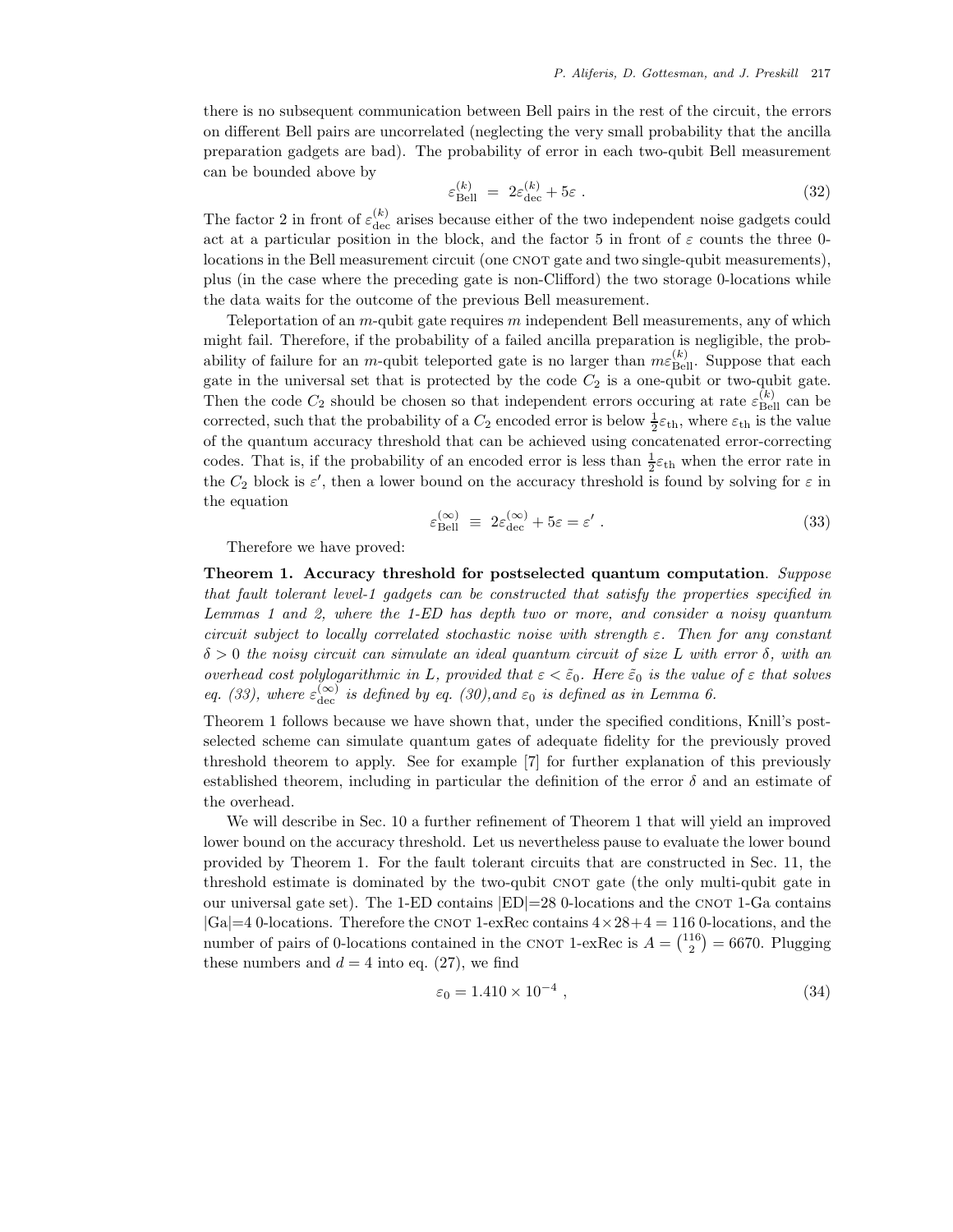which is only about 6% below the naive estimate  $\varepsilon_0 = 1/A = 1.499 \times 10^{-4}$ .

The decoder has  $D = 3$  locations and since, for example,

$$
\sum_{k=0}^{\infty} (.999)^{2^k} \approx 9.633\tag{35}
$$

we may choose  $\varepsilon = 1.40 \times 10^{-4}$  and still have

$$
\varepsilon' = \varepsilon_{\text{Bell}}^{(\infty)} \le (6 \times 9.633 + 5)\varepsilon < 63 \varepsilon < .009 \,. \tag{36}
$$

We may choose the code  $C_2$  to be any code that can correct independent errors occuring at the rate  $\varepsilon'$ , with probability of a decoding failure smaller than  $\varepsilon_{\text{th}}$ . To be concrete, suppose that  $C_2$  is the level-2 concatenated 5-qubit code, decoded recursively. Since the five-qubit code can correct one error, two errors in a block of five are needed to cause failure; therefore for each inner block of five qubits, the probability  $\varepsilon^{(1)}$  of a decoding failure is bounded above by  $\varepsilon^{(1)} \leq {5 \choose 2} (\varepsilon')^2 = 10(\varepsilon')^2$ . For the outer block of five qubits, the probability  $\varepsilon^{(2)}$  of a decoding failure is bounded above by  $\varepsilon^{(2)} \le 10(\varepsilon^{(1)})^2 = 10^3(\varepsilon')^4 \approx 6.6 \times 10^{-6}$ . This quantity is an upper bound on the probability of badness for each single-qubit gate in the simulated  $C_2$ computation. To teleport a two-qubit gate, there are two Bell measurements, either of which might fail, so that probability of badness is bounded above by  $2(6.6 \times 10^{-6}) \le 1.4 \times 10^{-5}$ , which is still safely below  $\varepsilon_{\text{th}}$ . We conclude that  $1.40 \times 10^{-4}$  is a lower bound on the accuracy threshold that can be achieved using error detection and postselection.

However, this lower bound on the accuracy threshold is weaker than the lower bound 1.9×10−<sup>4</sup> that has already been established in [9] using concatenated quantum error-correcting codes. To demonstrate that Knill's postselection method really improves the threshold we need to strengthen Theorem 1.

#### **10 Malignant pairs of locations**

The threshold estimate formulated in Sec. 9 was based on counting all pairs of 0-locations in the largest 1-exRec, along with a correction factor to take into account correlations among the faults in the circuit. This estimate is too pessimistic because there are many pairs of 0-locations that are *benign* — the 1-exRec is correct even if arbitrary faults occur at that pair of 0-locations. As in [7], we can improve the threshold estimate by counting the pairs of 0-locations that are *malignant* (i.e., not benign).

Recall there are several different notions of correctness, where the applicable notion depends on the context in the circuit. For example, for a two-qubit gate, we may consider AA-correctness, AB-correctness, BB-correctness, weak AA-correctness, weak AB-correctness, and weak BB-correctness; the malignant pairs of 0-locations can be identified in all six cases. Let us say that a pair of 0-locations is malignant if any of these notions of correctness are violated for some choice of faults at this pair of 0-locations.

If a 1-exRec is incorrect, then either faults occur at a malignant pair of 0-locations, or else faults occur at three or more 0-locations (where no two of these locations constitute a malignant pair). This means that Lemma 3 can be strengthened, with eq. (9) replaced by

$$
\text{Prob}(\mathcal{I}_r \text{ bad}) \le \left(\tilde{A}\varepsilon^2 + B\varepsilon^3\right)^r ;\tag{37}
$$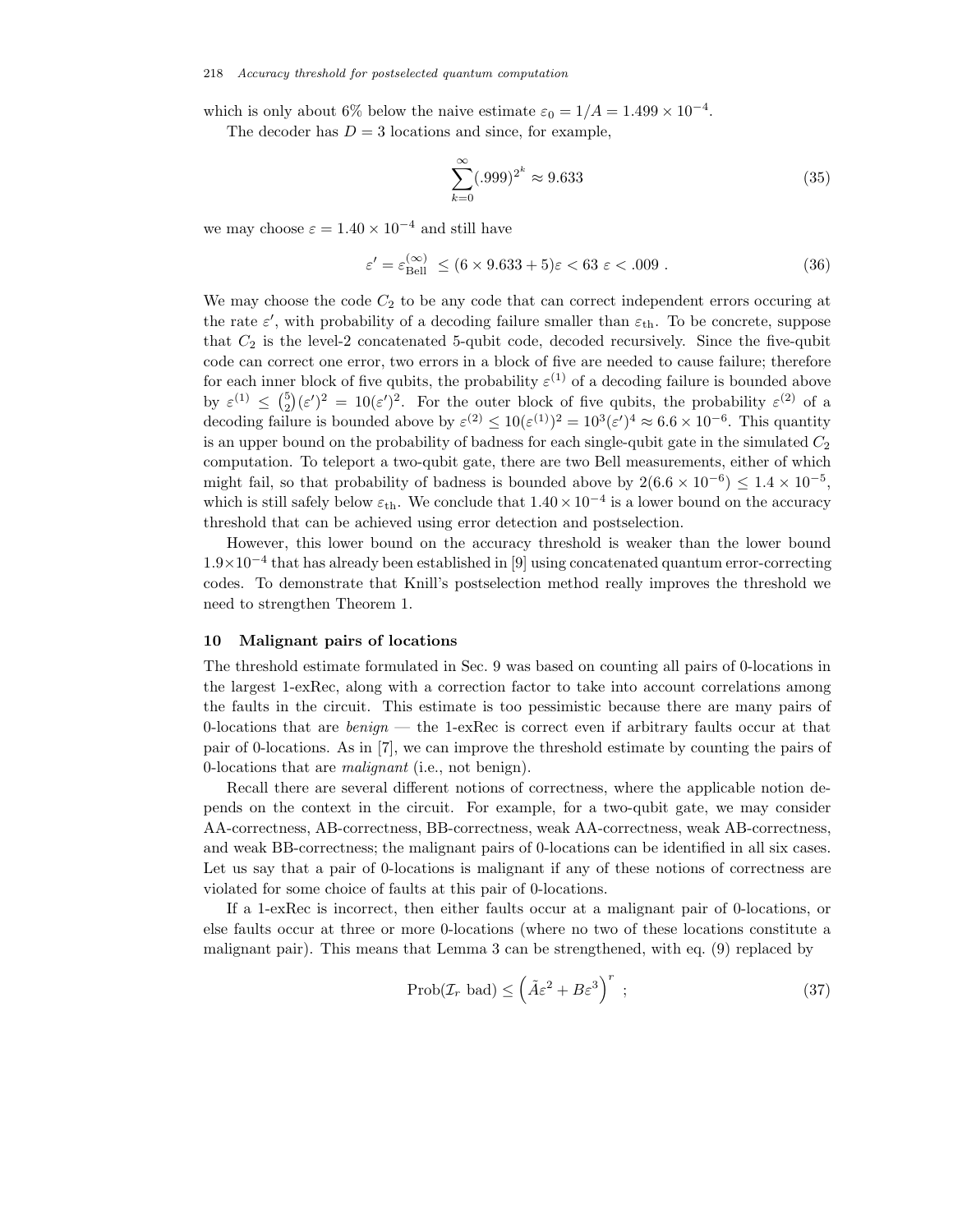here  $\tilde{A}$  is now the largest number of malignant pairs of 0-locations for any 1-exRec, and  $B = \binom{|\text{exRec}|}{3}$  is the number of ways to choose three 0-locations in the largest 1-exRec. We may also make the replacement  $A\varepsilon^2 \to \tilde{A}\varepsilon^2 + B\varepsilon^3$  in eq. (20) to improve Theorem 1.

There are a variety of ways to further refine this estimate, some of which we will exploit to estimate the threshold in Sec. 12. One useful observation is that a 1-exRec is sure to be correct if faults occur only in the trailing 1-EDs. Therefore, when we enumerate the sets of faulty 0-locations that cause the 1-exRec to fail we may exclude the case where all the faulty 0-locations are contained in the trailing 1-EDs, and so we may make the replacement (for an  $m$ -qubit gate)

$$
B \to \tilde{B} = \begin{pmatrix} |\text{exRec}| \\ 3 \end{pmatrix} - \begin{pmatrix} m|\text{ED}| \\ 3 \end{pmatrix} . \tag{38}
$$

Furthermore, when we count the sealed clusters, we may distinguish the case where the 1-exRec contains exactly two faults from the case where the 1-exRec contains more than two faults. For an m-qubit gate, if there are only two faults then at least  $2m - 2$  1-EDs in the 1-exRec are very good. Thus for any fixed fault path with exactly two faults in a specified 1-exRec, we can restrict the sum over the sealed clusters containing that 1-exRec to those such that  $2m-2$  specified 1-EDs are at the cluster's edge. Therefore the factor  $\gamma(\varepsilon)^d$  in eq. (20) can be replaced by  $\gamma(\varepsilon)^2$ , and also the size of the interior of the smallest sealed cluster becomes

$$
|\mathcal{K}_{\text{smallest}}| \leq 3 \cdot |\text{Ga}| + 2 \cdot |\text{ED}| = 3 \cdot |\text{exRec}| - 10 \cdot |\text{ED}| \tag{39}
$$

Adding together the contributions due to 1-exRecs with exactly two faults and due to 1-exRecs with three or more faults, the expression for  $\text{Prob}(\mathcal{I}_r)$  bad | global acceptance) becomes

$$
\text{Prob}(\mathcal{I}_r \text{ bad} \mid \text{global acceptance}) \leq \left( \frac{\tilde{A}\gamma(\varepsilon)^2 \varepsilon^2}{C(\varepsilon)} + \frac{\tilde{B}\gamma(\varepsilon)^d \varepsilon^3}{D(\varepsilon)} \right)^r , \tag{40}
$$

where

$$
C(\varepsilon) = (1 - \varepsilon)^{3 \cdot |\text{exRec}| - 10 \cdot |\text{ED}|} \tag{41}
$$

The equation that implicitly defines the threshold estimate  $\varepsilon_0$  becomes

$$
\varepsilon_0^{-1} = \frac{\tilde{A}\gamma(\varepsilon_0)^2}{C(\varepsilon_0)} + \frac{\tilde{B}\gamma(\varepsilon_0)^d \varepsilon_0}{D(\varepsilon_0)}\,. \tag{42}
$$

Some further ideas for improving the estimate will be explained in Sec. 12.

For the proof of the threshold theorem it is necessary to establish that the locally correlated stochastic noise model is preserved by level reduction. One possible approach is to design our gadgets such that even when good 1-exRecs are permitted to contain faults at a benign pair of locations (rather than just a single fault), it is still true that information about the previous fault history is unable to propagate through a good\* 1-exRec to a good\* 1-exRec that immediately follows. In fact, the definitions of AA, AB, and BB-correctness already ensure that a correct 1-exRec clears the syndrome — the input to each of the trailing 1-EDs is a codeword. Similarly, in the case of a weakly correct 1-exRec, the input to the trailing 1-ED that is shared with the following good\* 1-exRec is a codeword. We should check in addition that all gadgets are constructed such that no level-0 messages can pass through two consecutive good\* 1-exRecs. However, in this paper we follow a somewhat different approach to derive a lower bound on the accuracy threshold; we will reformulate the conditions satisfied by the noise model, as explained in Sec. 11.2.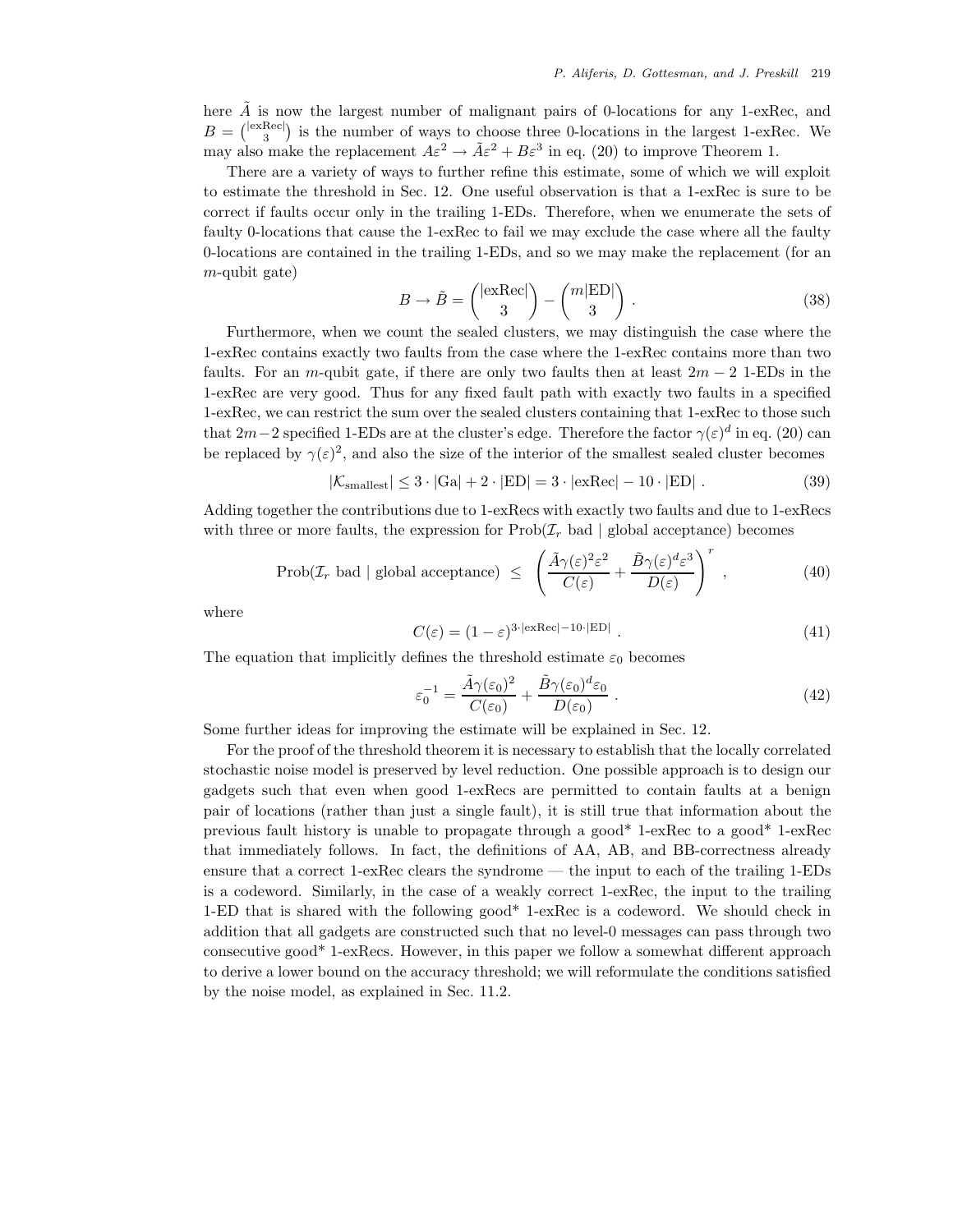### **11 Postselected quantum computation: the gadgets**

Before proceeding to give more details of our threshold analysis, we will describe in this section the fault-tolerant gadgets that we will use. Then, in Sec. 12, we will derive our improved lower bound on the accuracy threshold.

Following Knill  $[10]$ , the error-detecting code  $C_1$  used in our fault-tolerant constructions has parameters  $[[n, k, d]] = [[4,2,2]]$ ; that is, it encodes  $k = 2$  logical qubits in  $n = 4$  physical qubits and has distance  $d = 2$ . Using the notation  $X \equiv \sigma_x$  and  $Z \equiv \sigma_z$  for the Pauli matrices, the generators of the code's stabilizer are the operators  $X^{\otimes 4}$  and  $Z^{\otimes 4}$ . These generators have eigenvalues  $\pm 1$ , and measuring both generators determines a "syndrome" that can take any one of  $2^2 = 4$  values; the code space has the trivial syndrome  $X^{\otimes 4} = Z^{\otimes 4} = 1$ . The logical X and Z operators can be taken to be  $X_L = XXII$  and  $Z_L = ZIZI$  acting on the first logical qubit and  $X_T = XIXI$  and  $Z_T = ZZII$  acting on the second logical qubit (where I is the identity operator and we have omitted the tensor product symbol).

It is helpful to recognize that the  $[[4,2,2]]$  code can be regarded as the distance-2 "Bacon-Shor code" described in [22]. The 16-dimensional Hilbert space  $H$  of the four qubits in the code block can be partitioned into four four-dimensional subspaces, each labeled by a value of the syndrome. Each of these subspaces — and, in particular, the code space corresponding to the trivial syndrome — can be decomposed as a tensor product  $\mathcal{H}_L \otimes \mathcal{H}_T$  of two logical qubits; hence

$$
\mathcal{H} = \bigoplus_{\text{eigen}(X^{\otimes 4}, Z^{\otimes 4})} (\mathcal{H}_L \otimes \mathcal{H}_T) . \tag{43}
$$

Either of the two logical qubits could be chosen as the logical qubit for our computation — by convention, we choose the first logical qubit. The second logical qubit then acts as a "gauge" qubit [22, 23] (or "spectator" qubit [10]) whose state does not affect the computation. In principle, we could just disregard the gauge qubit in our subsequent discussion. But as we will discuss in Sec. 11.1, we can increase the effectiveness of error detection if we keep the gauge qubit in a known state throughout our computation.

The remainder of this section is organized as follows: In Sec. 11.1 we present 1-ED gadgets that implement fault-tolerant error detection using the [[4,2,2]] code, and in Sec. 11.2 we explain how these gadgets have suitable properties for our proof of the threshold theorem to be applicable. In Sec. 11.3 we discuss 1-Ga gadgets for implementing the logical gates  $\{\text{CNOT}, H, S\}$  that generate the Clifford group. Then in Sec. 11.4 we discuss how to implement a logical non-Clifford single-qubit rotation that completes our universal gate set. Finally, in Sec. 11.5, we discuss how to construct 1-Ga's that prepare eigenstates of the logical Pauli operators and 1-Ga's that measure the logical Pauli operators.

### *11.1 Fault-tolerant error detection*

To implement fault-tolerant error detection we will use Knill's 1-ED gadget shown in Fig. 11: First, two ancilla blocks are encoded in the logical Bell state  $|\Phi_0\rangle_L \propto |00\rangle_L + |11\rangle_L$  and, next, a transversal CNOT gate is applied with the data block as control and the first ancilla block as target. Then, all qubits in the data block are measured in the  $X$  eigenbasis and all qubits in the first ancilla block are measured in the Z eigenbasis. In the case of the  $[[4,2,2]]$  code, the parity of the four X measurement results determines  $X_{data}^{\otimes 4} \otimes X_{anc}^{\otimes 4}$ , which has the value +1 if there are no Z errors in the data or ancilla block and the value −1 if there is a single Z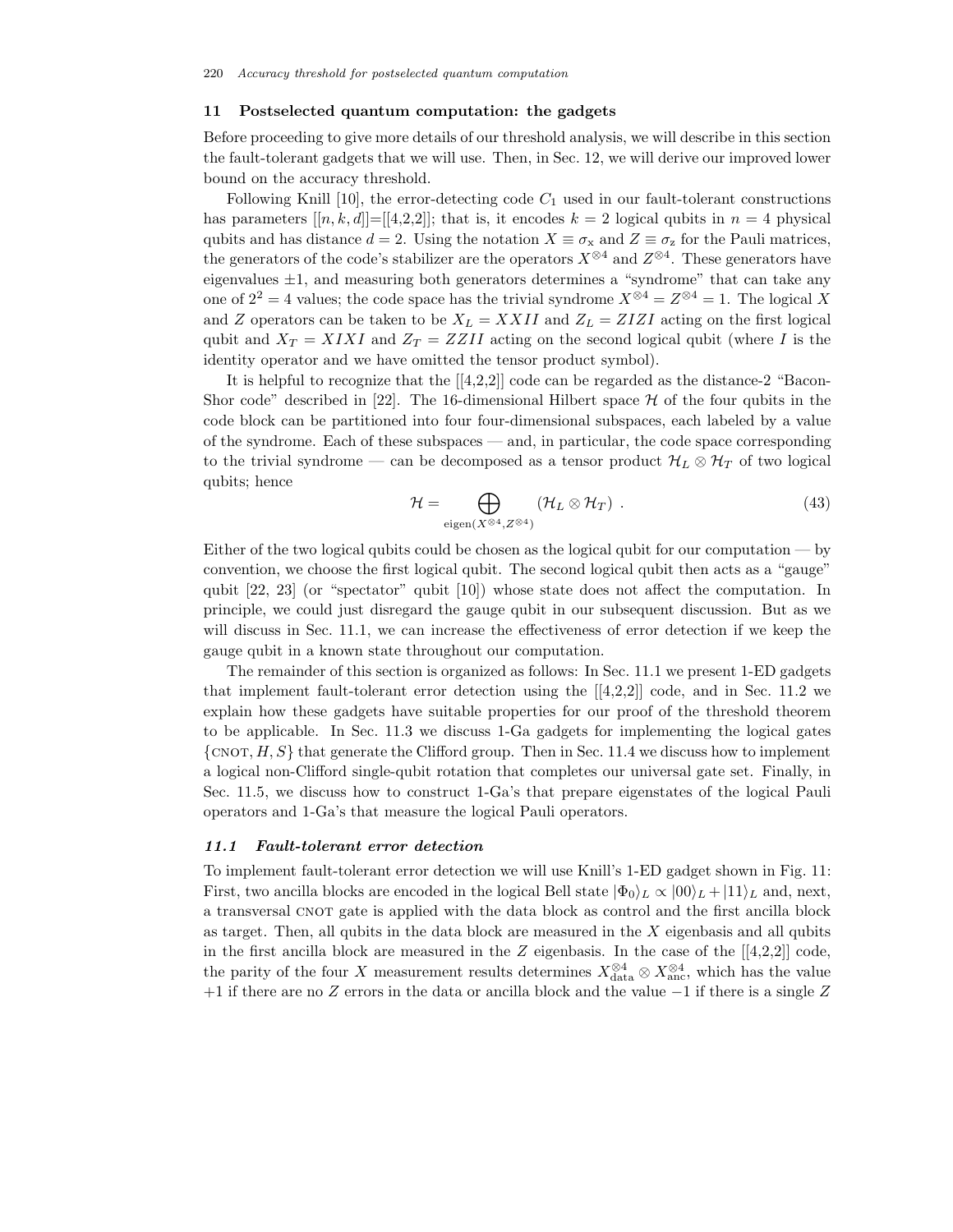error in the two blocks. Similarly, the parity of the four Z measurement results determines  $Z_{data}^{\otimes 4} \otimes Z_{anc}^{\otimes 4}$ , which has the value +1 if there are no X errors in the data or ancilla block and the value  $-1$  if there is a single X error in the two blocks.

If there are no errors in either block, then the parity of the first two  $X$  measurement results determines the eigenvalue of  $X_L \otimes X_L$  acting on the data and first ancilla blocks, and the parity of the first and third Z measurement results determines the eigenvalue of  $Z_L \otimes Z_L$ acting on the data and first ancilla blocks. These two eigenvalues determine the logical Pauli operator that needs to be applied to the second ancilla block to complete the teleportation of the logical state of the input data block.



Fig. 11. A schematic of Knill's 1-ED gadget applied to a code with n qubits in the code block. Two ancilla blocks are prepared in a logical Bell state,  $|\Phi_0\rangle_L \propto |00\rangle_L + |11\rangle_L$ , and then transversal cnot gates are applied as shown. Finally, all qubits in the data and the first ancilla block are measured in the eigenbases of the Pauli operators indicated at the lower right of the measurement symbols. Parity checks applied to the measurement outcomes detect errors in the incoming data block or the first ancilla block. If there are no errors, the measurement outcomes determine the logical Pauli operator  $(P_L)$  needed to complete the *logical teleportation* of the state  $|\psi\rangle_L$  of the input code block.

In the case of the [[4,2,2]] code, the preparation of the logical Bell state can be simplified by choosing the state of the gauge qubit appropriately. We note that the code state  $|0\rangle_L|+\rangle_T$ is the simultaneous +1 eigenstate of  $Z_L = ZIZI$  and  $X_T = XIXI$ ; using the code's stabilizer generators ZZZZ and XXXX we infer that  $|0\rangle_L|+\rangle_T$  is also a +1 eigenstate of IZIZ and IXIX. It follows, then, that

$$
|0\rangle_L|+\rangle_T = |\Phi_0\rangle_{13}|\Phi_0\rangle_{24} \tag{44}
$$

is a product of a Bell state of the first and third qubits in the block and a Bell state of the second and fourth qubits. By similar reasoning we see that

$$
|+\rangle_L|0\rangle_T = |\Phi_0\rangle_{12}|\Phi_0\rangle_{34} . \qquad (45)
$$

Circuits for preparing  $|0\rangle_L|+\rangle_T$  and  $|+\rangle_L|0\rangle_T$  are shown in Fig. 12. These 1-preparation gadgets satisfy Property Ga2 as formulated in Sec. 5 because a Bell state can have no more than one error — since  $(I \otimes O)|\Phi_0\rangle = (O^T \otimes I)|\Phi_0\rangle$  for any matrix O (where  $O^T$  denotes the transpose of  $O$ ), an error acting on the second qubit of a Bell state is equivalent to an error acting on the first qubit.

Furthermore, since the  $[[4,2,2]]$  code is a CSS code, the logical CNOT is transversal (it can be implemented by bitwise CNOT gates). This implies that in order to prepare two blocks in a logical Bell state we may use either of the circuits in Fig. 13. The two circuits are related by interchanging the two code blocks; therefore both circuits prepare the logical state  $|\Phi_0\rangle_L$  (which is invariant under interchange), but they prepare different states of the gauge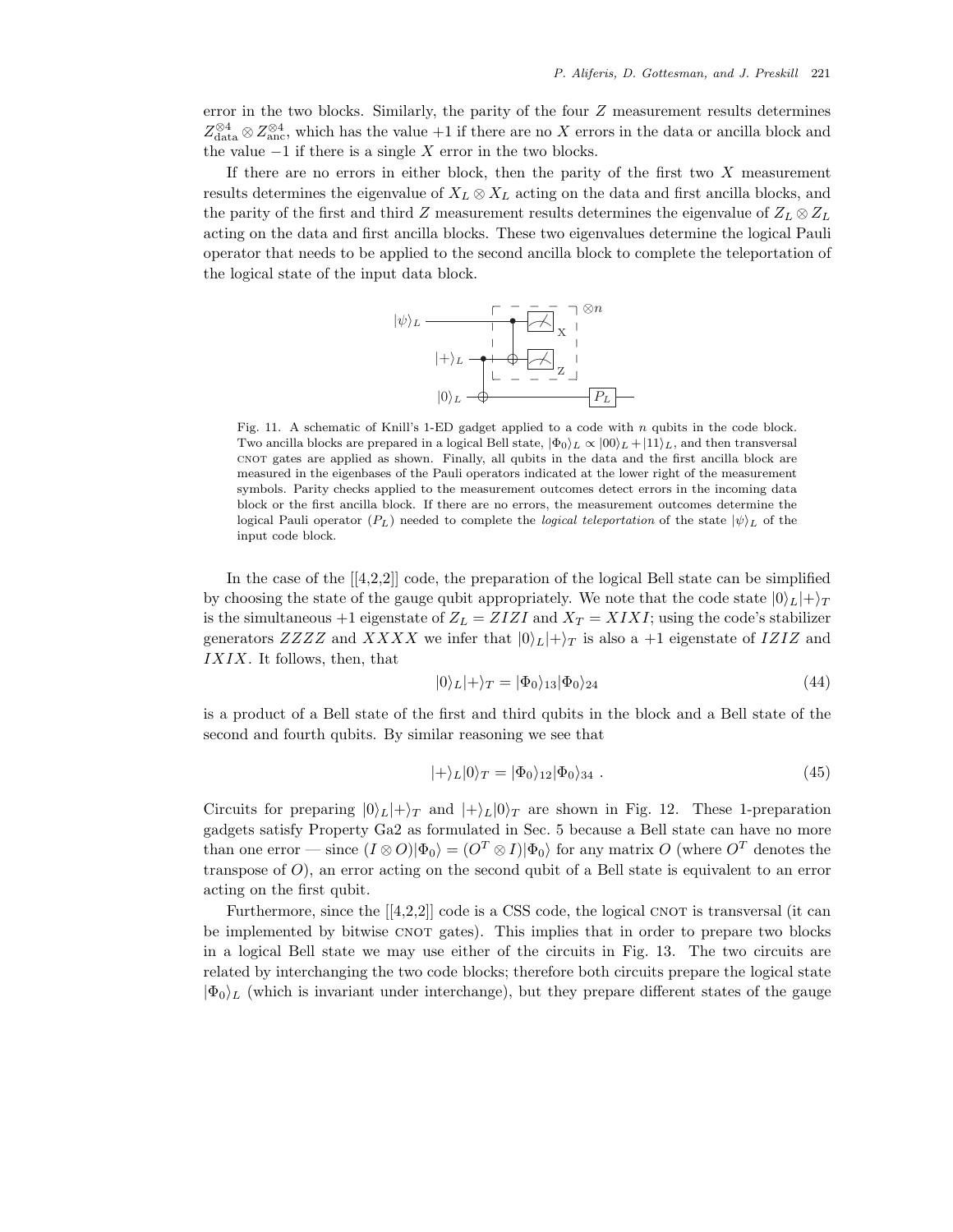

Fig. 12. Encoding circuits for the states (a)  $|0\rangle_L|+\rangle_T$ , and (b)  $|+\rangle_L|0\rangle_T$ . Note that a CNOT gate acting on two qubits initialized in the state  $|+\rangle|0\rangle$  creates a Bell state  $|\Phi_0\rangle \propto |00\rangle + |11\rangle$ .



Fig. 13. Two encoding circuits for the logical Bell state  $|\Phi_0\rangle_L$ . In (a), the first block is prepared in the state  $|+\rangle_L|0\rangle_T$  and the second block is prepared in the state  $|0\rangle_L|+\rangle_T$ . Then, the transversal cnot gate creates a logical Bell state while preserving the state  $|0\rangle_T|+\rangle_T$  of the gauge qubits. In (b), the two code blocks are interchanged, so that the gauge qubits are prepared in the state  $|+\rangle_T |0\rangle_T$ .

qubits. These Bell pair 1-preparation gadgets satisfy Property Ga2 of Sec. 5 because both the preparation of encoded blocks and the transversal CNOT gate are fault tolerant.

Depending on which one of the two circuits in Fig. 13 we use to prepare the logical Bell state, we obtain one of the two 1-ED gadgets shown in Fig. 14. The 1-ED circuit in Fig. 14(a) prepares the gauge qubit in the first ancilla block in the state  $|0\rangle_T$ ; we therefore refer to this type of error detection as *zero* error detection, denoted 1-zED. The 1-ED circuit in Fig. 14(b) prepares the gauge qubit in the first ancilla block in the state  $|+\rangle_T$ ; we therefore refer to this type of error detection as *plus* error detection, denoted 1-pED.

As suggested by Knill [10], we perform 1-zED if the gauge qubit of the incoming data block has been prepared in the state  $|0\rangle_T$ ; then we can perform an additional parity check on the measurement outcomes to evaluate the eigenvalue of  $Z_T \otimes Z_T$  acting on the data and the first ancilla block. This scheme allows us to detect, for example, the Pauli error XIIX acting on the data, which commutes with the code stabilizer but anticommutes with both  $Z_L$ and  $Z_T$ . Similarly, we perform 1-pED if the gauge qubit of the incoming data block has been prepared in the state  $|+\rangle_T$ , which enables us to extract the eigenvalue of  $X_T \otimes X_T$  acting on the data and the first ancilla block, thus detecting the Pauli error ZIIZ acting on the data.

The output from 1-zED has the gauge qubit prepared in the state  $|+\rangle_T$  and the output from 1-pED has the gauge qubit prepared in the state  $|0\rangle_T$ . Therefore, we *alternate* between the 1-zED and 1-pED gadgets throughout our computation. Half of the error detection steps have an enhanced ability to detect X errors and the other half have an enhanced ability to detect  $Z$  errors.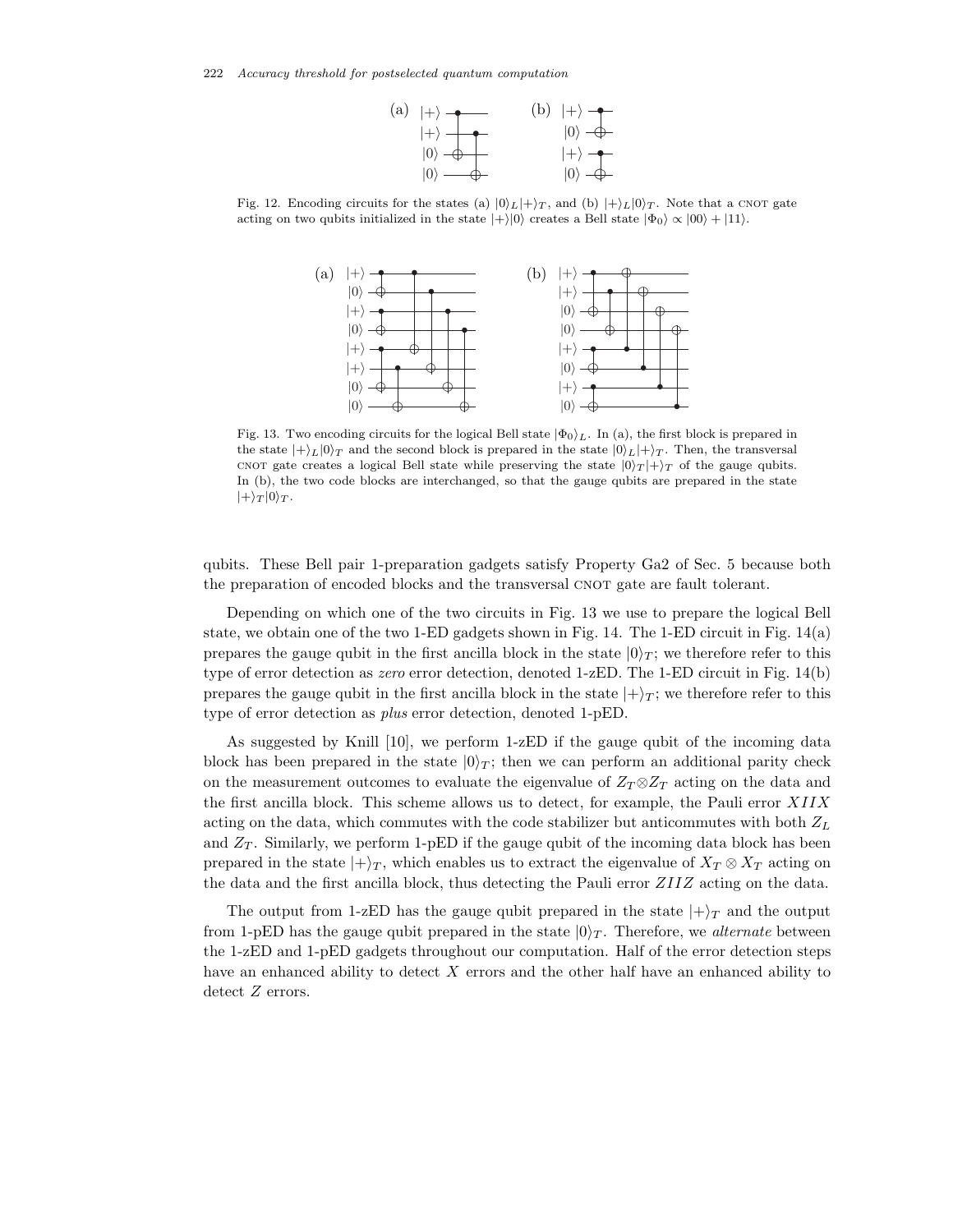

Fig. 14. Two alternative versions of Knill's 1-ED gadget for the [[4,2,2]] code. (a) In "zero 1-ED" (1-zED), the gauge qubit of the first ancilla block is prepared in the state  $|0\rangle_T$ . If the input data block has its gauge qubit in the "matching" state  $|0\rangle_T$ , then the eigenvalue of the operator  $Z_T \otimes Z_T$ acting on the data and the first ancilla block can be extracted during error detection. (b) In "plus 1-ED" (1-pED), the gauge qubit of the first ancilla block is prepared in the state  $|+\rangle_T$ . If the input data block has a gauge qubit in the "matching" state  $|+\rangle_T$ , then the eigenvalue of the operator  $X_T \otimes X_T$  acting on the data and the first ancilla block can be extracted during error detection.



Fig. 15. Schematic view of Knill's 1-ED gadget. In our modified noise model, a good level-0 Bell measurement that is preceded by a good 0-Ga will prevent messages from passing from the input to the output; therefore a very good 1-ED blocks communication.

#### *11.2 Knill's ED gadget and the locally correlated stochastic noise model*

For our proof of the threshold theorem, we need to verify that two properties of the level-1 gadgets are satisfied by the noise model. First, we require that communication through the circuit is blocked by a very good 1-ED (one with no faults). This property is used in our analysis of sealed clusters in Sec. 7 and Sec. 10. Second, we must check that under level reduction the noise model is mapped to a noise model of the same form, but with a renormalized noise strength.

We have seen that the locally correlated stochastic noise model formulated in Sec. 4 has both properties, if a (possibly truncated) good\* 1-exRec is allowed to contain no more than one fault. But the stability of the noise model under level reduction must be revisited if faults at benign pairs of locations are allowed. We will continue to suppose that correlations among faults can be established only due to messages passed by the local adversaries who reside at each 0-Ga in the circuit. However, the condition invoked in our previous analysis, that no message can pass through two consecutive good 0-Ga's, needs to be modified.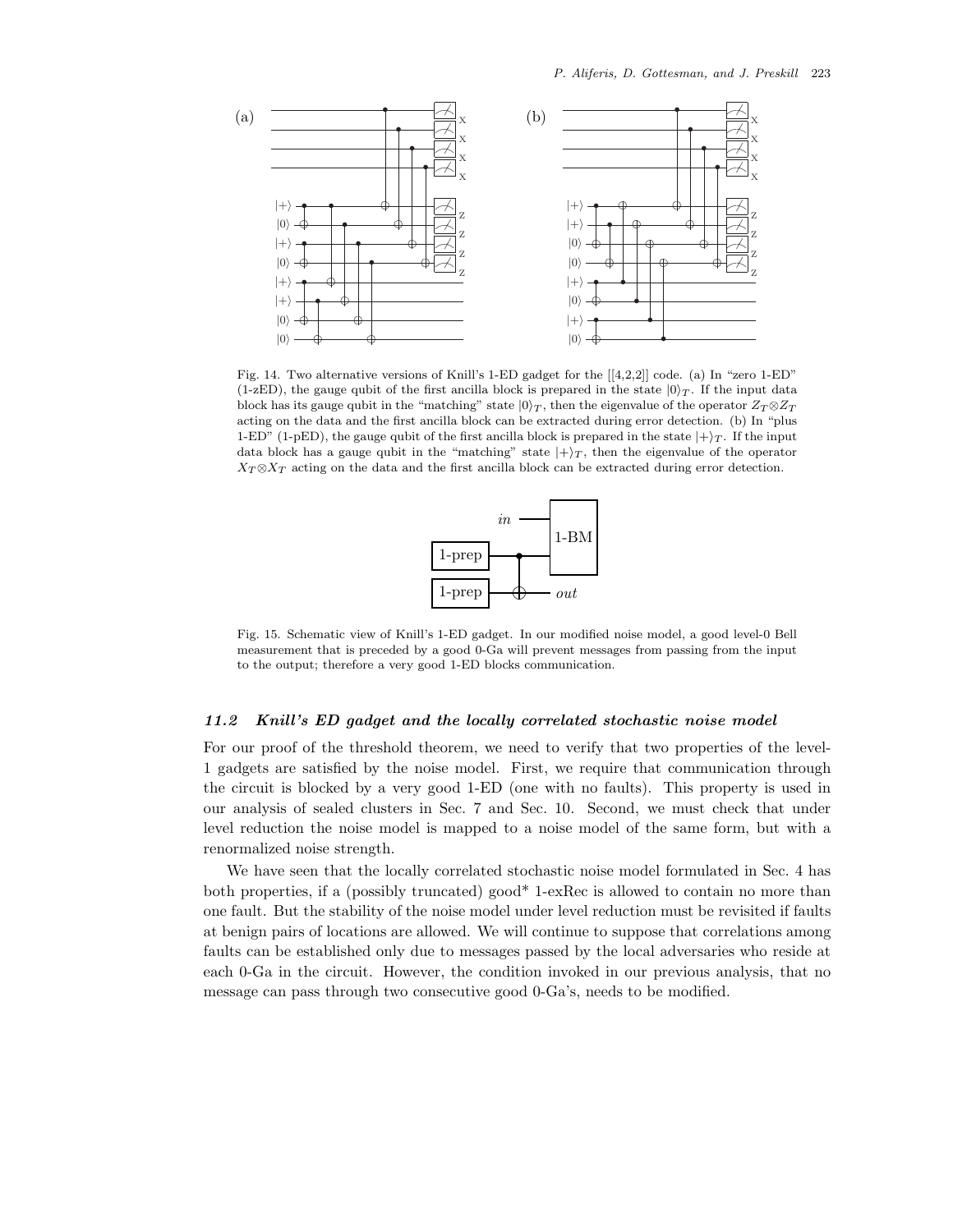

Fig. 16. The Bell measurement 1-exRec, consisting of two leading 1-EDs followed by a Bell measurement 1-Ga.

As will be explained in Sec. 12.1.2 , after one or more level reduction steps we will regard each Bell measurement and each Bell state preparation as a single 0-Ga in the circuit using such "contracted" gadgets will enable us to improve the threshold estimate. With this convention, Knill's 1-ED contains only 12 0-Ga's: 4 Bell state preparations, 4 CNOT 0-Ga's, and 4 Bell measurement 0-Ga's. Our noise model must be chosen so that the desired properties of the noise model are compatible with this procedure for enumerating 0-Ga's.

Schematically, the 1-ED of Fig. 14 has the form shown in Fig. 15, where each 1-preparation contains two Bell state preparations performed in parallel, the CNOT 1-Ga contains four parallel CNOT gates, and the level-1 Bell measurement contains four parallel Bell measurements (or 0-BMs). If the 1-ED is very good then its output is in the code space after postselection, in accord with property ED1 of Sec. 5. Since no syndrome information propagates through the very good 1-ED, only the messages passed by the local adversaries can establish correlations between its input and its output.

Since the 1-ED under examination may have resulted from several level reduction steps applied to a higher level 1-ED, we must recognize that postselection could be hidden inside a good 0-BM. Because of this hidden postselection, a good 0-BM might establish correlations between the two messages it receives. To exclude this possibility, let us assume, as the defining feature of our modified noise model, that *a good level-0 Bell measurement blocks communication, unless it is immediately preceded by bad level-0 gates acting on both of its input qubits*. Under this assumption, the four good 0-BMs inside a very good 1-ED (each of which is preceded by a good CNOT gate acting on one of its inputs) prevent correlations from being established between the input and output messages passed through the 1-ED; thus a very good 1-ED blocks communication as we desire.

It remains to show that this condition is stable under level reduction. At level 1, the BM 1-Rec, shown in Fig. 16, consists of a BM 1-Ga preceded by two leading 1-EDs (the 1-exRec, which coincides with the 1-Rec, contains no trailing 1-EDs and is never truncated). If the 1-BM is good, and if (at least) one of the two immediately preceding 1-exRecs is also good<sup>\*</sup>, then the input to the 1-ED that is shared by the 1-BM Rec and the preceding good<sup>\*</sup> 1-exRec is guaranteed to be a codeword. Thus there is no nontrivial syndrome information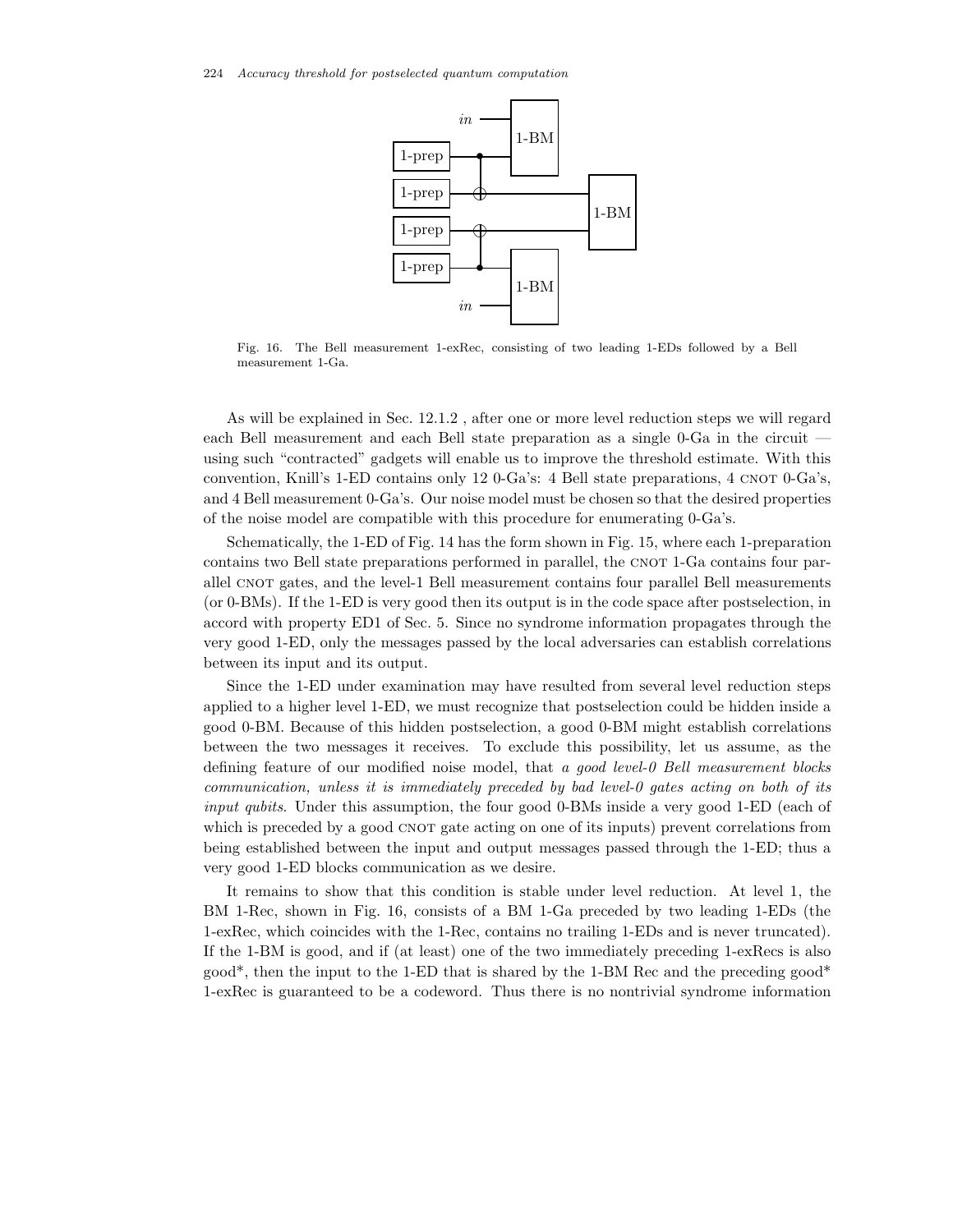carried by this input block that could become correlated with the syndrome of the other block. Therefore, unless both of the immediately preceding 1-exRecs are bad, only the level-0 communication can establish correlations between the two input blocks.

Furthermore, a good BM 1-Rec contains at most two faults, and therefore since a very good 1-ED blocks communication, communication through a good BM 1-Rec is possible only if each leading 1-ED contains exactly one fault. It follows that the BM 1-Ga must have no faults, and the four good 0-BMs contained in this 1-BM will block the level-0 messages unless one of the 0-BMs is immediately preceded by two bad 0-Ga's. Thus we see that communication is surely blocked unless the two faulty gates in the good BM 1-Rec are CNOT gates that both precede the same 0-BM.

Now consider the leading 1-ED in the BM 1-Rec that is shared with (one of) the good\* 1 exRecs that immediately precedes the BM 1-Rec. We have already seen that, if communication through the BM 1-Rec is possible, then this 1-ED must have exactly one faulty CNOT  $0$ -Ga that is contained in the CNOT 1-Ga. Therefore the 1-BM contained in the 1-ED has no faults, and hence blocks the level-0 communication, *unless* one of the 0-BMs contained in the 1-BM is preceded by faulty 0-Ga's acting on both of its input qubits; one of these is the faulty cnot 0-Ga contained in the 1-ED, and the other must be a faulty 0-Ga that acts at the same position in the code block and is contained in the 1-Ga that immediately precedes the 1-ED.

However, this pair of fault locations in the preceding 1-exRec — one fault in the 1-CNOT of the trailing 1-ED and another fault in the 1-Ga that acts at the same position in the code block — is surely a malignant pair: the output of the 1-Ga may have one error caused by the fault in the 1-Ga, and this error may escape detection because of the fault in the 1-ED. Therefore, if the 1-exRec is indeed good\*, then the 1-BM in the 1-ED is guaranteed to block the messages passed by the local adversaries. We conclude that, under level reduction, the good BM 1-Rec is mapped to a good 0-BM that blocks communication, unless both of the immediately preceding 0-Ga's are bad; therefore, the noise model is stable under level reduction as desired.

#### *11.3 Fault-tolerant Clifford-group computation*

In the  $[[4,2,2]]$  code, as for any CSS code, the logical CNOT is transversal. The logical Hadamard is also transversal, up to a permutation of the second and third qubits in the code block. To see this, note that a bitwise Hadamard transformation interchanges  $XXXX$ and  $ZZZZ$ , thereby preserving the code's stabilizer group. It also maps  $X_L = XXII$  to ZZII and  $Z_L = ZIZI$  to XIXI; after swapping the second and third qubits in the code block, then,  $X_L$  and  $Z_L$  are interchanged. This is the logical Hadamard transformation.

Thus, for the  $[[4,2,2]]$  code, there are fault-tolerant realizations of all the operations in the set

$$
\mathcal{G}_{\text{CSS}} = \{ \text{CNOT}, H, \mathcal{P}_{|0\rangle}, \mathcal{P}_{|+\rangle}, \mathcal{M}_X, \mathcal{M}_Z \},
$$
\n(46)

where  $\mathcal{P}_{\ket{\phi}}$  denotes the preparation of the single-qubit state  $|\phi\rangle$  and  $\mathcal{M}_A$  denotes the measurement of the single-qubit operator A. We refer to these operations as the *CSS operations*. Together with the operations in  $\mathcal{G}_{CSS}$ , the phase gate

$$
S \equiv \exp(-i\frac{\pi}{4}\sigma_z) \tag{47}
$$

suffices to generate the Clifford group. Though no direct transversal implementation of the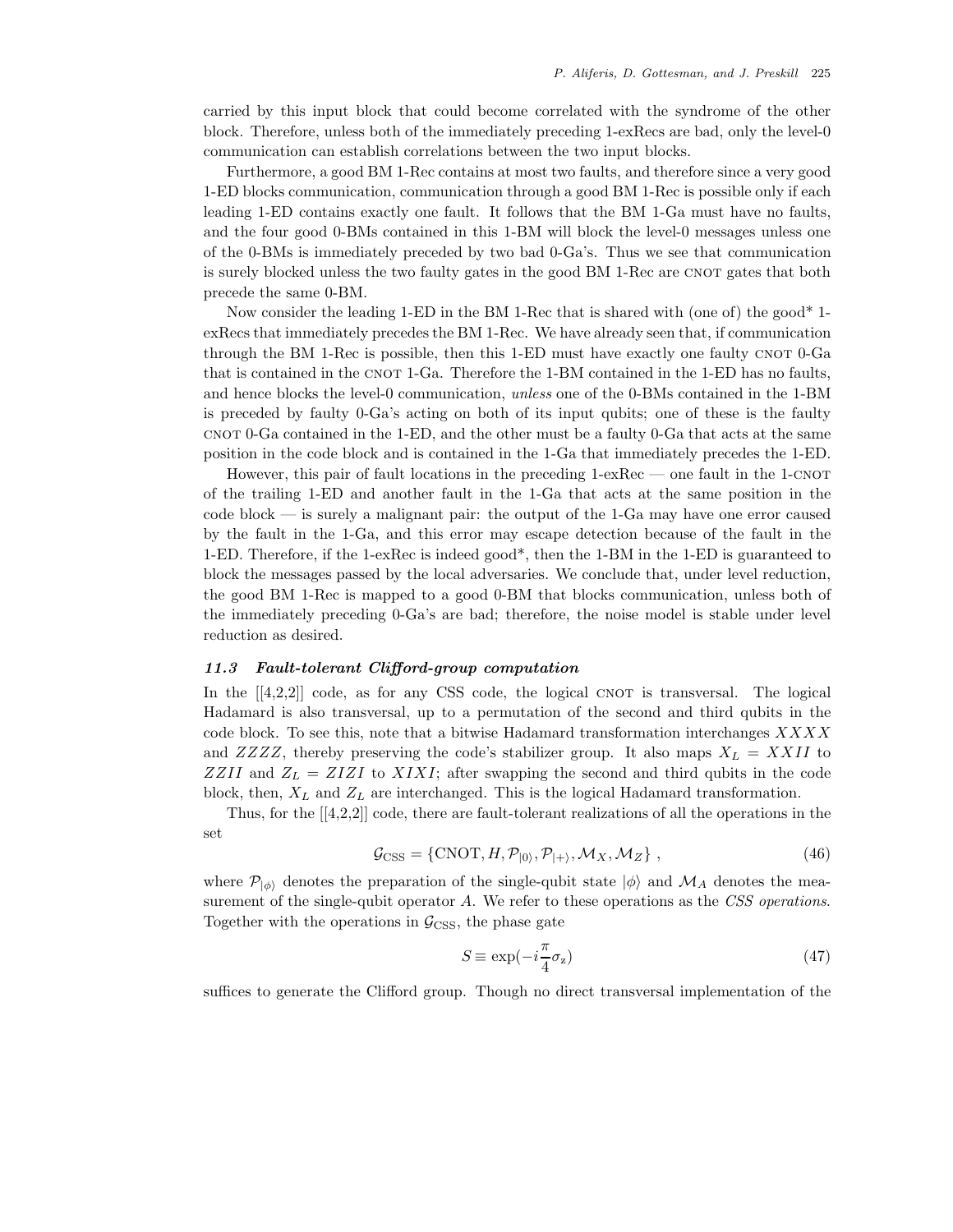logical S gate is possible for the  $(4,2,2]$  code, we may use the simulation circuit in Fig. 17. The simulation of the logical S gate then reduces to logical CSS operations and the preparation of an ancilla block in the logical state  $|+i\rangle_L \propto |0\rangle_L + i|1\rangle_L$ .

$$
\begin{matrix} |\psi\rangle-\bigoplus\overline{A}\\ |+i\rangle-\overline{Y}-\ S|\psi\rangle \end{matrix}
$$

Fig. 17. Circuit simulating the S gate using the ancilla state  $|+i\rangle$ , the +1 eigenstate of Y.

#### *11.3.1 Distillation threshold*

Although it is not obvious how to devise a fault-tolerant circuit that directly prepares highly accurate copies of the logical state  $|+i\rangle_L$ , we can "distill"  $|+i\rangle_L$  states of progressively higher fidelity provided that the error probability of the initial copies is below a threshold value. For example, the distillation protocol indicated in Fig. 18 takes as input two noisy copies of  $|+i\rangle$ , each with error probability  $\varepsilon_{\text{anc}}$ , and (after postselection) outputs a single cleaner copy with error probability of order  $\varepsilon_{\text{anc}}^2$ . Repeating the distillation protocol reduces the error probability further. Note that the operations used in the distillation protocol are CSS operations (the CPHASE gate can be built from CNOT and Hadamard gates).



Fig. 18. A distillation protocol for the  $|+i\rangle$  state. Two copies are prepared and then interact via a CPHASE gate followed by a CNOT gate. If the initial copies have no errors and the operations are executed without faults, the X measurement on the second copy yields the outcome  $+1$ . If a different outcome is observed, the output state is rejected.

To be more concrete, consider a state of a single qubit that is close to the state  $|+i\rangle$ . By flipping a coin and applying Y to the state with probability  $1/2$ , we induce decoherence in the basis of Y eigenstates; thus the resulting state is a mixture of  $|+i\rangle$  with probability  $1 - \varepsilon_{\text{anc}}$ and  $\vert -i \rangle_{\text{anc}}$  with probability  $\varepsilon_{\text{anc}}$ . We say that  $\varepsilon_{\text{anc}}$  is the "error probability."

This procedure, which uses randomness (i.e. a toss of a fair coin) to induce decoherence in a particular basis, has been called *twirling* [24]. For postselected circuits, the analysis of a protocol that involves twirling can be problematic — the adversary might arrange for the probability of acceptance to depend on the outcome of the coin toss, which in effect biases the coin [14]. Fortunately, the effectiveness of the distillation protocol is not impaired if twirling is omitted. We will explain this point in Sec. 11.3.2 below.

Suppose for the moment that all operations in the distillation protocol are executed ideally without faults. Then, after one iteration of the distillation protocol in Fig. 18, the error probability  $\varepsilon_{\text{anc}}^{(1)}$  for the output state *conditioned on acceptance* (i.e., conditioned on getting the  $+1$  measurement outcome) satisfies the upper bound

$$
\varepsilon_{\rm anc}^{(1)} = \frac{\varepsilon_{\rm anc}^2}{\varepsilon_{\rm anc}^2 + (1 - \varepsilon_{\rm anc})^2} \le 2\varepsilon_{\rm anc}^2 \,,\tag{48}
$$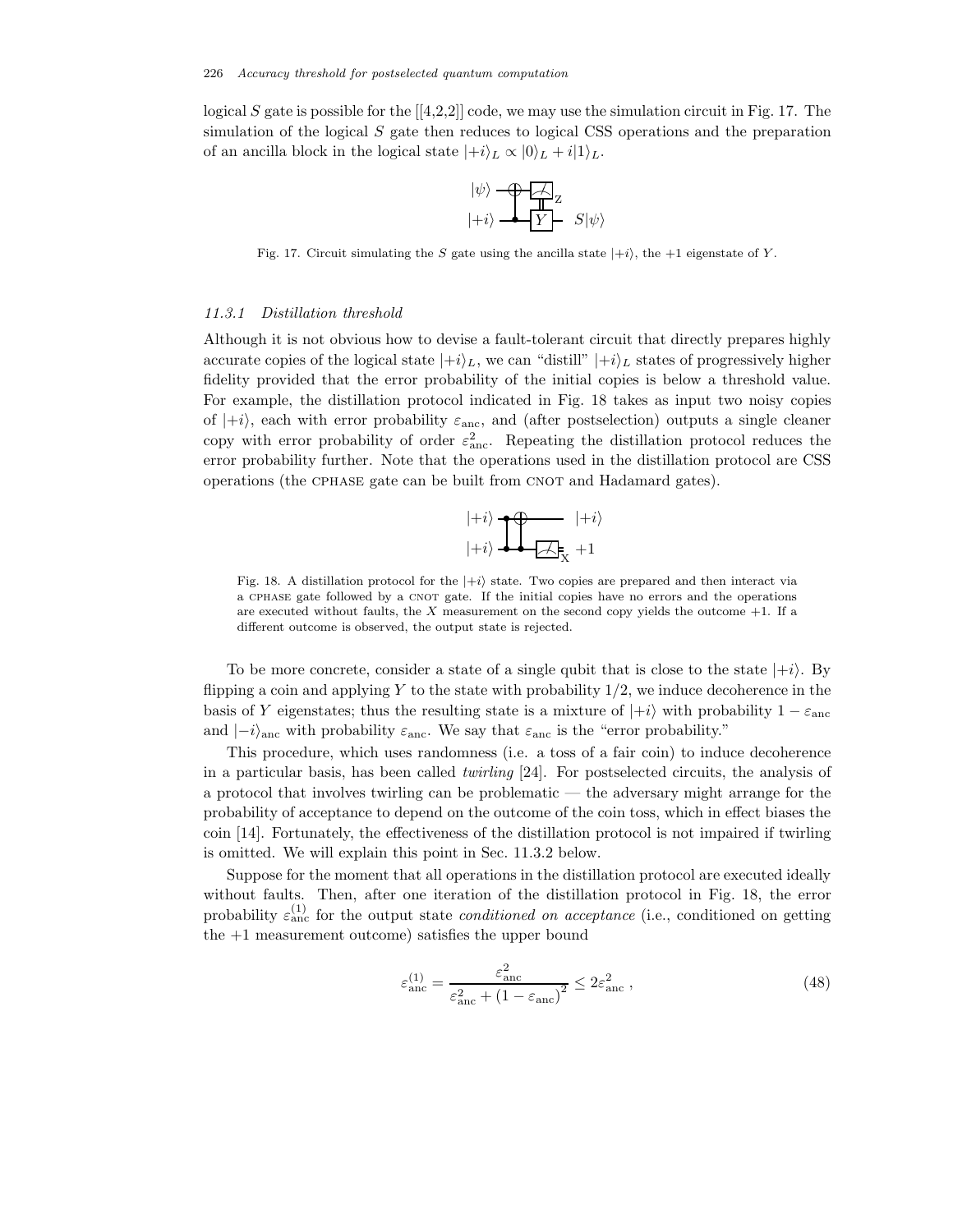since both input states must have an error for an error in the output state to go undetected.<sup>2</sup>

If we repeat the distillation protocol, the error probability  $\varepsilon_{\text{anc}}^{(2)}$  after two rounds, conditioned on acceptance, is bounded above by  $2(\varepsilon_{\text{anc}}^{(1)})^2$ . (The input states in the second round were prepared independently in the first round, so their errors are uncorrelated.) Similarly, after m rounds,

$$
\varepsilon_{\rm anc}^{(m)} \le \frac{1}{2} (2\varepsilon_{\rm anc})^{2^m} \tag{49}
$$

which decreases doubly exponentially as long as the initial error probability  $\varepsilon_{\text{anc}}$  is below the distillation threshold  $\varepsilon_0^{\text{dist},\vert +\text{i}\rangle} \equiv 1/2$ .

Of course, in practice the CSS operations used in the distillation protocol will not be ideal. However, we will show that there is an accuracy threshold  $\varepsilon_0^{\text{CSS}}$  for CSS operations: if the fault rate is below  $\varepsilon_0^{\rm CSS}$  then we can perform logical CSS operations with arbitrarily good accuracy using a concatenated code. Furthermore, we can prepare encoded  $|+i\rangle$  states with error rate below  $\varepsilon_0^{\text{dist},(+i)}$  using the method of *teleportation into the code block*. Therefore, encoded  $|+i\rangle$ states with a very low error rate can be prepared using the distillation protocol, and highly reliable Clifford group computation is possible, if the fault rate is below an accuracy threshold  $\varepsilon_0^{\text{Cliff}}$  for Clifford operations. Further details will be discussed in Sec. 12.1.4.

# *11.3.2 Distillation without twirling*

In the above discussion of the distillation threshold, we have included in the distillation protocol a "twirling" step to induce decoherence in the Y -eigenstate basis. This step allows us to describe the deviation from the ideal state in terms of an error probability that can be updated in each round of the protocol.

In fact, our conclusions concerning the accuracy of the logical  $S$  gate apply just as well if the twirling step is omitted. First note that  $Y$  gates applied to one or both of the input qubits can be propagated through the circuit shown in Fig. 18. One finds that these  $Y$  gates have no effect on the  $X$  measurement, and that for either measurement outcome a  $Y$  gate applied with probability  $1/2$  to the output qubit is equivalent to Y gates applied with probability  $1/2$  to each input qubit (the density operator of the output qubit is the same either way). Invoking this observation for a protocol with many rounds, we conclude that twirling the output qubit after the distillation protocol is complete is equivalent to twirling all of the input qubits before the protocol begins.

We may therefore imagine that the twirl is applied to the input ancilla qubit for the circuit shown in Fig. 17. By propagating the Y gate through the circuit, we find that a Y gate applied to the input ancilla qubit has the same effect as a  $Y$  gate applied to the output qubit, but also flips the outcome of the  $Z$  measurement. Taking into account that a  $Y$  gate acting on the output qubit is conditioned on the  $Z$  measurement outcome, we find that after averaging over the measurement outcomes the density operator of the output qubit is the same, whether or not  $Y$  is applied to the input. We conclude, finally, that the output state of the simulated  $S$ gate is the same, whether or not twirling is included in the distillation protocol.

<sup>&</sup>lt;sup>a</sup>To obtain eq. (48), we used  $\eta^2 + (1-\eta)^2 \ge 1/2$ ,  $\forall \eta$ . Since in fact  $\eta_1 \eta_2 + (1-\eta_1)(1-\eta_2) \ge 1/2$ ,  $\forall \eta_1, \eta_2 \le 1/2$ , eq. (48) applies even when the two ancillas have unequal error probabilities, where  $\varepsilon_{\text{anc}}$  is the larger error probability.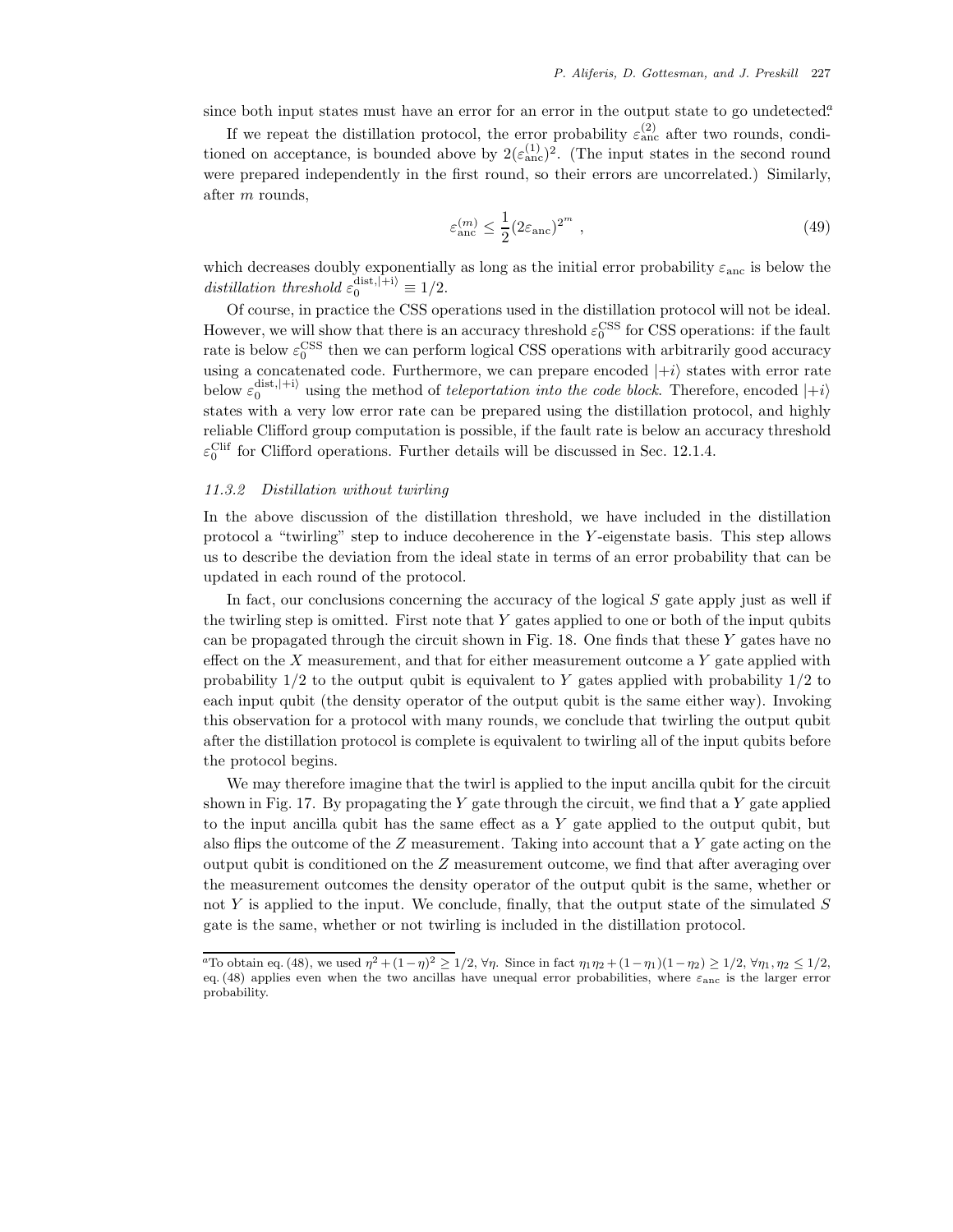# *11.4 Fault-tolerant universal quantum computation*

Now that we have seen how to realize fault-tolerant Clifford group computation, we can complete our universal set of quantum gates by adding the non-Clifford gate  $T_y \equiv \exp(-i\frac{\pi}{8}\sigma_y)$ . The gate  $T<sub>y</sub>$  can be simulated, as shown in Fig. 19, using Clifford operations and the ability to prepare the "magic" state  $|H\rangle \equiv \cos(\frac{\pi}{8})|0\rangle + \sin(\frac{\pi}{8})|1\rangle$ , the eigenstate with eigenvalue +1 of the Hadamard transformation  $H$ . Therefore, we can achieve universal fault-tolerant quantum computation if we can prepare encoded copies of  $|H\rangle$  with a low error rate.



Fig. 19. Circuit simulation of the gate  $T_y$  using the ancilla  $|H\rangle$ , the  $+1$  eigenstate of the Hadamard.<br>Note that  $T_y^2 = (SH)S(SH)^{\dagger}$  is a Clifford group operation.

Just as for the state  $|+i\rangle$  discussed in Sec. 11.3, highly accurate copies of  $|H\rangle$  can be distilled from noisy copies [25]. Assuming that the Clifford group operations used in the protocol are ideal, distillation will succeed if the initial noisy copies have an error rate below the threshold value  $\varepsilon_0^{\text{dist},\vert H}$ . For a protocol that includes "twirling," a lower bound of 14% on the distillation threshold was established by Bravyi and Kitaev in [25]; however, as explained in Sec. 11.3, including twirling can complicate the analysis of a postselected simulation. Fortunately, we can establish a lower bound on the distillation threshold for a protocol that does not include twirling. Our estimate of the distillation threshold is lower than the estimate found in [25], but it will suffice for our purposes.

We consider the same protocol as in [25], which maps 15 noisy input copies to one output copy of the desired state. We suppose that each input is either a perfect copy  $\rho_{\text{ideal}}$  of the desired state, with probability at least  $1 - \varepsilon$ , or a damaged state  $\rho_{\text{iunk}}$  with probability at most  $\varepsilon$  (where the damaged state  $\rho_{\text{junk}}$  is arbitrary). The Bravyi-Kitaev protocol is based on a distance-3 code with length  $n = 15$  and  $k = 1$  encoded qubits. If one or two of the 15 input copies are damaged, then the protocol (which uses only Clifford group operations) is certain to either detect the damage or to project the damaged copies to ideal copies. If errors are detected the input is rejected, and if no errors are detected the code block is decoded to a single output qubit. Thus if the input is accepted then the output is ideal, unless the input copies have (three or more) errors at positions in the code block that can escape detection.

For the 15-qubit code (which is based on the 15-bit classical Hamming code), there are 35 ways to choose a "bad" set of three qubits such that errors occuring on those qubits can escape detection, and there are 945 ways to choose a set of four qubits such that no bad set of three is contained in the set of four. Since the probability of acceptance is at least  $(1 - \varepsilon)^{15}$ , we find by applying Bayes's rule that the probability of error in the output qubit, conditioned on acceptance, can be bounded above as

$$
\varepsilon_{\text{out}} \le \frac{35\varepsilon^3 + 945\varepsilon^4}{(1-\varepsilon)^{15}} \; ; \tag{50}
$$

therefore  $\varepsilon_{\text{out}} < \varepsilon$  for

$$
\varepsilon < .0630 \tag{51}
$$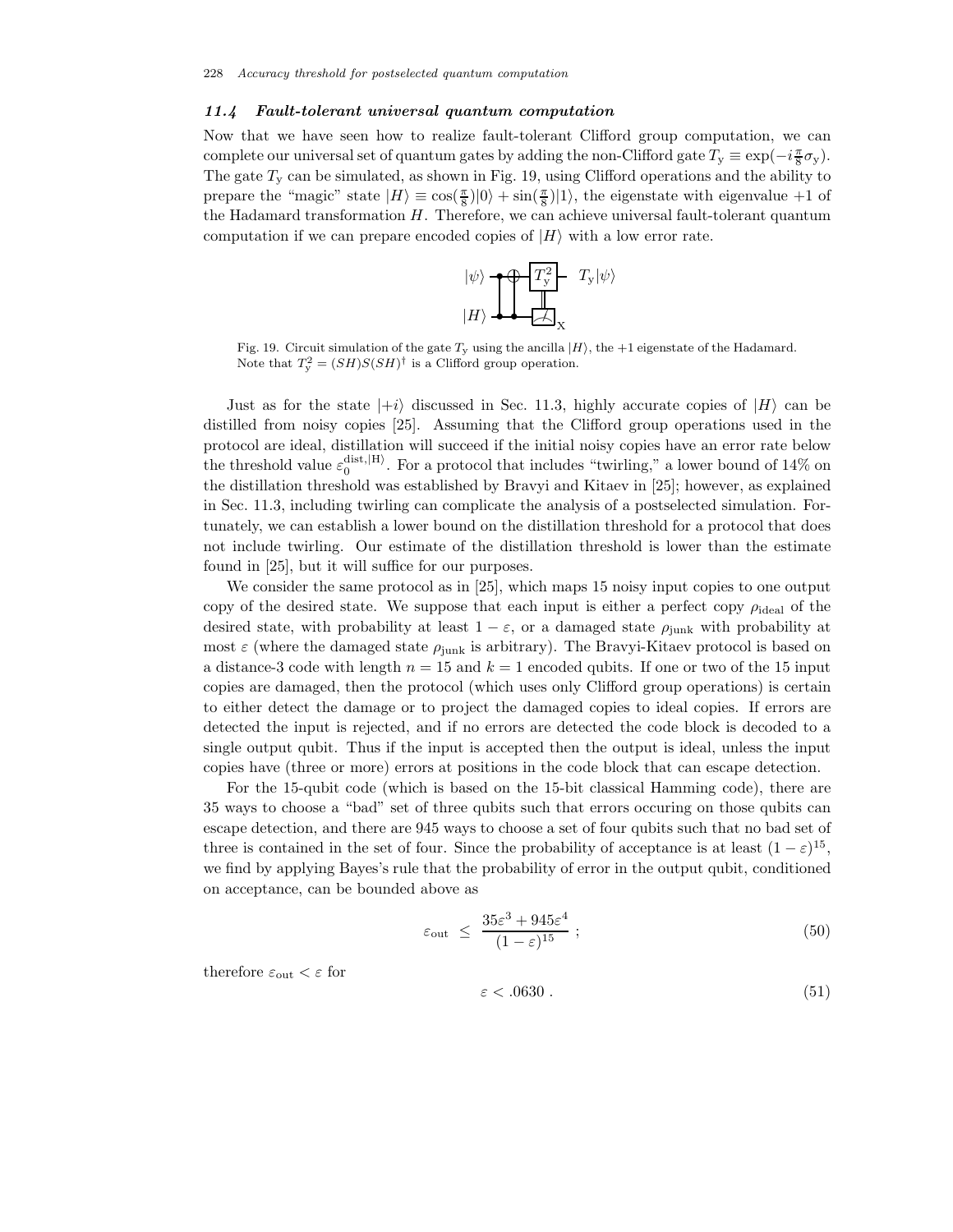

Fig. 20. (a) An encoding circuit for  $|0\rangle_L|0\rangle_T$ . No single fault in this circuit can lead to a  $X_L$ error that escapes detection. A fault in either of the last two CNOT gates may cause the error  $X_L \otimes X_T = IXXI$ ; however this error will be detected by the subsequent 1-zED in the preparation 1-exRec if no other fault occurs. (b) An encoding circuit for  $|+\rangle_L|+\rangle_T$ . Similarly, no single fault in this circuit can lead to a  $Z_L$  error that escapes detection. A fault in either of the last two CNOT gates may cause the error  $Z_L \otimes Z_T = IZZI$ , which, if no other fault occurs, will be detected by the subsequent 1-pED in the preparation 1-exRec.

Since the output qubit is either ideal with probability at least  $1 - \varepsilon_{\text{out}}$  or damaged with probability at most  $\varepsilon_{\text{out}}$ , subsequent rounds of the protocol can be analyzed in the same way. Thus we find that, even for a protocol without twirling, the distillation threshold obeys  $\varepsilon_0^{\text{dist},\vert H}$  > .0630 — distillation succeeds if the input copies have a probability of error below 6.3%.

If the fault rate is below  $\varepsilon_0^{\text{Clif}}$ , so that Clifford operations can be accurately simulated, and encoded magic states with an error probability below 6.3% can be prepared by teleporting into the code block, then we can apply an encoded version of the distillation protocol to prepare highly accurate encoded magic states. Details will be discussed in Sec. 12.2.

# *11.5 Fault-tolerant preparation and measurement*

Finally, let us discuss how to construct gadgets for preparing the encoded Pauli operator eigenstates  $|0\rangle$  and  $|+\rangle$  and for measuring the logical Pauli operators Z and X. We have already described the fault-tolerant circuits in Fig. 12 that prepare  $|0\rangle_L|+\rangle_T$  and  $|+\rangle_L|0\rangle_T$ . However we might in some cases need to prepare the states  $|0\rangle_L|0\rangle_T$  and  $|+\rangle_L|+\rangle_T$  such that the logical and gauge qubits have the same value. For this purpose we can use the circuits shown in Fig. 20.

For the  $|0\rangle_L|0\rangle_T$  encoder in Fig. 20(a), a single fault in either of the last two CNOT gates can cause the error  $IXXI = X_L \otimes X_T$  which can be interpreted as a logical  $X_L$  error accompanied by an  $X_T$  error on the gauge qubit. If this faulty encoding circuit is followed by a perfect 1zED gadget (shown in Fig. 14(a)), then the outcome of the  $X_T$  measurement that is included in the 1-zED will be −1 instead of +1, and the state will be rejected. Similarly, a single fault in the  $|+\rangle_L|+\rangle_T$  encoder shown in Fig. 20(b) might cause the error  $IZZI = Z_L \otimes Z_T$ , but this error would be detected by the  $Z_T$  measurement in the following 1-pED gadget.

Level-1 measurement gadgets are also simple to construct for the  $[[4,2,2]]$  code. A measurement of the logical Pauli operator  $Z_L$  can be executed by measuring all the qubits in the code block and then processing the classical measurement outcomes. First, error detection is performed by computing the parity of the measurement outcomes, the eigenvalue of the stabilizer generator  $ZZZZ$ . If the state of the gauge qubit is known to be  $|0\rangle_T$ , then an additional parity check can be done, the evaluation of the eigenvalue of the operator  $Z_T = ZZII$ . Finally, if no errors are detected, the eigenvalue of the logical operator  $Z_L = ZIZI$  is computed by taking the parity of the first and third measurement outcomes. Measurement of the logical Pauli operator  $X_L$  can be executed similarly by measuring all qubits in the X basis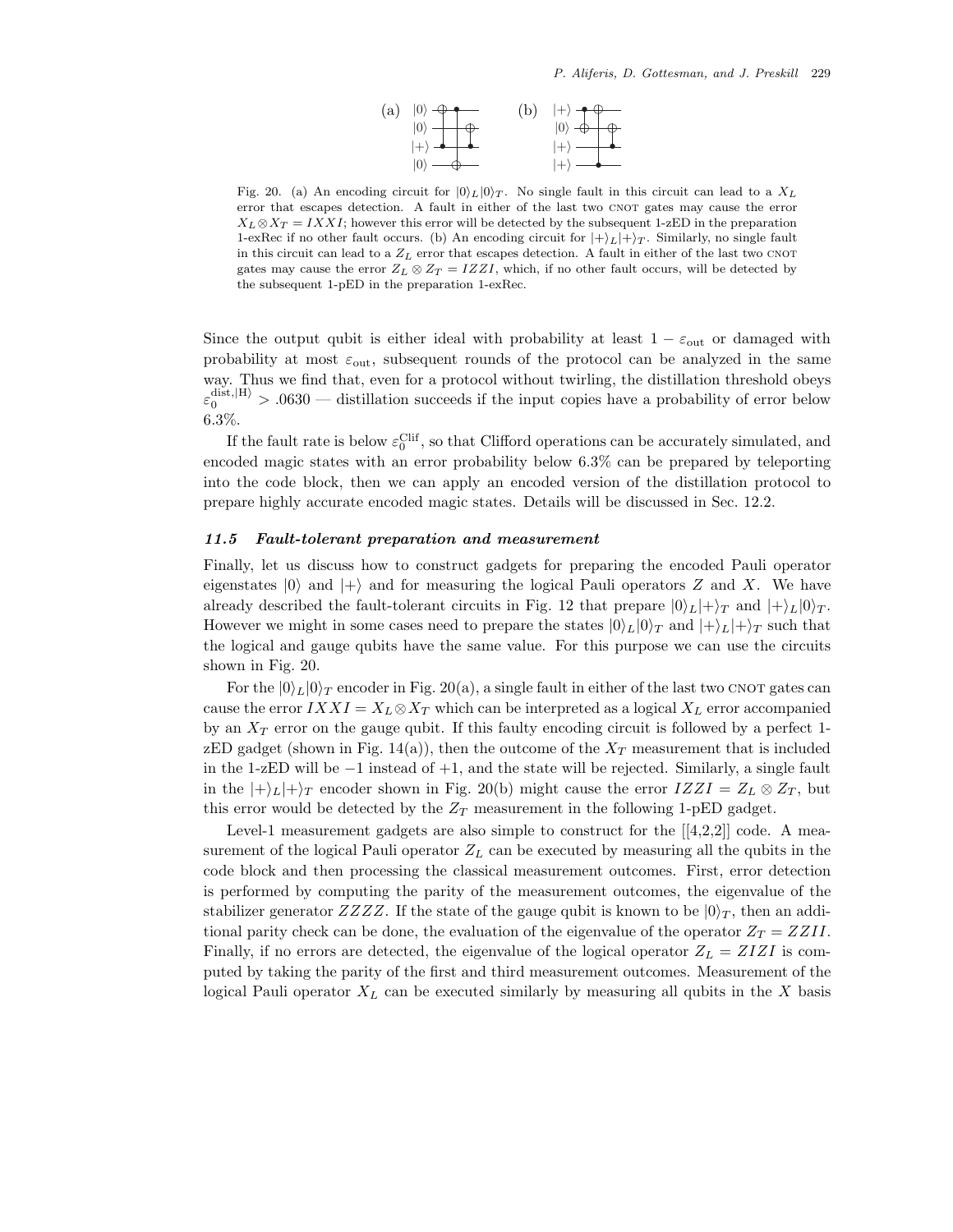

Fig. 21. The CNOT 1-exRec, which consists of the logical CNOT gate preceded and followed by error-detection gadgets. Here 1-zED and 1-pED denote the 1-ED gadgets shown in Fig. 14(a) and (b), respectively. In the case shown, the gauge qubit of each input code block has been prepared in the state  $|0\rangle_T$ , matching the gauge qubit in the first ancilla block of the 1-zED.

and processing the measurement outcomes.

## **12 Postselected quantum computation: threshold analysis**

#### *12.1 Accuracy threshold for postselected Clifford-group computation*

We will see that, once we have established an accuracy threshold  $\varepsilon_0^{\text{CSS}}$  for the CSS operations, we can appeal to the purification protocols described in Sec. 11.3 and Sec. 11.4 to show that the accuracy threshold  $\tilde{\varepsilon}_0$  for universal postselected quantum computation is quite close to  $\varepsilon_0^{\text{CSS}}$ . Therefore, the key step in our threshold estimate is an analysis of the logical CNOT gate, the only two-qubit gate in our CSS set for the [[4,2,2]] code.

The CNOT 1-exRec consists of the transversal CNOT 1-Ga, preceded by leading 1-EDs acting on each input block and followed by trailing 1-EDs acting on each output block. If the input gauge qubits have been prepared in the state  $|0\rangle_T$  (the case shown in Fig. 21), then the leading error detections are 1-zEDs and the trailing error detections are 1-pEDs, while if the input gauge qubits have been prepared in the state  $|+\rangle_T$ , then the leading error detections are  $1-pEDs$  and the trailing error detections are  $1-zEDs$ . Either way, the transversal CNOT acts trivially on the gauge qubits — the CNOT preserves  $|+\rangle_T |+\rangle_T$  in the first case and  $|0\rangle_T |0\rangle_T$ in the second case.

# *12.1.1 Decoding circuits*

For the threshold estimate, we are to count the number of malignant pairs of locations inside the CNOT 1-exRec. Recall that a pair of locations is declared malignant if, for some choice of the Pauli errors at the two locations, at least one of our notions of correctness fails: AAcorrectness, AB-correctness, or BB-correctness. (For reasons to be explained in Sec. 12.1.3, we will do a separate count of the malignant pairs of locations that cause *weak* correctness to fail.) Each notion of correctness is defined in terms of an ideal 1-\*decoder that extracts the syndrome and maps a state in the code space to a single qubit.

For the  $[4,2,2]$  code there are two 1-\*decoders that are shown in Fig. 22, one for each input state of the gauge qubit  $(|+\rangle_T$  or  $|0\rangle_T$ ). The circuit shown in Fig. 22(a) is used when the state of the gauge qubit is  $|+\rangle_T$ ; it acts by conjugation according to

$$
ZZZZ \mapsto IZII
$$
  
\n
$$
XIXI \mapsto IIXI
$$
  
\n
$$
IXIX \mapsto IIIX .
$$
\n(52)

Therefore, after decoding, a Z measurement of the second qubit extracts the eigenvalue of the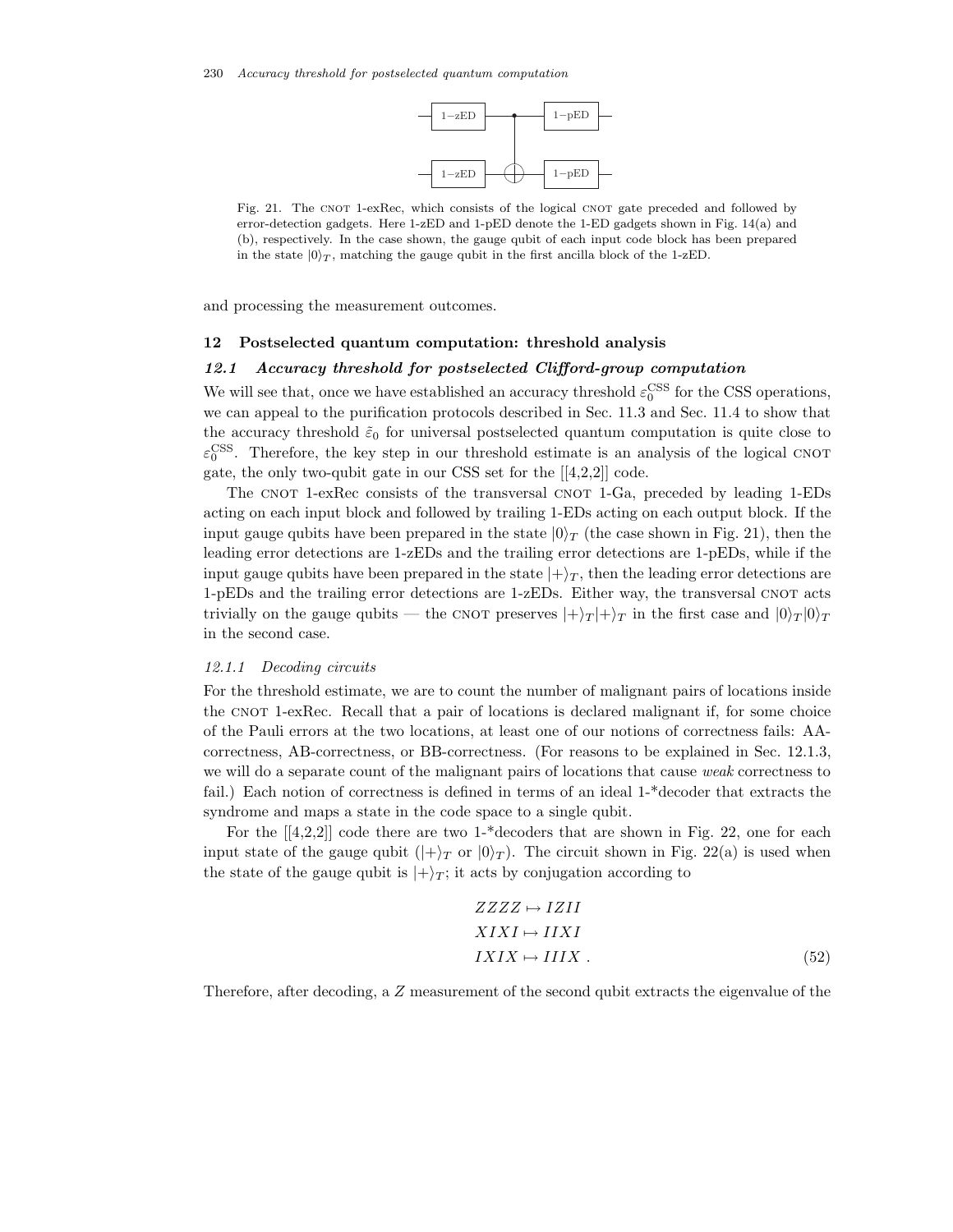

Fig. 22. (a) The decoding circuit when the state of the gauge qubit is  $|+\rangle_T$ . This decoder maps the state  $|\psi\rangle_L$  of the encoded qubit to the first qubit in the block, maps the stabilizer generator ZZZZ to Z acting on the second qubit, maps  $X_T = XIXI$  to X acting on the third qubit, and maps  $X_T \cdot (XXXX) = IXIX$  to X acting on the fourth qubit. (b) The decoding circuit when the state of the gauge qubit is  $|0\rangle_T$ . This decoder maps the state  $|\psi\rangle_L$  of the encoded qubit to the first qubit in the block, maps  $Z_T = ZZII$  to Z acting on the second qubit, maps the stabilizer generator XXXX to X acting on the third qubit, and maps  $Z_T \cdot (ZZZZ) = IIZZ$  to Z acting on the fourth qubit.

stabilizer generator  $ZZZZ$ , an X measurement of the third qubit extracts the eigenvalue of  $X_T = XIXI$ , and an X measurement of the fourth qubit extracts the eigenvalue of  $X_T \cdot (XXXX) = IXIX$ . The circuit shown in Fig. 22(b) is used when the state of the gauge qubit is  $|0\rangle_T$ ; it acts by conjugation according to

$$
ZZII \mapsto IZII
$$
  
\n
$$
XXXX \mapsto IIXI
$$
  
\n
$$
IIZZ \mapsto IIIZ .
$$
\n(53)

Therefore, after decoding, a Z measurement of the second qubit extracts the eigenvalue of the  $Z_T = ZZII$ , an X measurement of the third qubit extracts the eigenvalue of the stabilizer generator  $XXXX$ , and a  $Z$  measurement of the fourth qubit extracts the eigenvalue of  $Z_T \cdot (ZZZZ) = IIZZ$ . For each 1-\*decoder there is a corresponding 1-\*encoder: the timereversed circuit.

#### *12.1.2 Location counting and contracted exRecs*

Both 1-ED gadgets in Fig. 14 contain 16 locations for preparing the two ancilla blocks in a logical Bell state and 12 locations for the transversal Bell measurements, a total of  $|ED| = 28$ locations. The CNOT 1-exRec in Fig. 21 therefore contains  $\exp\left(-4 \times 28 + 4\right) = 116$  locations.

We note that in a 1-ED gadget, four CNOT gates are immediately preceded by preparation steps applied to both qubits, and four CNOT gates are immediately followed by measurements of both qubits. If we were to follow our usual recursive procedure for constructing a level-  $(k+1)$  simulation from a level-k simulation (as in Fig. 2), then each 1-preparation inside the 2-ED would be followed by a 1-ED and each 1-measurement inside the 2-ED would be preceded by a 1-ED.

But we will achieve a mild improvement in our threshold estimate by modifying the simulation [26]. Inside the 2-ED, we omit the 1-EDs between the 1-preparations and the following 1-CNOT, and we regard the combination of the 1-preparations and the 1-CNOT as a single level-1 gadget: the Bell-state preparation gadget. Similarly, we omit the 1-EDs between the 1-CNOT and the following measurements, and we regard the combination of the 1-CNOT and the measurements as a single level-1 gadget: the Bell-measurement gadget. The 1-exRecs for the Bell preparation and Bell measurement are shown in Fig. 23. We will refer to each of these 1-exRecs as a "contracted 1-exRec" or 1*-conexRec*, because it contains fewer 0-locations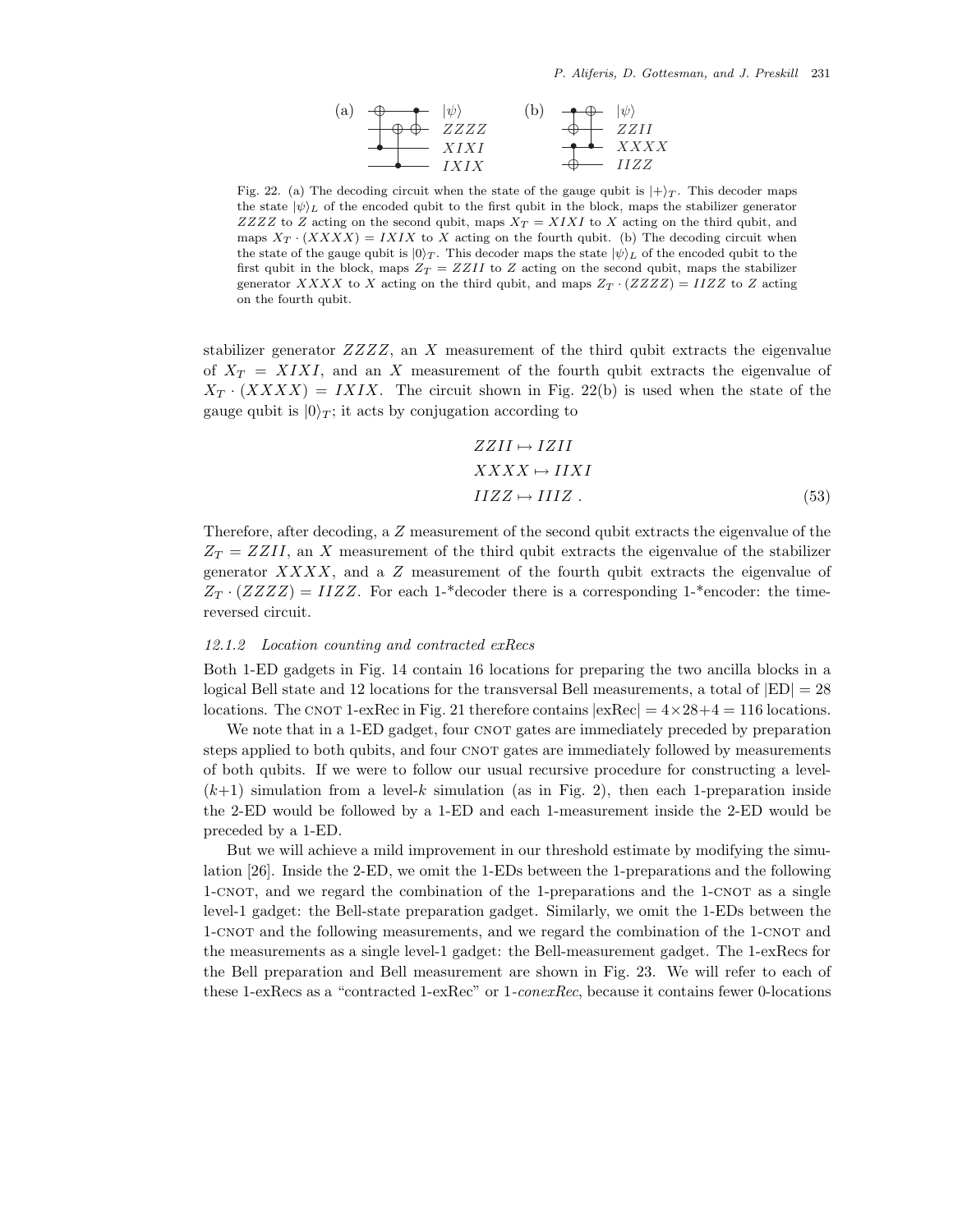

Fig. 23. Contracted 1-exRecs. (a) The Bell-state preparation 1-exRec. The preparation circuit for  $|+\rangle_L|+\rangle_T$  is shown in Fig. 20(b);  $|0\rangle_L|+\rangle_T$  is prepared as in Fig. 12. (b) The Bell-measurement 1-exRec. The indicated measurements of logical Pauli operators are performed transversally.

than the CNOT 1-exRec. The level-1 combined gadgets are still fault tolerant even though the 1-EDs in the middle are removed; a 1-conexRec that contains just one fault is correct. Furthermore, a 1-conexRec contains fewer malignant pairs of locations than a CNOT 1-exRec, and is therefore less likely to fail.

The advantage of combining gadgets is that it reduces the number of level-1 locations inside the CNOT 2-exRec, and also reduces the number of malignant pairs of level-1 locations inside the 2-exRec. Thus, after one level reduction step the number of 0-locations inside a cnot 1-exRec is diminished. In effect, the 8 preparations and 8 measurements in each 1-ED are removed, eliminating  $4 \times 16 = 64$  locations and leaving  $116 - 64 = 52$  locations in the 1-exRec.

Note that we count the conexRec as a single location only at level  $k = 2$  and above. We could use the same strategy at level 1 as well, but that would not improve the threshold. Inside a 1-exRec, each composite Bell measurement and Bell preparation gadget contains three elementary 0-Ga's; therefore, in our noise model it is about three times as likely to fail as an elementary 0-Ga.

#### *12.1.3 The threshold for postselected CSS operations*

To estimate an accuracy threshold for postselected computation with CSS gates, we may apply eq. (40) to the CNOT 1-exRec, using  $|{\rm exRec}| = 116$ ,  $|{\rm ED}| = 28$ , and  $d=2m=4$ . The number A of malignant pairs of locations in the CNOT 1-exRec can be determined by a computerassisted combinatorial analysis: For every pair of locations inside the CNOT 1-exRec, we consider all possible combinations of Pauli operators acting at those two locations, and for each combination we determine whether the 1-exRec is correct. If the 1-exRec is correct for any choice of the Pauli operators, then, since the Pauli operators are an operator basis, it will be correct for arbitrary faults at the specified locations; the pair of locations is benign. Otherwise, there is a choice of Pauli operators for which the 1-exRec is incorrect, and the pair of locations is malignant. Our computer-assisted analysis found in the CNOT 1-exRec  $A = 1,306$  malignant pairs, for which either correctness or weak correctness fails.

The threshold estimate can be improved using a few tricks. For example, the upper bound  $M_d(s) \leq (ed)^{s-1}$  on the number of clusters, derived in Lemma 5, can be tightened by counting the clusters exactly for small s:  $M_d(2) = d$  and  $M_d(3) = \binom{d}{2}$  $a_2^d$  +  $d(d-1) = \frac{3}{2}d(d-1)$ . Thus we improve the estimate of  $\gamma(\varepsilon)$  in eq. (24):

$$
\gamma(\varepsilon) \le \frac{1}{1 - \omega(\varepsilon)} - \left(1 - \frac{1}{e}\right)\omega(\varepsilon) - \left(1 - \frac{3(d - 1)}{2e^2d}\right)\omega(\varepsilon)^2.
$$
\n(54)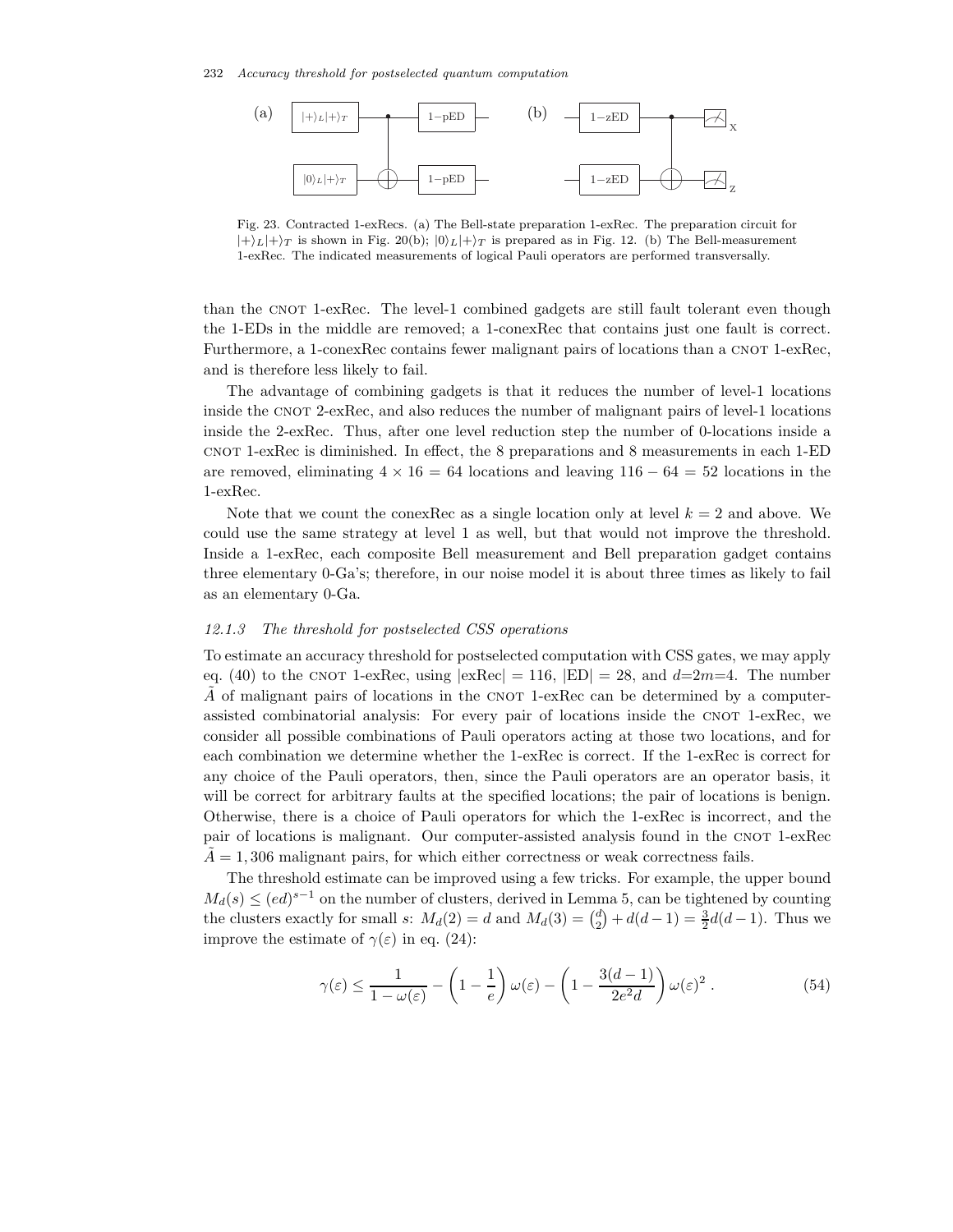Another useful observation relates to the distinction between correctness and weak correctness. It turns out that there are many pairs of locations in the CNOT 1-exRec for which weak correctness fails but correctness does not fail. When we consider a full untruncated 1-exRec rather than a truncated 1-exRec, the number of malignant pairs of locations is only  $\ddot{A}$  = 722 rather than  $A = 1,306$ . Furthermore, as we will explain in Sec. 12.1.5, an incorrect cnot k-exRec, for  $k > 1$ , contains either a pair of bad  $(k-1)$ -exRecs, both of which are *not* truncated, or it contains three or more bad  $(k-1)$ -exRecs, which may or may not be truncated. This means that after one level reduction step, we can use the correctness criterion rather than weak correctness for the purpose of counting the number of malignant pairs in subsequent steps, which reduces the number of malignant pairs substantially. We therefore formulate separate recursion relations for untruncated and truncated k-exRecs to track how the probability of failure evolves as  $k$  increases.

And, as we have already discussed in Sec. 12.1.2, after one level reduction step we can reduce the number of locations inside the CNOT 1-exRec (from  $116$  to  $52$ ) and inside the 1-ED (from 28 to 12) by combining gadgets to form 1-conexRecs. Repeating the counting of malignant pairs of locations for the case where a contracted gadget counts as a single location, we find  $\tilde{A}' = 550$  pairs for 1-exRecs that may or may not be truncated, and  $\tilde{A}' = 336$  for untruncated 1-exRecs. Let us use  $\varepsilon^{(k)}$  to denote the failure probability for a 1-conexRec or 1-exRec that may or may not be truncated, and  $\tilde{\varepsilon}^{(k)}$  to denote the failure probability for an untruncated 1-conexRec or 1-exRec. Then for  $k > 1$  the recursion relation for  $\varepsilon^{(k)}$  becomes

$$
\varepsilon^{(k)} \le \frac{\tilde{A}'\left(\gamma'(\varepsilon^{(k-1)})\right)^2 \left(\tilde{\varepsilon}^{(k-1)}\right)^2}{C'(\varepsilon^{(k-1)})} + \frac{\tilde{B}'\left(\gamma'(\varepsilon^{(k-1)})\right)^4 \left(\varepsilon^{(k-1)}\right)^3}{D'(\varepsilon^{(k-1)})} \,. \tag{55}
$$

Here  $\tilde{B}'$  and the functions  $\gamma', C', D'$  are similar to  $\tilde{B}, \gamma, C$ , and D in Sec. 10, except that we make the replacements

$$
|\text{exRec}| \rightarrow |\text{exRec}'| = 52 , \quad |\text{ED}| \rightarrow |\text{ED}'| = 12 \tag{56}
$$

to take into account the reduced size of the contracted gadgets, and we use the improved version of  $\gamma(\varepsilon)$  from eq. (54). Note that  $(\tilde{\varepsilon}^{(k-1)})^2$  rather than  $(\varepsilon^{(k-1)})^2$  appears in the numerator of the first term on the right-hand side, reflecting our observation that the exRecs that constitute a malignant pair must be untruncated. The recursion relation for  $\tilde{\varepsilon}^{(k)}$  is similar, except for the replacement  $\tilde{A}' = 550 \rightarrow \hat{A}' = 336$ .

Given a bound  $\varepsilon$  on the physical error probability at level-0, we can iterate our recursion equations to find an upper bound on the effective noise strength for level- $k$  postselected CSS operations, as a function of the concatenation level k. Fig. 24 shows the result of this iteration; we identify

$$
\varepsilon < \varepsilon_0^{\mathrm{CSS}} \; ; \; \mathrm{with} \; \varepsilon_0^{\mathrm{CSS}} \ge 1.04 \times 10^{-3} \tag{57}
$$

as the accuracy threshold condition for postselected CSS computation. This analysis applies to both the CNOT 1-exRec shown in Fig. 21, and also to the CNOT 1-exRec with the 1-zED and 1-pED gadgets interchanged.

### *12.1.4 The threshold for postselected Clifford-group operations*

As discussed in Sec. 11.3, we can now add the phase gate S to  $\mathcal{G}_{\text{CSS}}$  to obtain a gate set that generates the Clifford group. Because the  $S$  gate is not used inside ED gadgets, it is not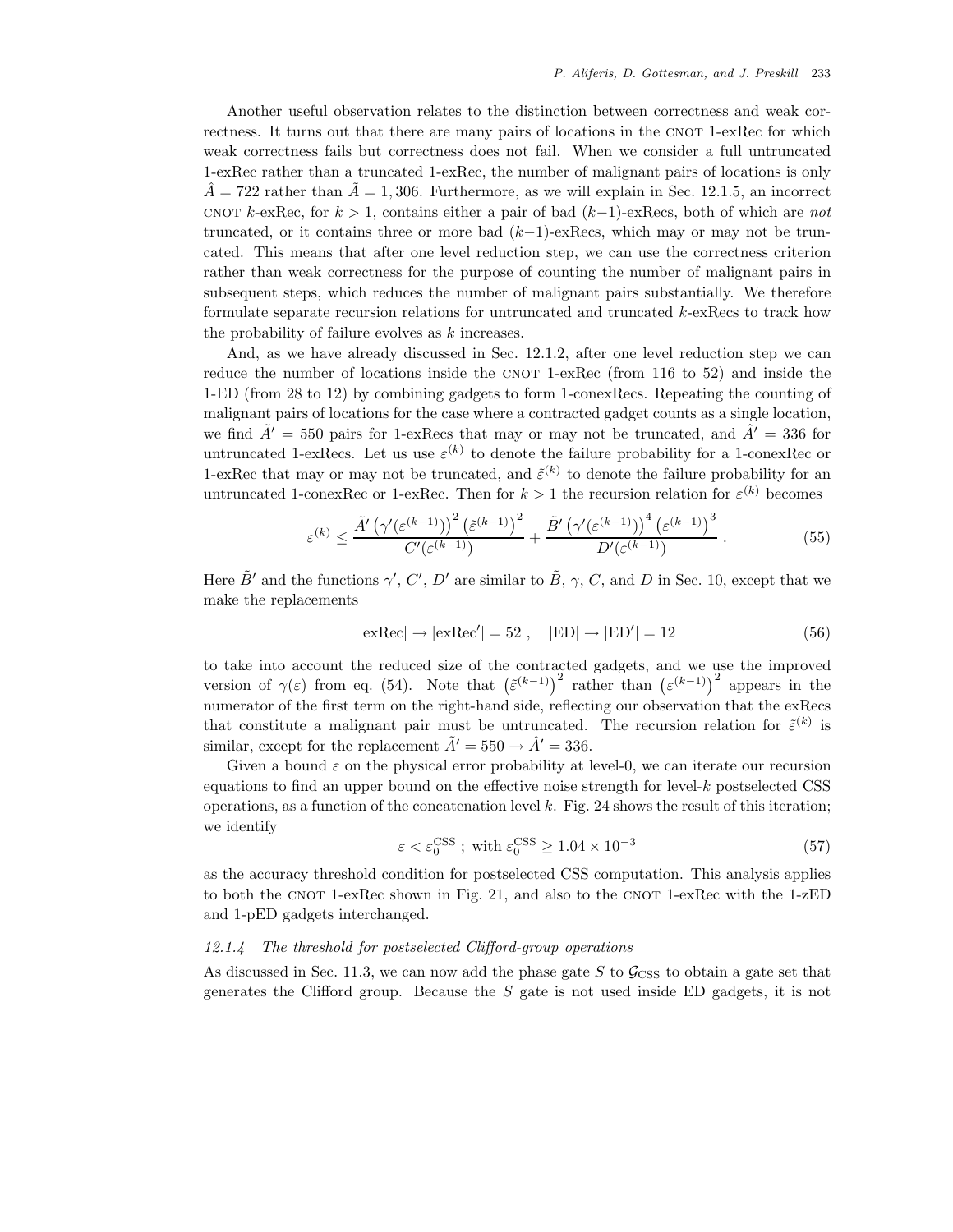

Fig. 24. The effective strength  $\varepsilon^{(k)}$  of locally correlated stochastic noise for level-k postselected CSS operations, as a function of  $k$ , for various values of the physical level-0 error probability  $\varepsilon$  (shown in the legend). The plot demonstrates that the threshold error probability is above  $1.04 \times 10^{-3}$ .

necessary to simulate  $S$  at each level of concatenation. Rather we need to simulate  $S$  only at the highest level of concatenation, and for that purpose it suffices to prepare the ancilla state  $|+i\rangle$  encoded at the highest level. If the fault rate  $\varepsilon$  is below the threshold  $\varepsilon_0^{\text{CSS}}$  for CSS computation, so that arbitrarily accurate CSS operations can be simulated, then we can distill very clean encoded  $|+i\rangle$  states from noisy encoded states, provided the error rate  $\varepsilon_{\text{anc}}$ in the noisy encoded states is below the distillation threshold  $\varepsilon_0^{\text{dist},|+i\rangle} = 1/2$ .

A general method for mapping a single-qubit state to the code space of a quantum code is to "teleport into the code block" [10] using the circuit shown in Fig. 25. First a *logical* Bell state is prepared, then the first ancilla block is decoded to a single qubit, and finally a Bell measurement is performed on the decoded qubit and the input qubit. After applying the *logical* Pauli operator that completes the teleportation protocol, the state  $|\psi\rangle$  of the input qubit has been mapped to the corresponding encoded state  $|\psi\rangle_L$ .

We can use this teleportation method to prepare the (noisy) encoded  $|+i\rangle$  states that are to be distilled. Let  $k$  be the number of levels of concatenation that are necessary so that the postselected CSS operations of the purification protocol are sufficiently accurate. Then, the input states for the distillation protocol are to be encoded using the  $[4,2,2]$ ] code  $C_1$ concatenated k times with itself, denoted  $C_1^{\circ k}$ . To assess the accuracy of the circuit in Fig. 25 we regard it as a level- $k$  open circuit, and we perform level reduction  $k$  times to obtain an equivalent level-0 circuit, as described in Sec. 8 and Sec. 9. The probability  $\varepsilon_{\text{anc}}$  that this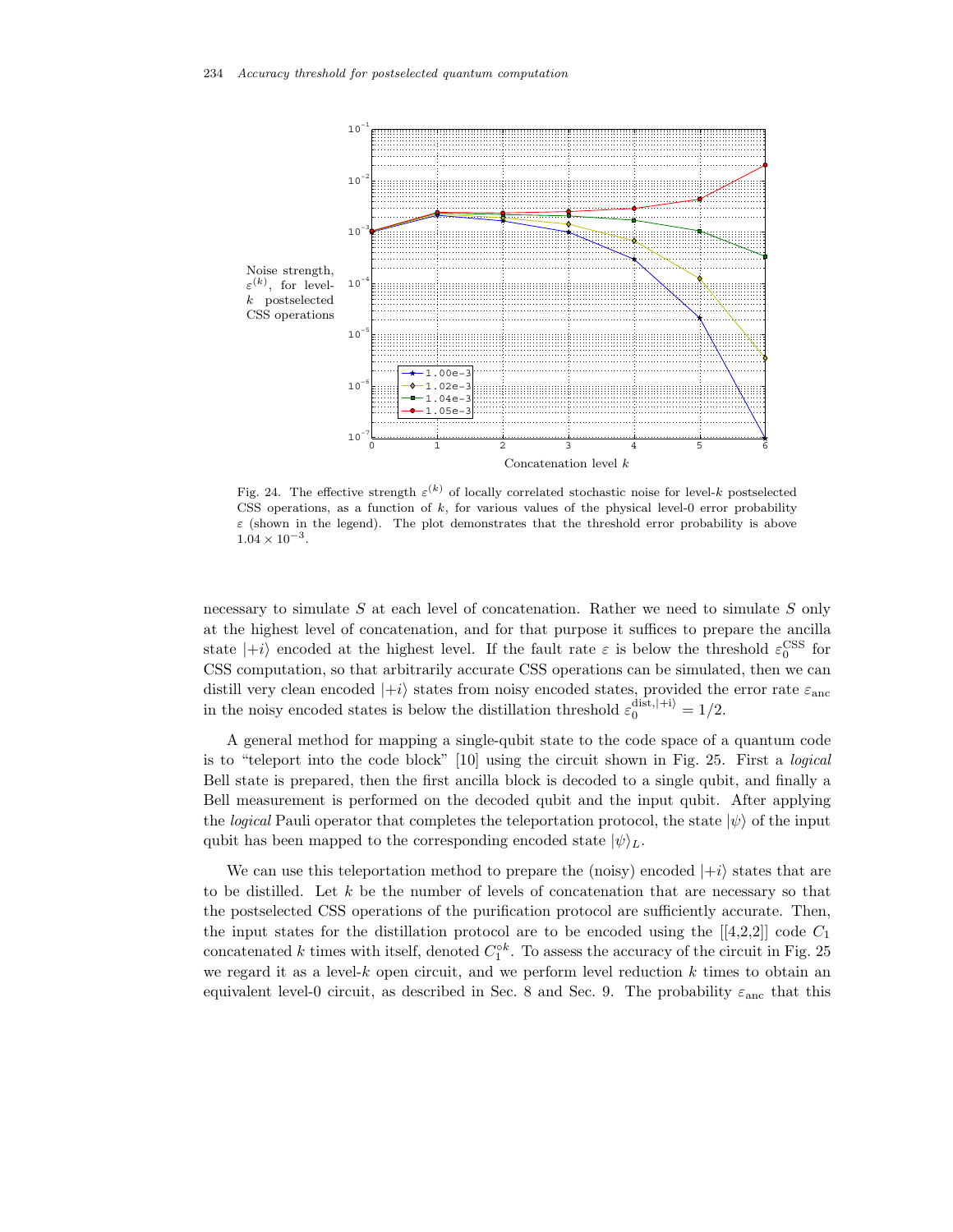

Fig. 25. Teleporting the single-qubit state  $|\psi\rangle$  into the code block. First, two ancilla blocks are prepared in a logical Bell state, then the first ancilla block is decoded with the decoding circuit D. Finally, a Bell measurement is performed on an input qubit and the output qubit from the decoder. After the logical Pauli correction  $(P_L)$  is applied, the state of the output code block is the encoded state  $|\psi\rangle_L$  as desired.

reduced circuit contains a fault satisfies the upper bound

$$
\varepsilon_{\rm anc} \leq 3\varepsilon^{(k)} + \varepsilon_{\rm dec}^{(k)} + 4\varepsilon \,. \tag{58}
$$

Here  $3\varepsilon^{(k)}$  is an upper bound on the error probability for the preparation of the postselected level- $k$  encoded Bell state (which involves three CSS operations — two level- $k$  state preparations and one level-k CNOT gate),  $\varepsilon_{\text{dec}}^{(k)}$  is an upper bound on the probability of an undetected error arising during decoding, and  $4\varepsilon$  is an upper bound on the probability of an error during the preparation of the input single-qubit state  $|+i\rangle$  or during the Bell measurement (one CNOT gate and two single-qubit measurements). We emphasize that  $\varepsilon_{\text{anc}}$  in eq. (58) is the probability that the output code block has an encoded error *conditioned on* detecting no errors in all the ED gadgets at all levels of concatenation inside the entire teleportation circuit in Fig. 25.

As discussed in Sec. 9, the probability of an undetected decoding error satisfies the upper bound

$$
\varepsilon_{\rm dec}^{(k)} \le D \sum_{j=0}^{k-1} \varepsilon^{(j)} \tag{59}
$$

here  $D = 3$  is the number of (CSS) locations in the decoding circuits shown in Fig. 22. In Fig. 26 we have plotted the decoding error probability  $\varepsilon_{\text{dec}}^{(k)}$  as a function of the concatenation level k. When the physical level-0 fault rate  $\varepsilon$  is below  $1.04 \times 10^{-3}$ , we find  $\varepsilon_{\text{dec}}^{(k)} < 3.3\%$  for all k. If  $\varepsilon$  is also below the threshold  $\varepsilon_0^{\text{CSS}} \approx 1.04 \times 10^{-3}$  for postselected CSS operations, then  $\varepsilon^{(k)}$ becomes arbitrarily small for k sufficiently large, and eq. (58) then implies that  $\varepsilon_{\text{anc}}$  is less than  $\varepsilon_{\text{dec}}^{(k)} + 4\varepsilon < .038$ , which is definitely below the distillation threshold  $\varepsilon_0^{\text{dist},(+i)} = 1/2$ . Therefore state distillation succeeds, and our estimated accuracy threshold  $\varepsilon_0^{\text{Clif}}$  for postselected Cliffordgroup computation is very nearly the same as the threshold for postselected CSS computation:

$$
\varepsilon_0^{\text{Clif}} \ge 1.04 \times 10^{-3} \,. \tag{60}
$$

(Actually  $\varepsilon_0^{\text{Clif}}$  is slightly below  $\varepsilon_0^{\text{CSS}},$  but the difference is quite small.)

To ensure that our upper bound on the probability of a decoding error is rigorous for all  $k$ , we bound  $\varepsilon_{\text{dec}}^{(k)}$  up to a specified finite value of k by iterating our recursion relations by hand, and then bound the remaining terms that contribute to  $\varepsilon_{\text{dec}}^{(\infty)}$  using an analytic argument. The remainder we wish to bound is

$$
\Delta \varepsilon_{\text{dec}}^{(k,\infty)} \equiv \varepsilon_{\text{dec}}^{(\infty)} - \varepsilon_{\text{dec}}^{(k)} \le D \sum_{j=k}^{\infty} \varepsilon^{(j)} . \tag{61}
$$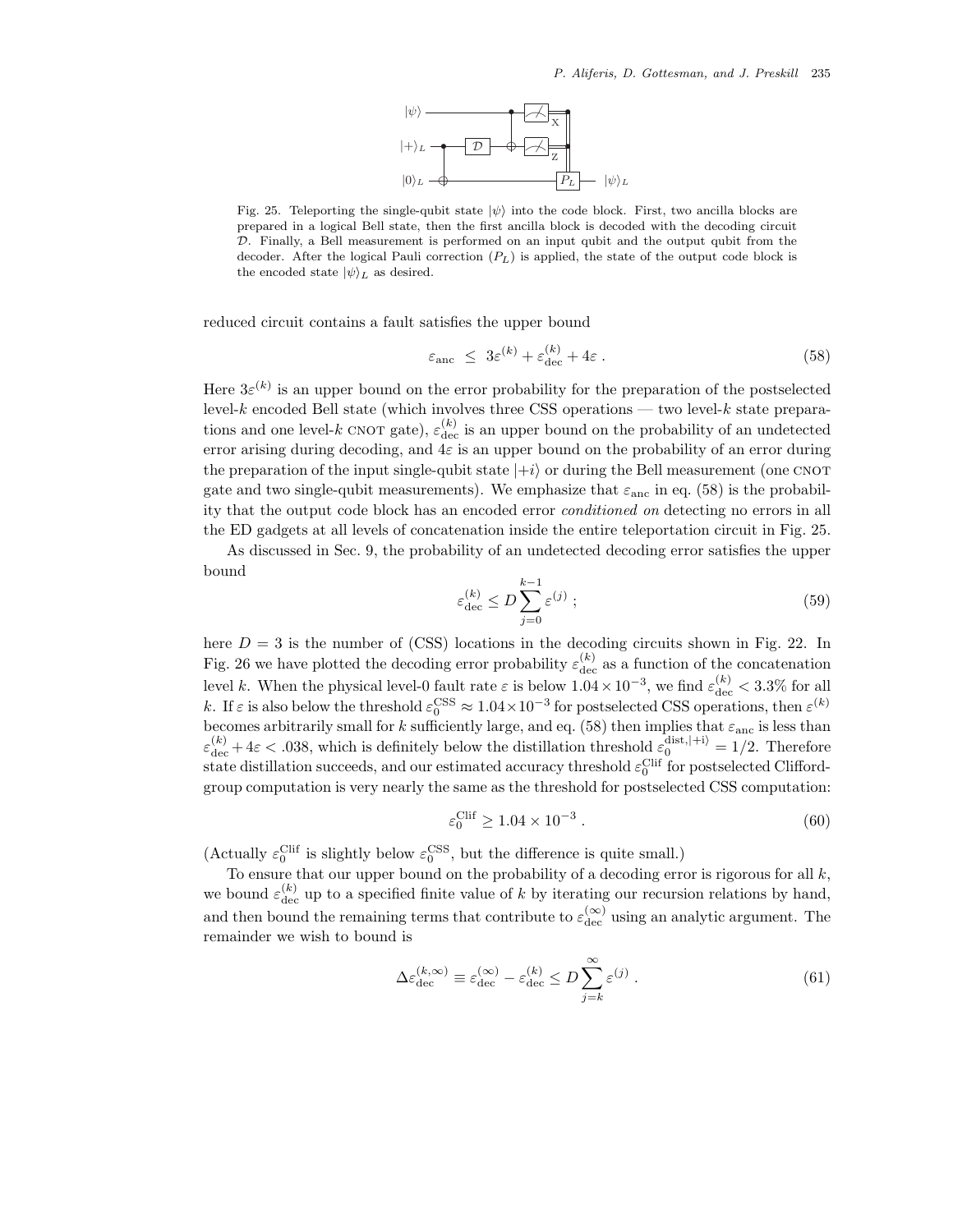

Fig. 26. Decoding error probability  $\varepsilon_{\text{dec}}^{(k)}$ , conditioned on acceptance by all error detections at all levels, as a function of the concatenation level k, for various values of the physical level-0 error probability  $\varepsilon$  (shown in the legend). For  $\varepsilon < 1.04 \times 10^{-3}$ ,  $\varepsilon_{\text{dec}}^{(k)}$  converges to an asymptotic value as  $k \to \infty$ . The values of  $\varepsilon_{\text{dec}}^{(k)}$  for  $k = 7$  shown here are very close to the asymptotic values; this was verified by considering larger values of  $k$  that are not shown in the plot.

From eq. (55), using  $D'(\varepsilon) \leq C'(\varepsilon)$  and  $\tilde{\varepsilon}^{(k)} \leq \varepsilon^{(k)}$ , we find that for  $j \geq k$ 

$$
\varepsilon^{(j)} \le \Gamma^{-1} \left( \Gamma \varepsilon^{(k)} \right)^{2^{j-k}}, \tag{62}
$$

where

$$
\Gamma \equiv \frac{\tilde{A}'\left(\gamma'\left(\varepsilon^{(k)}\right)\right)^2 + \tilde{B}'\left(\gamma'\left(\varepsilon^{(k)}\right)\right)^4 \varepsilon^{(k)}}{D'\left(\varepsilon^{(k)}\right)}\,. \tag{63}
$$

Inserting Eq. (62) into Eq. (61) and shifting the lower limit of the summation, we obtain

$$
\Delta \varepsilon_{\text{dec}}^{(k,\infty)} \leq D\Gamma^{-1} \sum_{m=0}^{\infty} \left(\Gamma \varepsilon^{(k)}\right)^{2^m} \leq D\varepsilon^{(k)} \sum_{n=0}^{\infty} \left(\Gamma \varepsilon^{(k)}\right)^n \leq D\varepsilon^{(k)} \left(1 - \Gamma \varepsilon^{(k)}\right)^{-1} . \tag{64}
$$

For  $\varepsilon = 1.04 \times 10^{-4}$  and  $k = 8$ , we find by explicitly iterating the recursion relations that  $\varepsilon_{\text{dec}}^{(7)} \leq 3.23 \times 10^{-2}$  and  $\varepsilon^{(8)} \leq 1.64 \times 10^{-7}$ . Substituting into eq. (63), we find  $\Gamma \leq 551$ ; this upper bound is quite close to  $\tilde{A}' = 550$  because the corrections that are higher order in  $\varepsilon^{(8)}$ are quite small. Thus, for  $D = 3$ , eq. (64) yields  $\Delta \varepsilon_{\text{dec}}^{(8,\infty)} \leq 10^{-6}$  and so we conclude that

$$
\varepsilon_{\rm dec}^{(\infty)} \le \varepsilon_{\rm dec}^{(7)} + \Delta \varepsilon_{\rm dec}^{(8,\infty)} \le .033 \tag{65}
$$

for  $\varepsilon < 1.04 \times 10^{-3}$ .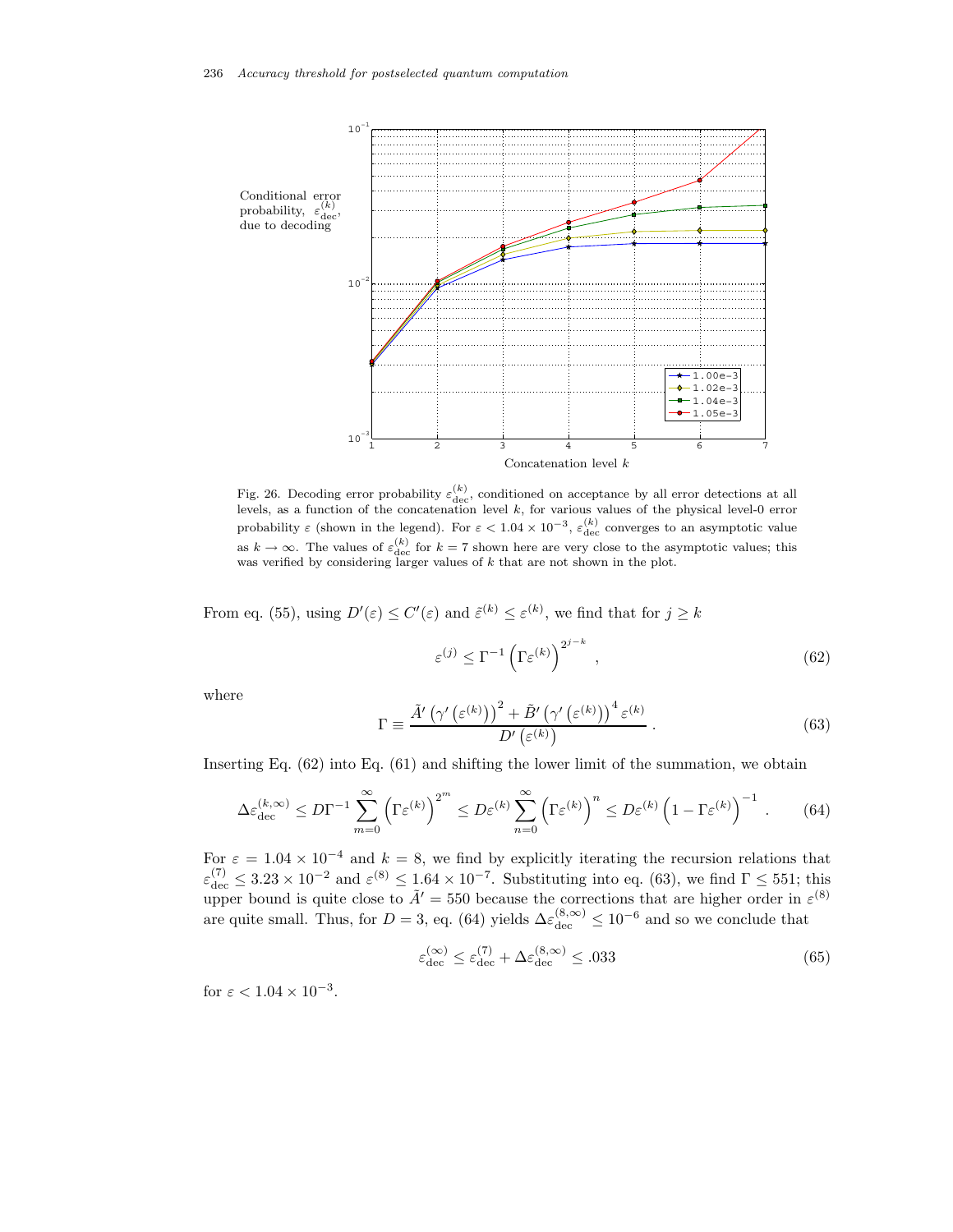# *12.1.5 A consecutive pair of locations cannot be malignant*

In formulating the recursion relation in Sec. 12.1.3, we used the property that an incorrect cnot 2-exRec contains either a pair of bad 1-exRecs, both of which are *not* truncated, or contains three of more bad 1-exRecs, which may or may not be truncated. This property can be justified by two observations: (i) A consecutive pair of locations in a 1-exRec cannot be malignant. (ii) Suppose that a 1-exRec occuring in a final step of a 2-exRec is immediately preceded by good 1-exRecs, but might be followed by a bad 1-exRec that is contained in the following 2-exRec. Then we may modify our rules for carving bad clusters so that the 1-exRec is untruncated — doing so will not lead us to underestimate the probability that any 2-exRec is bad.

Observation (i) is almost obvious. For an encoded error to occur, there must be errors acting on each of two distinct qubits in the same code block. Therefore, a second fault afflicting a qubit that has already been damaged in the previous time step cannot cause an encoded error. Nearly all of the gates in the CNOT 1-exRec act transversally — that is, each gate acts on only a single qubit in each code block. The only exceptions are the CNOT gates in the second time step of the 1-ED gadget shown in Fig. 14; however, as we argued in Sec. 11.1, each of these CNOT gates prepares a two-qubit Bell state, and therefore in effect a fault in the CNOT damages only one of the two qubits in the code block. Therefore, two consecutive faults can damage only one qubit in a code block, and cannot produce an encoded error.

There are a few subtleties; one arises when we recall that, to assess whether a 1-exRec satisfies AB-correctness or BB-correctness, we are to consider a decoder-encoder pair (which may have a nontrivial syndrome) inserted between a leading 1-ED and the 1-Ga that follows. What if the two consecutive faulty locations are a CNOT gate in the last step of the 1-ED (before the decoder-encoder pair) and a following CNOT gate in the 1-Ga (after the decoderencoder pair)? If the preceding 1-exRec is actually correct (or weakly correct), then the input to the shared 1-ED is a codeword, and we may argue as before that the consecutive faults cannot produce an encoded error. Otherwise the preceding 1-exRec is incorrect. In that case, though, it is harmless to absorb an encoded operation into the bad (incorrect) 1-exRec, and this operation can be chosen so that the encoder's syndrome (if nontrivial) has its support on the same qubit that is damaged by the following fault in the 1-Ga. Again, it follows that the faulty 1-Ga cannot produce an encoded error.

We should also consider what happens if the two consecutive faulty locations are a gate in the last step of the 1-Ga and a following gate in the first step of the trailing 1-ED. Strictly speaking, this pair of locations is not benign according to the criterion we have used up to now; the output of the 1-Ga might have an error due to the first fault, and the error might escape detection due to the second fault. However, in that case the *output* of the trailing 1-ED is sure to be a codeword, and to agree with the output of an ideal 1-exRec. Without changing the result of the simulation, we can absorb the noisy trailing 1-ED into the 1-Ga and insert a following very good 1-ED that may now be regarded as the trailing 1-ED of an augmented 1-exRec. This augmented 1-exRec is correct, and so the pair of locations can be declared benign.

Observation (ii) requires more discussion. Let us consider estimating the probability of badness for a particular set  $\mathcal{I}_r^{(2)}$  of r specified 2-exRecs, and let us identify one specific 2exRec  $R_1 \in \mathcal{I}_r^{(2)}$ , whose badness can be attributed to two bad 1-exRecs at a malignant pair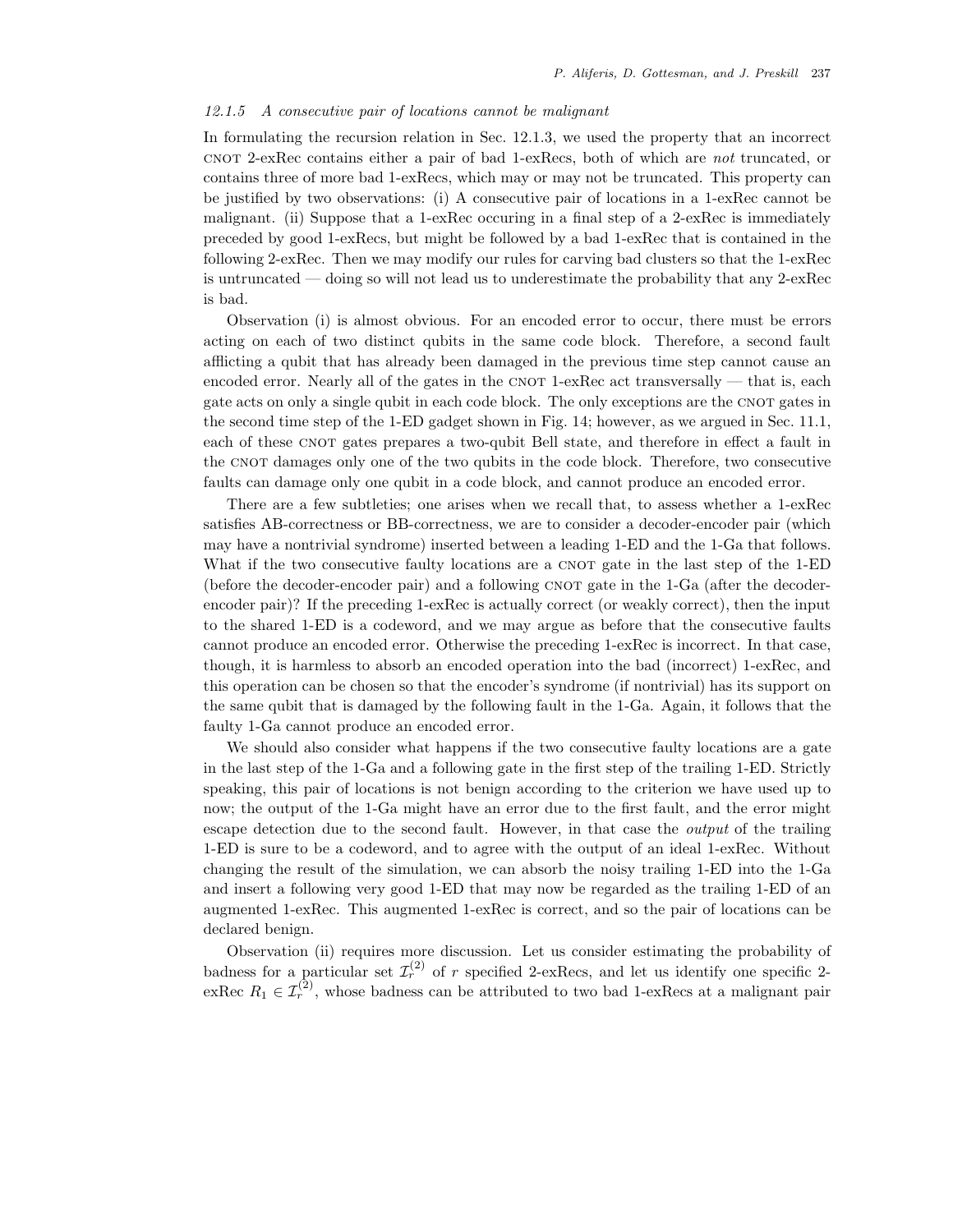of locations inside  $R_1$ . Each bad 1-exRec in the malignant pair is untruncated unless it is followed by another bad 1-exRec. Observation (i) has told us that these two bad 1-exRecs cannot be consecutive. Therefore, if there are only two bad 1-exRecs in  $R_1$  and one of these bad 1-exRecs is truncated, then there must a third bad 1-exRec that immediately follows the truncated 1-exRec, contained in a 2-exRec  $R_2$  that succeeds  $R_1$ . We distinguish two cases depending on whether  $R_2 \in \mathcal{I}_r^{(2)}$  or not.

- **Case 1:**  $R_2 \notin \mathcal{I}_r^{(2)}$ . In this case there is no harm in taking the bad 1-exRec in  $R_1$  to be untruncated because the following bad 1-exRec in  $R_2$  is not relevant for the purpose of estimating the probability that  $\mathcal{I}_r^{(2)}$  is bad. More formally, when we estimate the probability that the specified set  $\mathcal{I}_r^{(2)}$  is bad, it suffices to "carve" bad clusters by starting at the rear edge of  $\mathcal{I}_r^{(2)}$ , rather than (as in Sec. 6) at the rear edge of any larger bad clusters that extend into the future of  $\mathcal{I}_r^{(2)}$ . With this modified procedure the bad 1-exRec in  $R_1$  is untruncated.
- **Case 2:**  $R_2 \in \mathcal{I}_r^{(2)}$ . Note that in this case, since we are considering both  $R_1$  and  $R_2$  to be bad,  $R_1$  is a truncated 2-exRec. Thus the bad 1-exRec in  $R_2$  acts on a 1-block in the input 2-block to a  $2$ -ED — by inspecting the error detection circuit in Fig. 15, we see that it must be a Bell measurement 1-exRec. We will argue that this bad Bell measurement 1-exRec actually makes no contribution to the badness of  $R_2$ , and hence that it is harmless to regard the bad 1-exRec in  $R_1$  as untruncated.

To see this, we will modify our procedure for analyzing bad clusters by introducing yet another type of good\* ex $\text{Rec}$ , which we denote by good". Note that when we consider a good\* exRec that follows a bad exRec, we never need to use A-correctness, since the  $DD^{-1}$  pair is inserted after the exRec's leading 1-ED. Under our previously stated rules for analyzing bad clusters, a bad cluster might contain a consecutive pair of exRecs where the later bad exRec violates A-correctness but not B-correctness. If so, there is really no need to classify the later exRec as bad. Therefore, let us augment our procedure: after classifying the exRecs into  $bad/good''$  according to the previous rules, we sweep forward through the bad cluster and look for cases where an exRec that follows a bad exRec violates A-correctness but not B-correctness. Such exRecs are reclassified as good". In the case of a two-qubit location, a good"  $exRec$  respects all of the properties AB-correctness, BB-correctness, weak AB-correctness, and weak BB-correctness.

With this new criterion for badness,  $R_2$  must violate one of the B-correctness properties in order to be bad. Let us say a set of locations is "B-malignant" if faults at those locations can violate one of the B-correctness properties. Now we claim that any Bmalignant set is still B-malignant if we remove any Bell measurements in the leading EDs. This is true because a change in the *logical* state that occurs in the leading ED is irrelevant to B correctness. A single error caused by a fault in the leading ED *is* potentially relevant, because it can propagate forward and combine with errors caused by later faults to produce an undetectable logical error. However, for the ED circuit shown in Fig. 15 only faults during the ancilla preparation can propagate forward; faults in the Bell measurement cannot, and are therefore inessential to the violation of B-correctness.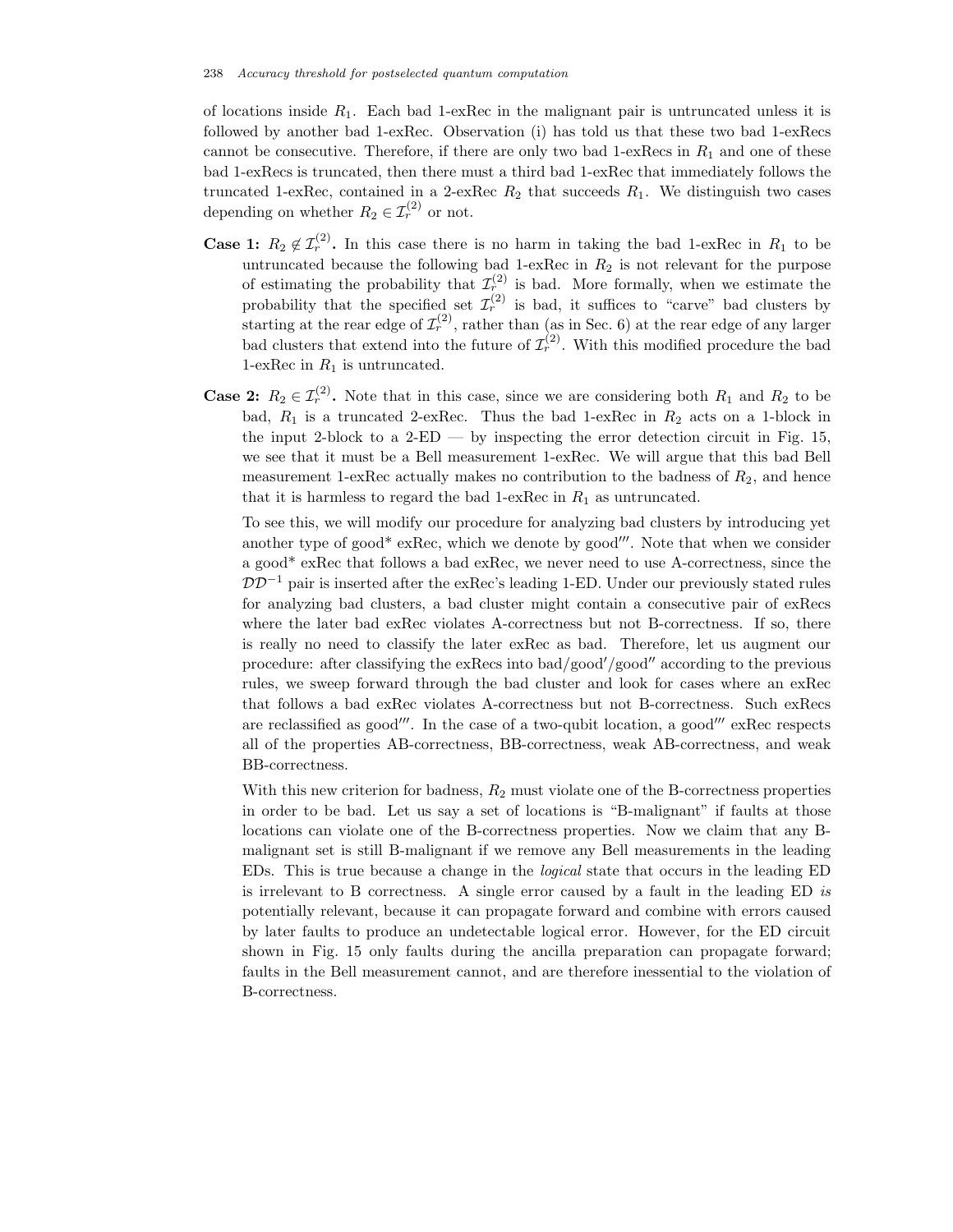Since the bad 1-exRec in  $R_2$  that succeeds the bad 1-exRec in  $R_1$  is a Bell measurement 1-exRec in the leading 2-ED of  $R_2$ , it actually makes no contribution to the badness of  $R_2$ . The badness of  $R_2$  is unaffected if we consider the Bell measurement 1-exRec to be good<sup>\*</sup>, and accordingly we may consider the bad 1-exRec in  $R_1$  to be untruncated.

To summarize, observations (i) and (ii) mean that when a 2-exRec is bad because it contains a malignant pair of 1-exRecs, we may consider both of the bad 1-exRecs to be untruncated. That is the property we used to derive eq. (55).

# *12.2 Accuracy threshold for postselected universal quantum computation*

We have now shown that if the fault rate  $\varepsilon$  satisfies  $\varepsilon < \varepsilon_0^{\text{Cliff}} \approx 1.04 \times 10^{-3}$ , then postselected Clifford-group computation can be performed to any desired accuracy. To complete our analysis of the accuracy threshold for universal quantum computation, we must show that the non-Clifford gate  $T_{\rm v}$  can also be performed to arbitrary accuracy. As discussed in Sec. 11.4, it is sufficient to be able to prepare a highly accurate encoded  $|H\rangle$  state, which will be possible if we can prepare a noisy encoded  $|H\rangle$  state with an error probability below the distillation threshold  $\varepsilon_0^{\text{dist},\vert H \rangle} \geq .063$ .

The noisy encoded  $|H\rangle$  state can be prepared using "teleportation into the code block," and we can estimate the accuracy of the preparation just as in Sec. 12.1.4. Assuming that we can prepare a single-qubit  $|H\rangle$  state with error probability no larger than  $\varepsilon$ , the analysis is exactly the same as before, and we conclude that the encoded  $|H\rangle$  state has error probability less than .038 for  $\varepsilon < 1.04 \times 10^{-3}$ . Since this error probability is less than the distillation threshold  $\varepsilon_0^{\text{dist},\ket{\text{H}}} > .063$ , the distillation protocol succeeds and reliable universal postselected quantum computation is possible. Thus we have derived a new lower bound on the accuracy threshold  $\varepsilon_0$  for universal postselected quantum computation:

$$
\varepsilon_0 \ge 1.04 \times 10^{-3} \tag{66}
$$

By counting malignant pairs of locations and employing the other tricks we have described here, we have improved our previous estimate eq.  $(34)$  by a factor of about 7.4.

Finally, as in Sec. 9, we consider decoding the  $C_1^{\circ k}$  blocks to complete the preparation of the  $C_2$  encoded states. The errors occuring in the Bell measurement of two  $C_2$  code blocks can be regarded as independent with error probability  $\varepsilon'$  given by eq. (33):

$$
\varepsilon' = \varepsilon_{\text{Bell}}^{(\infty)} \le 2 \times (.033) + 5 \times (1.04 \times 10^{-3}) < .072 \,. \tag{67}
$$

If for example we take  $C_2$  to be the 5-qubit code concatenated five times, the probability of an encoded error in a Bell measurement is no more than  $\frac{1}{10} (10 \varepsilon')^{2^5} < 2.8 \times 10^{-6}$ ; hence the probability of a fault in a two-qubit gate (which involves two Bell measurements) is no more than  $5.6 \times 10^{-6}$ , which is below the accuracy threshold  $\varepsilon_{\text{th}} > 1.9 \times 10^{-4}$  that can be achieved using quantum error-*correcting* codes. We have shown at last, then, that  $1.04 \times 10^{-3}$  is a lower bound on the accuracy threshold attainable using error detection and postselection.

#### **13 Overhead**

The main goal of this paper has been to use Knill's postselection method to establish a rigorous lower bound on the quantum accuracy threshold, improving on previous rigorous estimates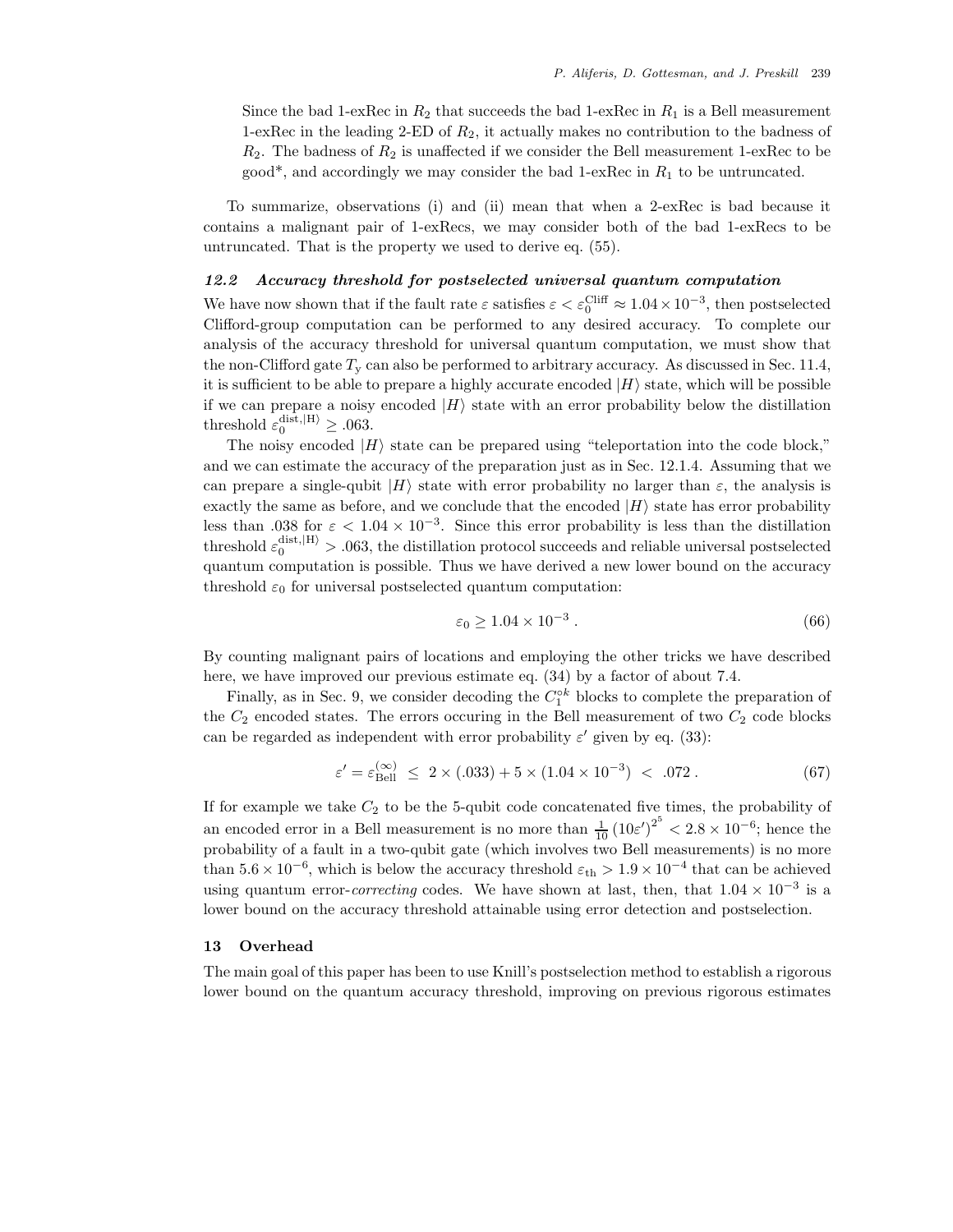of the threshold. We have not done detailed studies of the resource requirements for our fault-tolerant simulations. Since the objective of the postselected part of the computation is not to achieve an arbitrarily small effective fault rate, but rather to reach a fault rate below a fixed target value, the additional resource cost incurred by using Knill's method is a "mere" multiplicative constant — that is, it is a multiplicative factor that does not depend on the size of the quantum circuit to be executed. However, as Knill has emphasized [10], this constant is quite large when the noise strength is close to the threshold value, and therefore the value of the constant is highly relevant to assessing the feasibility of the method.

Knill has also described a different scheme for fault-tolerant quantum computation, the "Fibonacci scheme," which has a more modest overhead cost [10]. This scheme is based on the observation that a distance-2 code, aside from detecting errors, can also correct errors that occur at known positions in the code block. Thus, in the Fibonacci scheme, ancillas are not discarded when errors are detected; rather the positions of the blocks with detected errors are recorded, and this information is used to attempt to correct the located errors using the code at the next level up. (We call it the Fibonacci scheme because the recursion relation for the probability of failure involves a Fibonacci sequence.) According to Knill's numerics, this more efficient scheme also has a threshold above 1%. However, the threshold analysis we have reported in this paper applies not to the Fibonacci scheme, but rather to the more wasteful scheme in which ancillas with detected errors are discarded. Finding a rigorous lower bound on the accuracy threshold that is attainable with the Fibonacci scheme (and thus with a less demanding resource cost) is an interesting open problem.

Here we will just make a few simple and general remarks about the constant overhead factor for the more wasteful version of Knill's postselection method, without attempting any detailed estimates. And let us recall that we are only considering the cost of using error detection to realize gates of adequate fidelity that can then be plugged into a "traditional" fault-tolerant scheme based on quantum error-*correcting* codes; thus this constant factor multiplies the resource requirements for the "traditional" scheme, estimated in, for example, [7].

Furthermore, for our sketchy discussion we will consider only the postselected simulation of the CSS gates. The postselection scheme may also require (off-line) state distillation in order to boost from CSS computation to universal quantum computation, and the number of rounds needed for successful distillation depends on how noisy the initial copies are. We must prepare enough initial copies to support the needed number of rounds of the distillation protocol; however we will not consider this feature of the overhead estimate in any detail.

Rather let us merely observe that the postselection scheme is costly because ancilla preparation needs to be repeated many times before an ancilla is finally accepted. We may imagine that many ancillas are prepared in parallel, sufficiently many so that at least one preparation is likely to be accepted. If in each attempt the probability of acceptance is  $p \ll 1$ , then if N attempts are made in parallel the probability that all attempts fail is  $(1-p)^N \approx e^{-pN}$ . We should choose  $N$  large enough so that this probability is small compared to other sources of error in our simulation.

Recall that the ancilla is accepted only if no error is detected at any level. The ancilla will certainly be accepted if there are not any faults in any gates. Let L denote the total size of the preparation circuit for a particular  $C_2$  ancilla state, including the complete  $C_1^{\circ k}$  decoding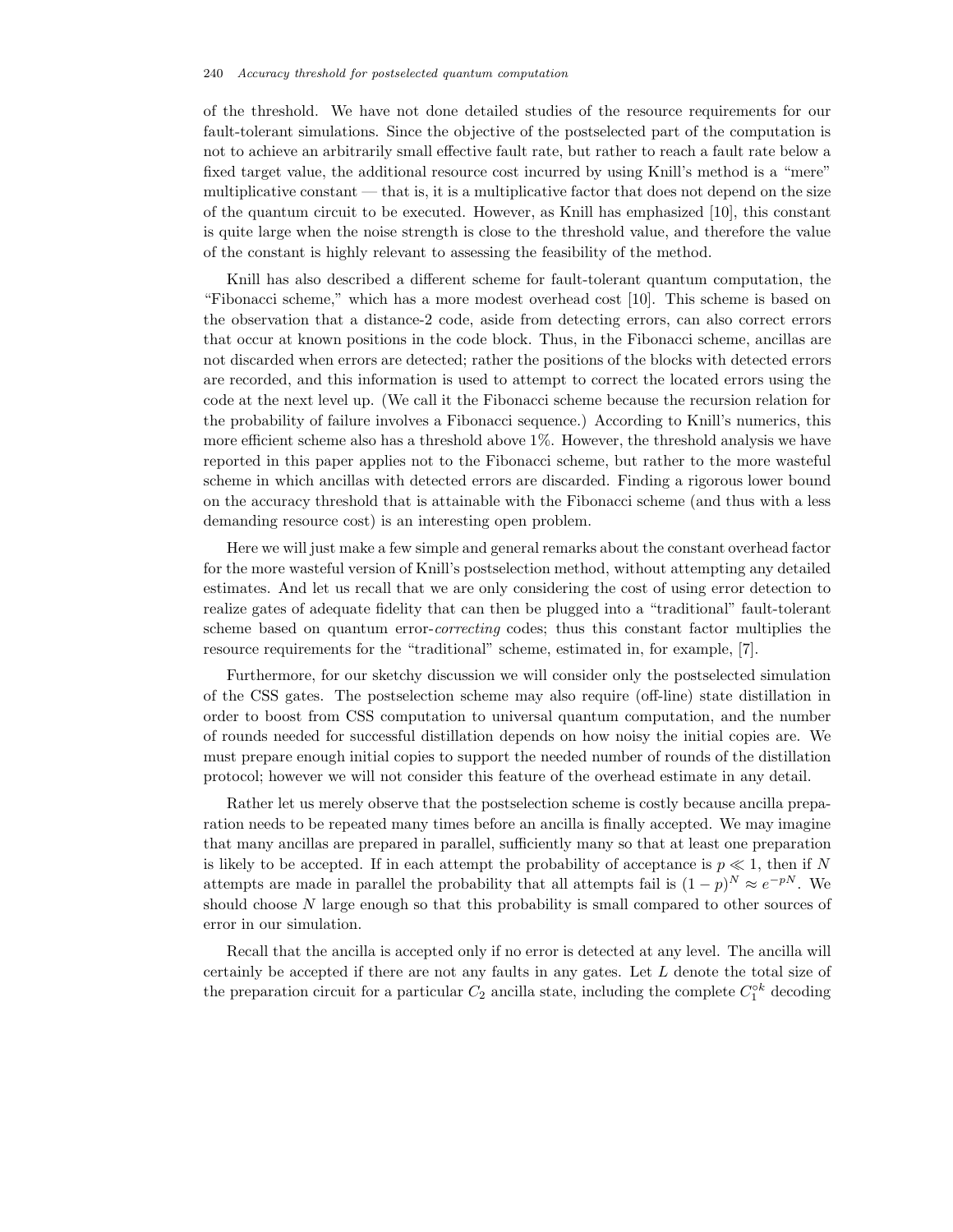step. Then, if the fault rate is  $\varepsilon$ , the probability p of acceptance obeys

$$
p \ge (1 - \varepsilon)^L \approx e^{-\varepsilon L} \tag{68}
$$

But  $L$  depends on  $k$ , the number of levels of concatenation. How should  $k$  and  $L$  scale with the strength of the noise?

We need to choose  $L$  large enough so that our simulated logical  $C_2$  gates have a fault rate below  $\varepsilon_{\text{th}} = 1.9 \times 10^{-4}$  [9]. The simulated gate could have a fault for either one of two reasons. One of the postselected  $C_1^{\circ k}$  gates in the  $C_2$  preparation circuit might fail. Or a logical  $C_2$  error might arise because more errors occur in a  $C_2$  block during the decoding of the  $C_1^{\circ k}$  block and the following Bell measurement than  $C_2$  can correct. Let us take it for granted that  $C_2$  has been chosen so that the latter type of error is sufficiently unlikely, and therefore we only need to worry about the first type.

Suppose the  $C_2$  preparation circuit has  $L_2$  gates, each simulated using postselected computation with the code  $C_1^{\circ k}$ . If we want the failure probability of each gate to be below  $10^{-4}/L_2$ , we choose the level k of concatentation to be such that

$$
2^k \approx \frac{\log(10^4 \varepsilon_0 L_2)}{\log(\varepsilon_0/\varepsilon)} \,, \tag{69}
$$

(where  $\varepsilon_0$  is the threshold for postselected CSS computation) so that the size of the  $C_2$  ancilla preparation circuit is

$$
L \approx L_2 \left( \frac{\log(10^4 \varepsilon_0 L_2)}{\log(\varepsilon_0/\varepsilon)} \right)^{\log_2 \ell} . \tag{70}
$$

Here  $\ell$  is the maximal number of locations in any  $C_1$  1-Rec  $(\ell = 2 \times 28 + 4 = 60)$  and  $\log_2 \ell \approx 5.91$  for the simulation we have described).

The number of gates needed for the preparation of each  $C_2$  ancilla scales like  $NL$ , because the preparation is attempted  $N$  times and  $L$  gates are used each time.  $N$  is chosen so that the probability  $e^{-pN}$  of failing in all N attempts is also less than  $10^{-4}$ , or

$$
NL > p^{-1} \cdot \ln(10^4) \cdot L \approx (9.2) \cdot Le^{\varepsilon L} . \tag{71}
$$

Combining eq. (70) with eq. (71), we have a crude estimate of the constant overhead factor. It is a "constant" in the sense that it does not depend on the size of the quantum circuit to be executed, but it diverges as  $\varepsilon$  approaches the threshold from below (and it is a discouraging constant when  $\varepsilon$  is close to  $\varepsilon_0$ ). To optimize the overhead it is important to keep the  $C_2$ ancilla preparation circuits as efficient as possible. Note that these preparation circuits need not be fault tolerant — we are assuming that a single bad gate in the circuit causes it to fail.

In principle there is a tradeoff between the overhead cost of the postselected part of the computation and the overhead associated with, e.g., the concatenated Bacon-Shor quantum error-correcting code  $[9]$  that protects against errors in the encoded  $C_2$  computation. But the overhead cost of the error-detecting postselected computation is so high compared to the overhead cost of the error-correcting simulation that in the optimal construction the noise in the logical  $C_2$  gates should be only slightly below the error correction threshold ( $\approx 10^{-4}$ ) that can be attained using quantum error-correcting codes.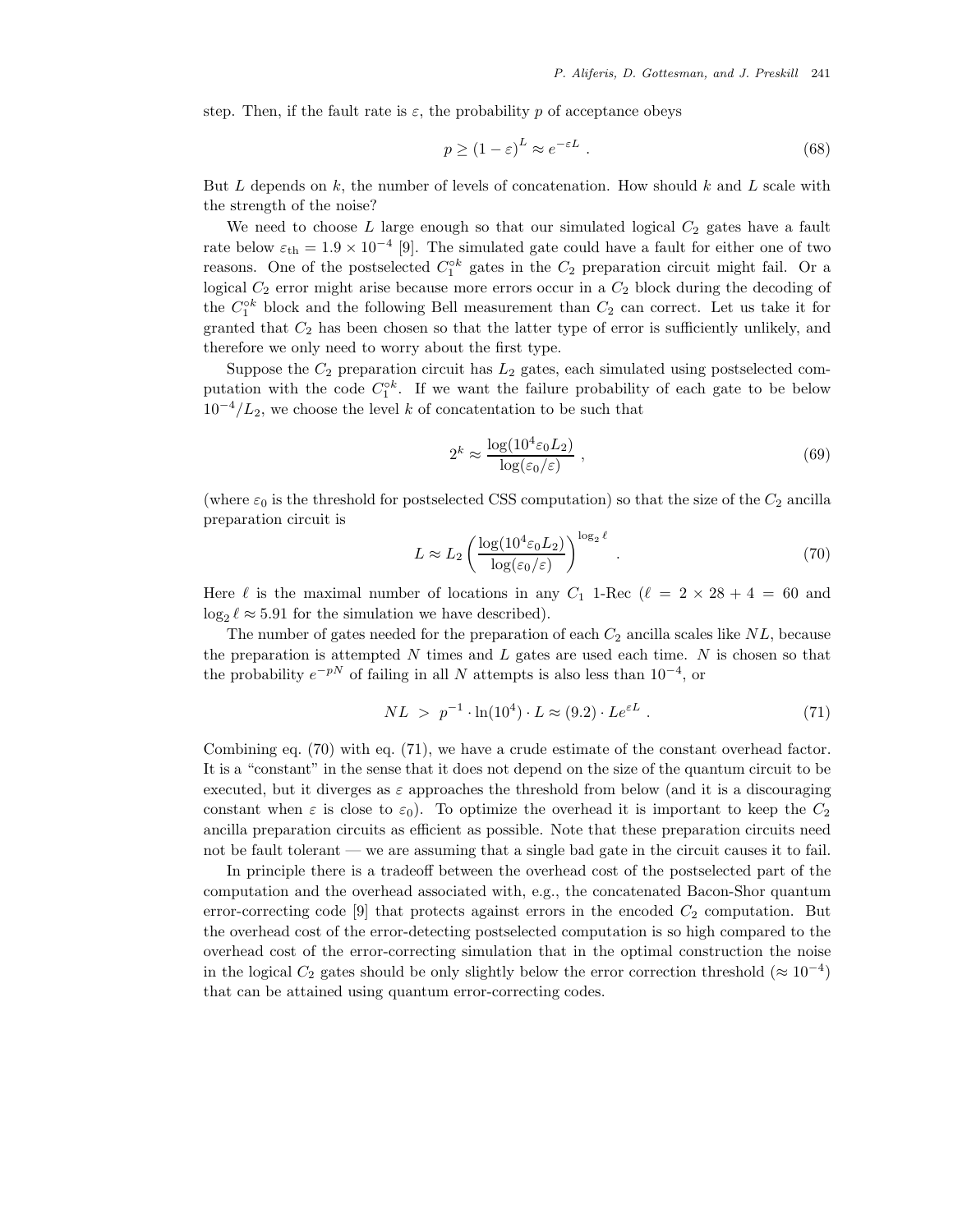## **14 Conclusions**

In this paper, following Knill's perceptive suggestion [10], we have studied fault-tolerant simulations of quantum circuits based on concatenated error-*detecting* codes and postselection. We have proved that there is an accuracy threshold  $\tilde{\varepsilon}_0$  for postselected quantum computation, and we have derived a lower bound on the value of this threshold:  $\tilde{\varepsilon}_0 > 1.04 \times 10^{-3}$ .

To prove this result we must analyze the failure probability of simulated quantum gates conditioned on acceptance (i.e., given that no errors are detected during the simulation). The analysis shows that if the noise strength  $\varepsilon$  is less than  $\tilde{\varepsilon}_0$ , then by choosing the level k of the concatenated code sufficiently large we can make the conditional probability of failure per gate arbitrarily small. When  $\varepsilon$  is small enough, faults are sufficiently sparse that errors are almost sure to be detected before they can accumulate to cause an encoded error at the code's top level.

If we use error detection and postselection to simulate a large circuit, then we can be confident in the reliability of the simulation only if every simulated gate accepts, and unfortunately the probability of acceptance by every gate declines exponentially with the circuit size  $L$ . Therefore for  $L$  large we would need to repeat the simulation an unreasonable number of times to have a reasonable probability of acceptance. Fortunately, though, postselected simulations are of potential practical interest even for L fixed, in which case the overhead cost is only a (possibly large) multiplicative constant.

In particular, for  $\varepsilon < \tilde{\varepsilon}_0$  we can use postselected quantum computation (with constant overhead cost) to simulate quantum gates with fault rate below  $1.9 \times 10^{-4}$ , a value already shown in [9] to be a lower bound on the quantum accuracy threshold. Thus we can establish that, for  $\varepsilon < \tilde{\varepsilon}_0$ , an arbitrarily long quantum circuit can be simulated accurately with *polylogarithmic* overhead. In other words, we have improved the best rigorously established lower bound on the accuracy threshold for quantum computation by about a factor of 5.5, from  $1.9 \times 10^{-4}$  to  $1.04 \times 10^{-3}$ .

To study the accuracy of postselected circuits, we used some of the same ideas that we developed in [7] for the study of simulations using quantum error correction, but some additional new techniques were needed, too. For example, simulations based on error correction or on error detection can be analyzed using the concept of level reduction, but in the case of error detection we needed the carefully constructed rules described in Sec. 6 for carving a bad cluster, and also the notion of weak correctness. We also needed to extend the level-reduction concept, in Sec. 8, from closed circuits concluded by measurements to open circuits concluded by (noisy) decoders. Furthermore, bounding the probability of failure of circuit simulations *conditioned on acceptance* requires firmer control over the correlations in the noise than we needed in [7], and hence the noise model formulated in Sec. 4.2 — *locally correlated stochastic noise* — is more restrictive than the local noise model adopted in [7]. The crux of our analysis is in Sec. 7, where we developed the crucial concept of a *minimal sealed cluster*, and used it to estimate the failure probability for a specified set of gates conditioned on *global* acceptance by every error detection gadget in an entire circuit.

The formulation of the recursion relations in Sec. 12.1.3 invoked some tricks, such as contracting gadgets and distinguishing failure probabilities for truncated and untruncated extended rectangles, that complicated the analysis but improved the numerical estimate of the accuracy threshold. Even so, our rigorous lower bound is more than an order of magnitude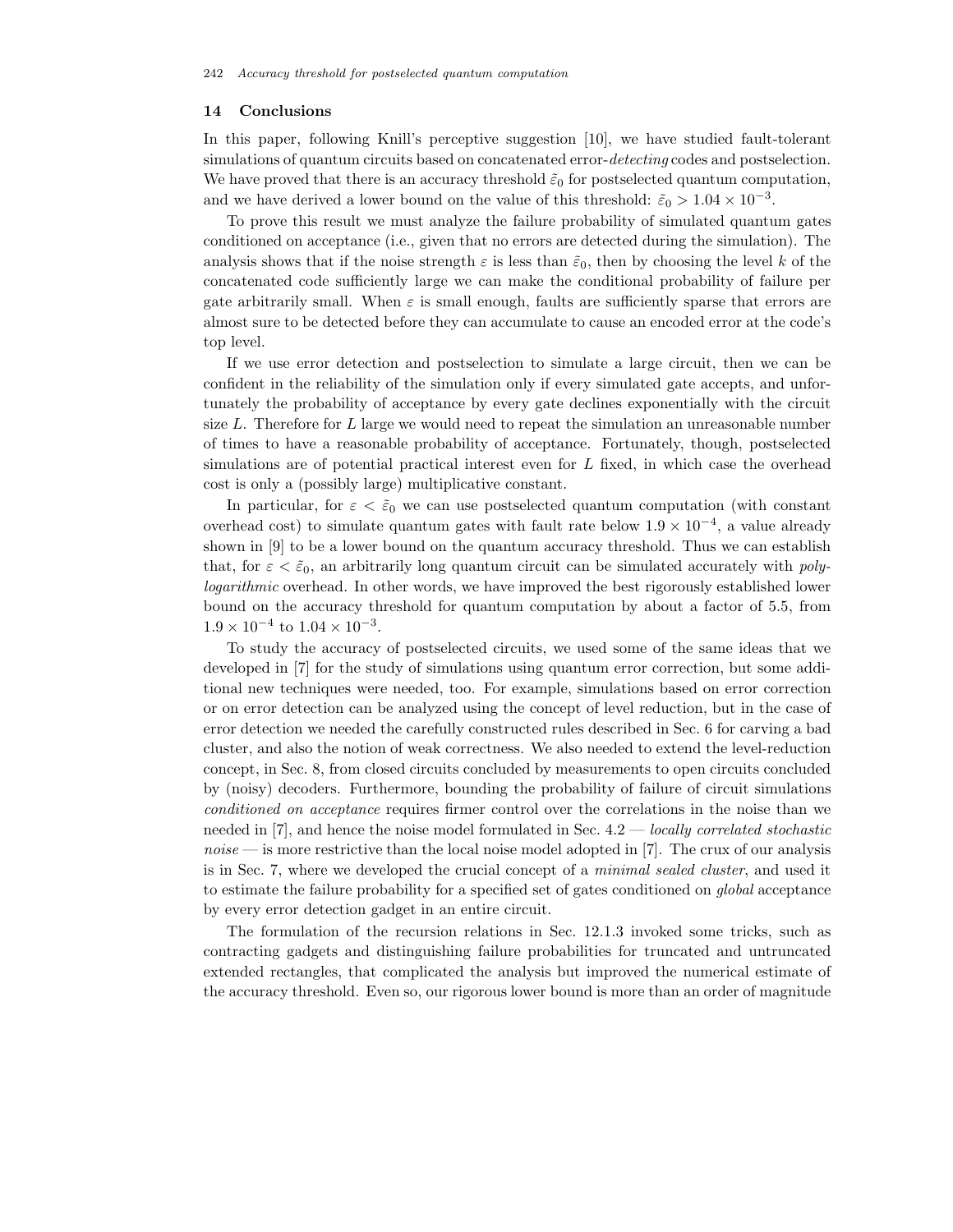below Knill's threshold estimates based on numerical simulation. Presumably, further bells and whistles in the analysis could push up our threshold estimate further, but the prospect of closing the gap between the rigorous lower bound and Knill's estimates seems daunting. (Reichardt's quite different methods [14] also yield a lower bound close to 10−3.) Our work might be fruitfully extended in several other directions; for example, it would be interesting to perform a rigorous analysis of the Fibonacci simulation method mentioned in Sec. 13, or of the reliability of postselected quantum computation in the presence of (sufficiently local) coherent noise. In addition, we have assumed that two-qubit gates can act on any pair of qubits, no matter how distantly separated. How will the threshold estimate based on postselected quantum computation be affected if two-qubit gates act on only nearest neighbors in a particular spatial architecture?

#### **Acknowledgments**

We thank Ben Reichardt for helpful comments. This work has been supported in part by: the Department of Energy (DoE) under Grant No. DE-FG03-92-ER40701, the National Science Foundation (NSF) under Grant No. PHY-0456720, the National Security Agency (NSA) under Army Research Office (ARO) Contract No. W911NF-05-1-0294, the province of Ontario through MRI, NSERC of Canada, and CIAR. Some of our circuit diagrams were drawn using the Q-circuit macro package written by Steve Flammia and Bryan Eastin.

#### **References**

- 1. P. W. Shor, "Fault-tolerant quantum computation," in Proceedings, 37th Annual Symposium on Foundations of Computer Science, pp. 56-65 (Los Alamitos, CA, IEEE Press, 1996), arXiv:quanph/9605011.
- 2. D. Aharonov and M. Ben-Or, "Fault-tolerant quantum computation with constant error," Proc. 29th Ann. ACM Symp. on Theory of Computing, p. 176 (New York, ACM, 1998), arXiv:quanph/9611025; D. Aharonov and M. Ben-Or, "Fault-tolerant quantum computation with constant error rate," arXiv:quan-ph/9906129 (1999).
- 3. A. Yu. Kitaev, "Quantum computations: algorithms and error correction," Russian Math. Surveys **52**, 1191-1249 (1997).
- 4. E Knill, R. Laflamme, W. H. Zurek, "Resilient quantum computation: error models and thresholds," Proc. Roy. Soc. London, Ser. A **454**, 365 (1998), arXiv:quan-ph/9702058.
- 5. J. Preskill, "Reliable quantum computers," Proc. Roy. Soc. Lond. A **454**, 385-410 (1998), arXiv:quan-ph/9705031.
- 6. D. Gottesman, "Stabilizer codes and quantum error correction," Caltech Ph.D. thesis (1997), arXiv:quan-ph/9705052.
- 7. P. Aliferis, D. Gottesman, and J. Preskill, "Quantum accuracy threshold for concatenated distance-3 codes," Quant. Inf. Comp. 6, 97-165 (2006), arXiv:quant-ph/0504218.
- 8. B. W. Reichardt, "Threshold for the distance three Steane quantum code," arXiv:quantph/0509203 (2005).
- 9. P. Aliferis and A. W. Cross, "Sub-system fault tolerance with the Bacon-Shor code," arXiv:quantph/0610063 (2006).
- 10. E. Knill, "Quantum computing with realistically noisy devices," Nature **434**, 39–44 (2005), arXiv:quant-ph/0410199 (2004).
- 11. A. Steane, "Active stabilisation, quantum computation and quantum state synthesis," Phys. Rev. Lett. **78**, 2252-2255 (1997), arXiv:quant-ph/9611027.
- 12. D. Gottesman and I. Chuang, "Quantum teleportation is a universal computational primitive," Nature **402**, 390 (1999), arXiv:quant-ph/9908010.